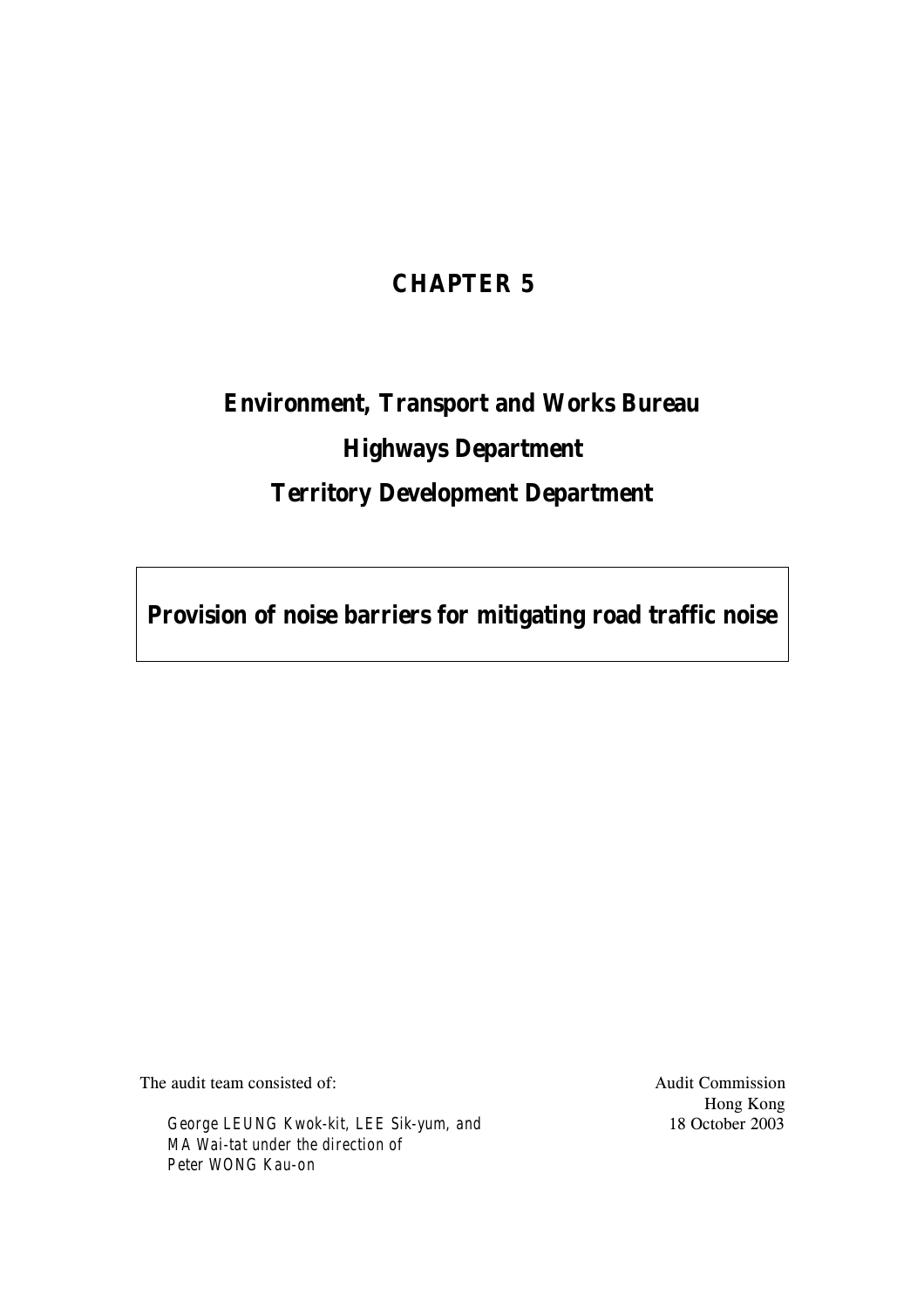# **PROVISION OF NOISE BARRIERS FOR MITIGATING ROAD TRAFFIC NOISE**

# **Contents**

## **Paragraphs**

## **SUMMARY**

| <b>PART 1:</b>                                                                      | <b>INTRODUCTION</b>                                                                          | 1.1                     |
|-------------------------------------------------------------------------------------|----------------------------------------------------------------------------------------------|-------------------------|
|                                                                                     | Background                                                                                   | 1.2                     |
|                                                                                     | Environmental impact assessment                                                              | 1.3<br>$-1.6$           |
|                                                                                     | Use of noise barriers as a noise mitigation measure                                          | $1.7^{\circ}$<br>$-1.8$ |
|                                                                                     | Audit review                                                                                 | 1.9                     |
| PART 2:                                                                             | <b>NOISE BARRIERS FOR THE</b><br>TOLO HIGHWAY WIDENING PROJECT                               | 2.1                     |
|                                                                                     | The Tolo Highway widening project                                                            | $2.2^{\circ}$<br>$-2.7$ |
|                                                                                     | Noise barriers for planned<br>residential developments in PSK                                | 2.8<br>$-2.17$          |
|                                                                                     | <b>Audit observations</b>                                                                    | $2.18 - 2.19$           |
|                                                                                     | <b>Audit recommendations</b>                                                                 | 2.20                    |
|                                                                                     | Response from the Administration                                                             | $2.21 - 2.22$           |
|                                                                                     | Noise barriers for planned<br>developments in Tai Po Area 39                                 | $2.23 - 2.37$           |
|                                                                                     | <b>Audit observations</b>                                                                    | 2.38                    |
|                                                                                     | <b>Audit recommendation</b>                                                                  | 2.39                    |
|                                                                                     | Response from the Administration                                                             | 2.40                    |
| <b>PART 3:</b>                                                                      | <b>NOISE BARRIERS FOR PLANNED</b><br><b>HOUSING DEVELOPMENTS</b>                             | 3.1                     |
| 3.2<br>Provision of noise barriers for planned<br>developments in Shek Mun, Sha Tin |                                                                                              |                         |
|                                                                                     | Provision of noise barriers for a planned<br>housing development in Hung Shui Kiu, Yuen Long | 3.7<br>3.11             |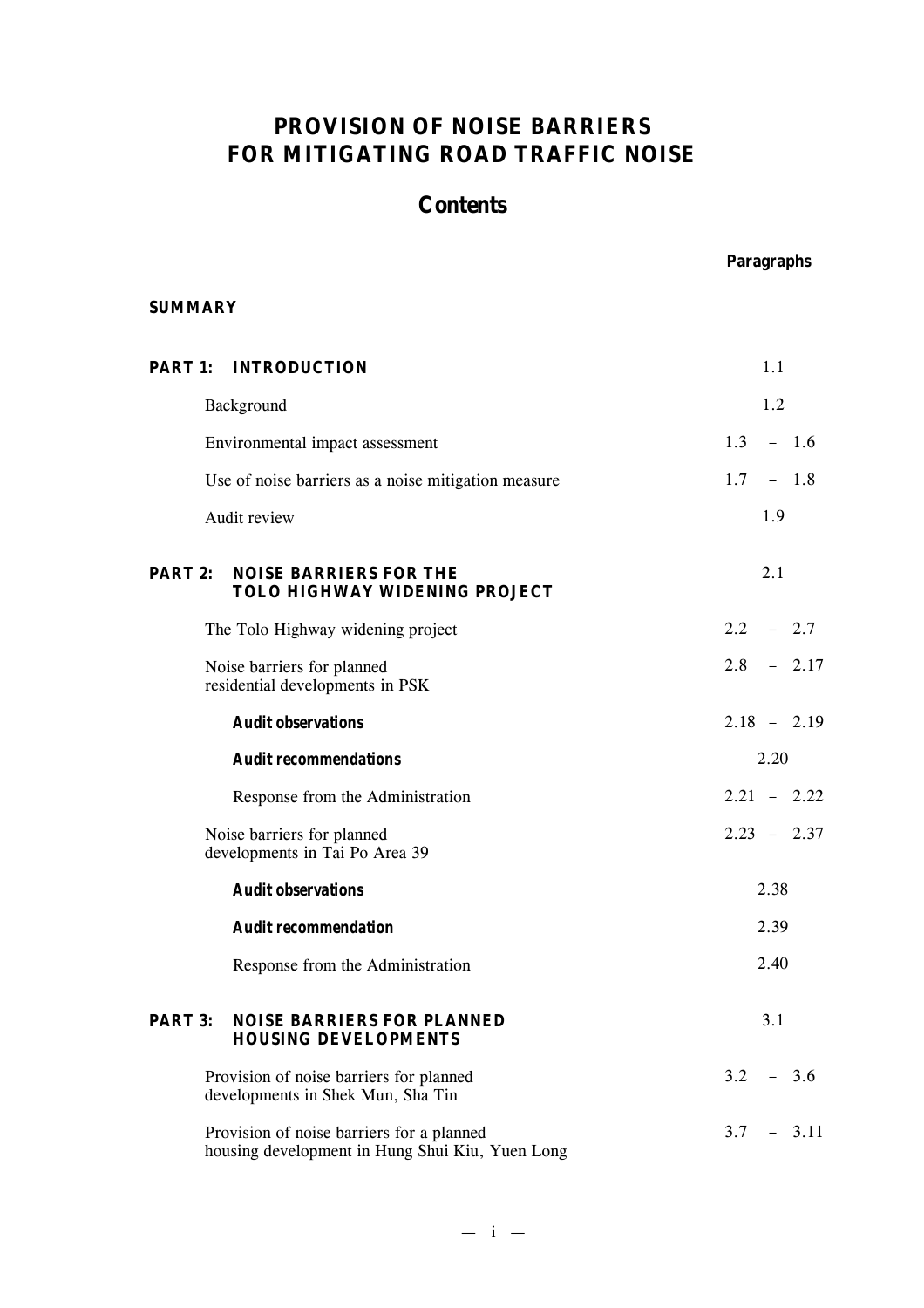|         |                                                                                     | <b>Paragraphs</b> |
|---------|-------------------------------------------------------------------------------------|-------------------|
|         | <b>Audit observations</b>                                                           | 3.12              |
|         | <b>Audit recommendations</b>                                                        | 3.13              |
|         | Response from the Administration                                                    | 3.14              |
| PART 4: | <b>NOISE BARRIERS FOR A PRIVATE</b><br><b>RESIDENTIAL DEVELOPMENT IN MA ON SHAN</b> | 4.1               |
|         | Land grant condition of the Ma On Shan site                                         | $4.2 - 4.5$       |
|         | TDD built noise barriers under the Trunk Road T7 project                            | $4.6 - 4.10$      |
|         | Who should pay for the noise barriers<br>for the Ma On Shan site                    | $4.11 - 4.13$     |
|         | <b>Audit observations</b>                                                           | $4.14 - 4.17$     |
|         | <b>Audit recommendations</b>                                                        | 4.18              |
|         | Response from the Administration                                                    | $4.19 - 4.20$     |
| PART 5: | <b>MONITORING THE EFFECTIVENESS</b><br>OF INSTALLED NOISE BARRIERS                  | 5.1               |
|         | LegCo's concern                                                                     | $5.2 - 5.3$       |
|         | Views of some academics                                                             | 5.4               |
|         | Environmental monitoring and audit programme<br>under the EIAO                      | 5.5               |
|         | Post-implementation monitoring of noise barrier projects                            | 5.6               |
|         | Audit review of the measured noise level<br>of public roads with noise barriers     | $5.7 - 5.11$      |
|         | <b>Audit observations</b>                                                           | $5.12 - 5.16$     |
|         | <b>Audit recommendations</b>                                                        | 5.17              |
|         | Response from the Administration                                                    | $5.18 - 5.19$     |

# **Appendices**

- A : Location plan of noise barriers for Tai Po Area 39
- B : Chronology of key events
- C : Acronyms and abbreviations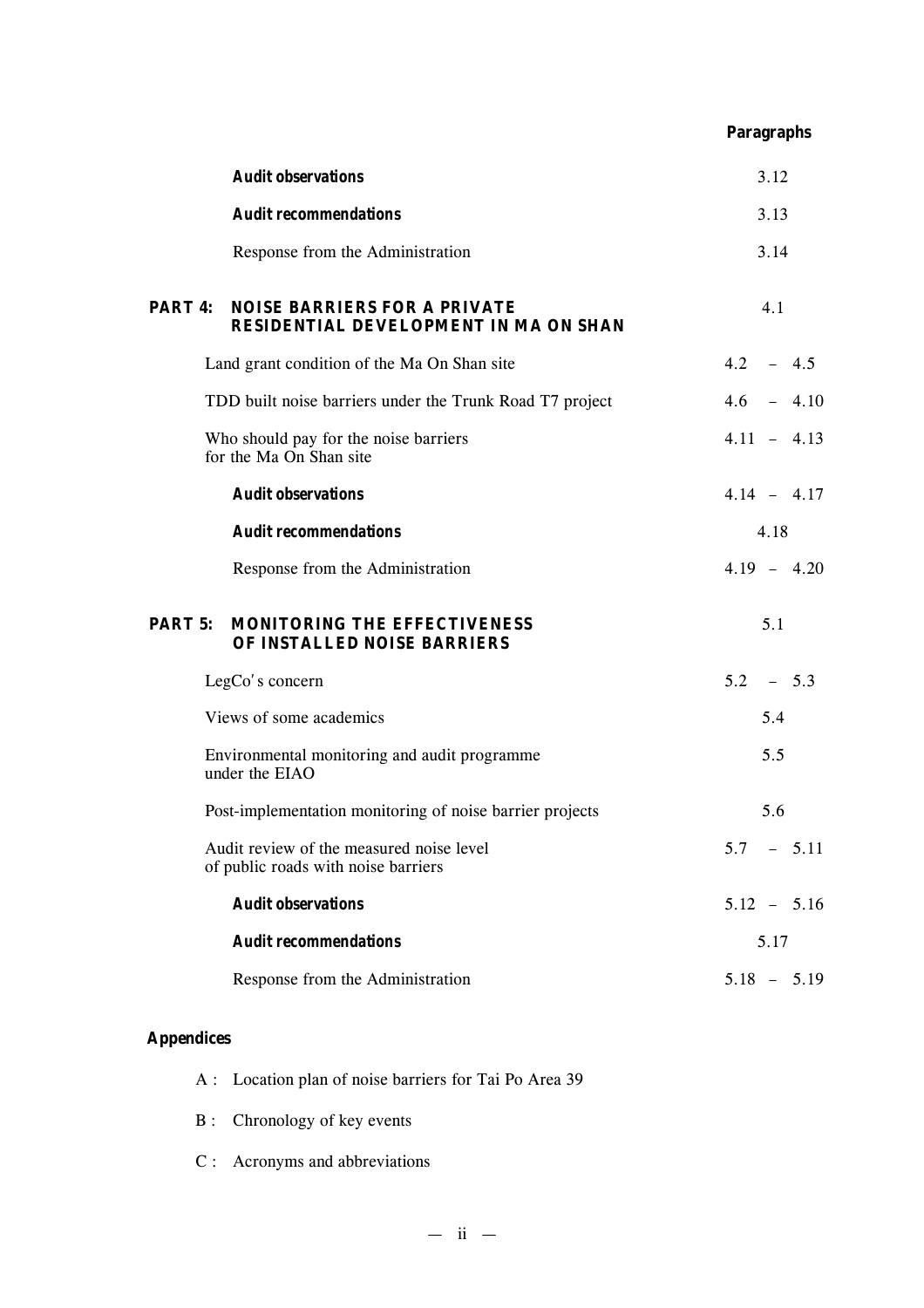## **PROVISION OF NOISE BARRIERS FOR MITIGATING ROAD TRAFFIC NOISE**

## **Summary**

1. According to the Government 's estimate, road traffic noise affects more than one million people in Hong Kong. In planning development projects, a policy objective of the Government for noise control is to have due regard to the potential noise problem. The Environmental Impact Assessment Ordinance (EIA O), which came into operation in 1998, requires that a road project proponent should undertake an Environmental Impact Assessment (EIA) study and incorporate noise mitigation measures to meet the noise standards. The use of noise barriers to screen off traffic noise is a n established international practice. Up to 2002, about 37 kilometres of noise barriers have been put into use in Hong Kong. The expenditure on noise barriers for the three years ended March 2003 was about \$1,000 million (paras. 1.2 to 1.8). **PROVISION OF NOISE BARRIERS**<br> **FOR MITIGATING ROAD TRAFFIC NOISE**<br> **Summary**<br>
1... Assuming to the Government's estimate, and traffic minigate Assuments and the mitigation measure within properties in Figs. Non-<br>
registe

# **AUDIT FINDINGS**

## **Noise barriers for planned residential developments in Pak Shek Kok (PSK)**

2. In November 2000, the Highways Department (HyD ) issued a variation order to delete from the Tolo Highway widening works contract the noise barrier works intended to provide noise mitigation measures to the PSK residential sites. For deleting the contracted works, the HyD had to pay the contractor \$13 million (para. 2.17). The events leading to the deletion of the contracted noise barrier works are described in paragraph 3 below.

3. In October 1997, when the Territory Development Department (TDD) requested the HyD to provide noise barriers for the planned residential developments in PSK under the Tolo Highway widening project (THWP ), an outline zoning plan (OZP) for PSK had not yet been made available. On 26 March 1999, the day on which the HyD awarded the Tolo Highway widening works contract (which included the provision of noise barriers), the land use proposals and the related planning parameters for the residential developments, as stated in the draft OZP for PSK , were gazetted for public consultation. Upon receiving public objections, the Town Planning Board decided to change the planning parameters for the PSK residential

— iii —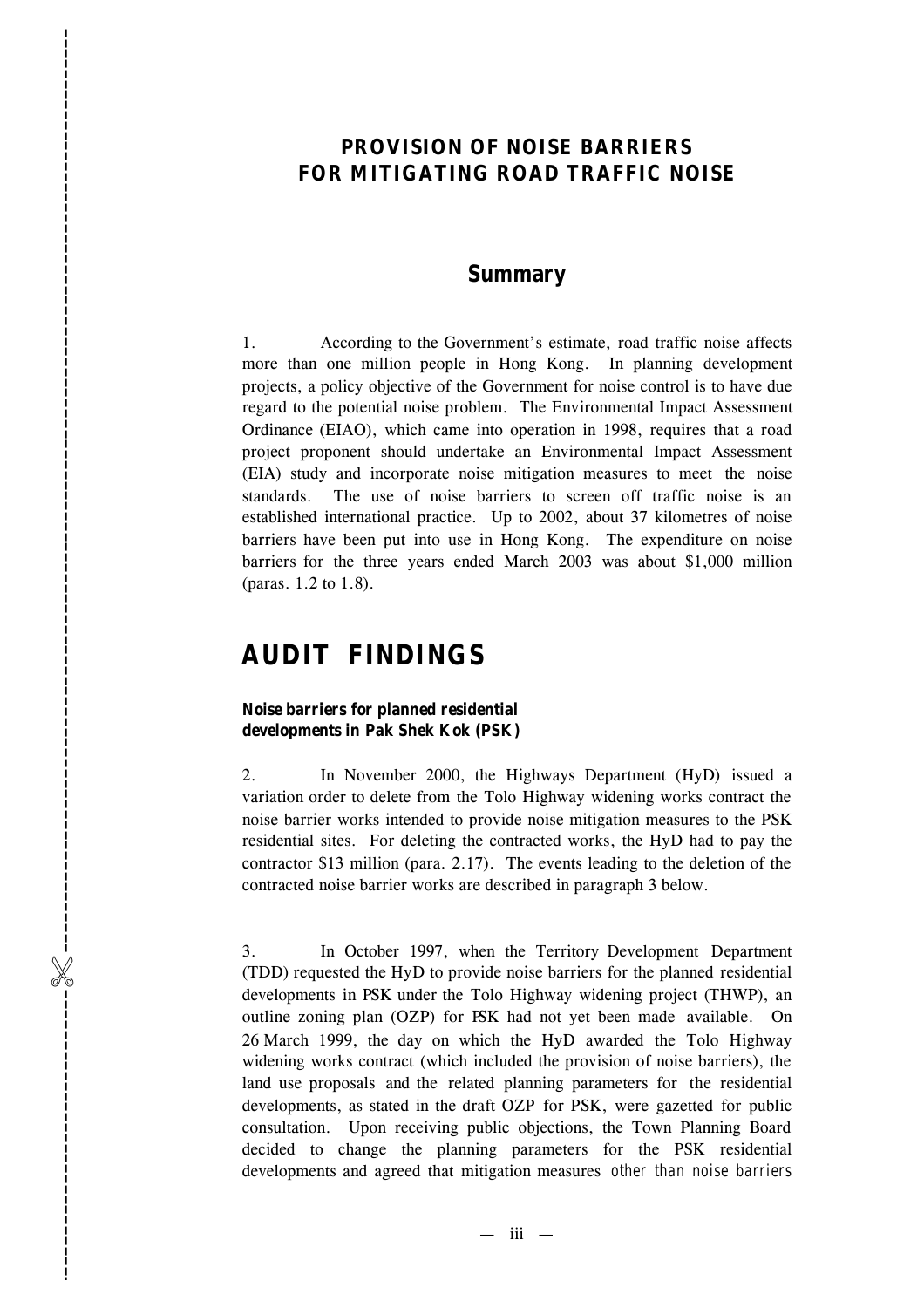would be implemented for the PSK residential developments. The contracted noise barrier works were no longer required. This episode has highlighted the risk of procuring noise mitigation measures (e.g. noise barriers) for screening off traffic noise for undeveloped land the uses of which may be subject to changes (para. 2.18).

#### **Noise barriers for planned developments in Tai Po Area 39**

4. In January 2003, the Administration informed the Legislative Council (LegCo) Panel on Transport that:

- (a) about 1,900 metres of the noise barriers built solely for the planned developments in Tai Po Area 39 and the Chinese University of Hong Kong could be removed; and
- (b) another 1,500 metres of the noise barriers built for both the planned and existing developments near Tai Po Area 39 and the Chinese University of Hong Kong could be trimmed.

The Administration also informed the LegCo Panel that the cost of dismantling and trimming down of the noise barriers was estimated to be \$8 million. While the noise barrier panels and steel posts would be reused in other projects, the installation works costing about \$5 million have been wasted. Moreover, the Government had incurred an additional cost of \$24 million due to prolongation of the contract (paras. 2.34 to 2.37). The events leading to the removal of the noise barriers are described in paragraphs 5 to 6 below.

5. In September 1998, the HyD noted that there was no firm implementation programme for the planned developments in Tai Po Area 39. Therefore, the HyD included some of the noise barrier works for the planned developments as *provisional* items in the Tolo Highway widening works contract. In September 1999, noting that there was no firm development programme for Tai Po Area 39 before 2004, the HyD confirmed with its consultant that the provisional items would *not* be instructed under the Tolo Highway widening works contract. However, it was only in August 2000, that the HyD made a firm decision to defer the noise barrier works for Tai Po Area 39. As the Environmental Permit (EP) had required that the noise barriers *should be* constructed as part of the THWP, in August 2000, the HyD's consultant made a draft application to the Environmental Protection Department (EPD) for a variation of the EP for the deferment. When the HyD found out that the application would require the carrying out of another EIA study and public consultation (which would take 8 months to complete),

 $- iv -$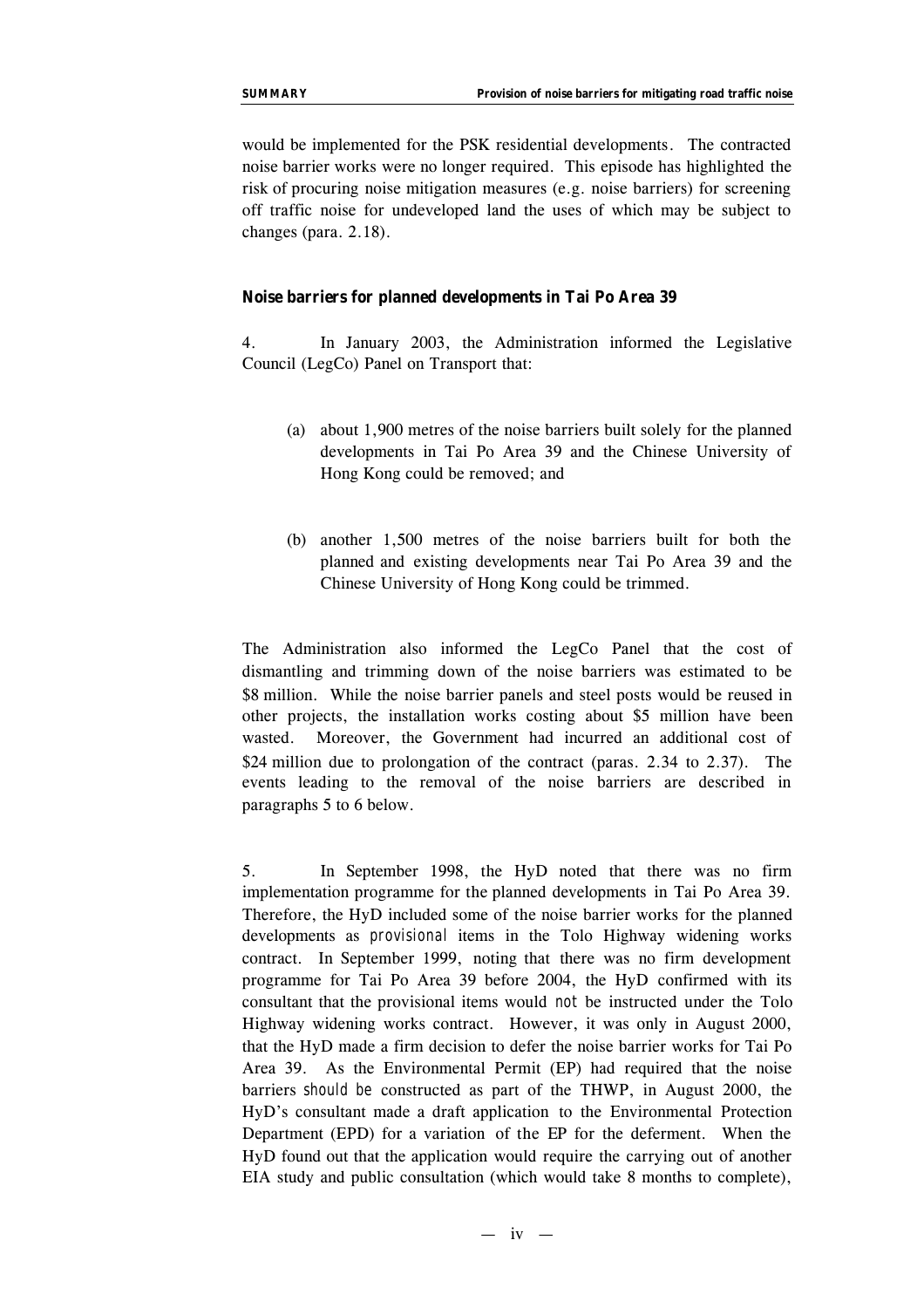in order not to cause delay to the contract, in March 2001 the HyD decided to construct the noise barriers. As a result, the noise barriers were built in 2002, in advance of the planned development s in Tai Po Area 39. But in 2003, the noise barriers were removed after hearing widespread public concerns (paras. 2.25 to 2.27 and 2.29 to 2.36) .

6. Audit considers that if the application for a variation of the E P had been made in September 1999 (instead of in August 2000) :

- (a) time would have been made available to complete the necessary EIA procedures to justify the deferment;
- (b) the provision of the noise barriers for Tai Po Area 39 could have been deferred ; and
- (c) the removal of the noise barriers in 2003 could have been averted (para. 2.3 8).

#### **Noise barriers for planned developments in Shek Mun and Hung Shui Kiu**

7. In connection with the rezoning of an industrial site in Shek Mun for planned Private Sector Participation Scheme (PSPS) housing and school developments, noise barriers had to be built along Tate 's Cairn Highway. In order to tie in with the scheduled completion date of the housing development, the TDD awarded the works contract for the noise barriers before the sale of the Shek Mun housing site. Due to subsequent changes in the land use, the PSPS housing development was cancelled. The noise barriers built in late 2002 have not served their intended purpose, i.e. not until the schools at that site are completed in 2006 (paras . 3.2 to 3.6) . **EXERCAY Provision Contracts for the contracts for the provision of the provision of the provision of the provision of noise barriers for the planned of noise barriers for the provision of the provision of the provision** 

8. In another case of provision of noise barriers for a planned public housing project in Hung Shui Kiu, the TDD awarded the works contract for the noise barriers before the allocation of land for the housing project. After a review, the Government subsequently decided not to proceed with the planned public housing project. Meanwhile, the installation works of the noise barriers were completed in mid-2003. As a result, the noise barriers in Hung Shui Kiu have not served their intended purpose (paras. 3.8 to 3.11) .

9. These two cases highlighted the need to incorporate flexible terms

 $-$  v  $-$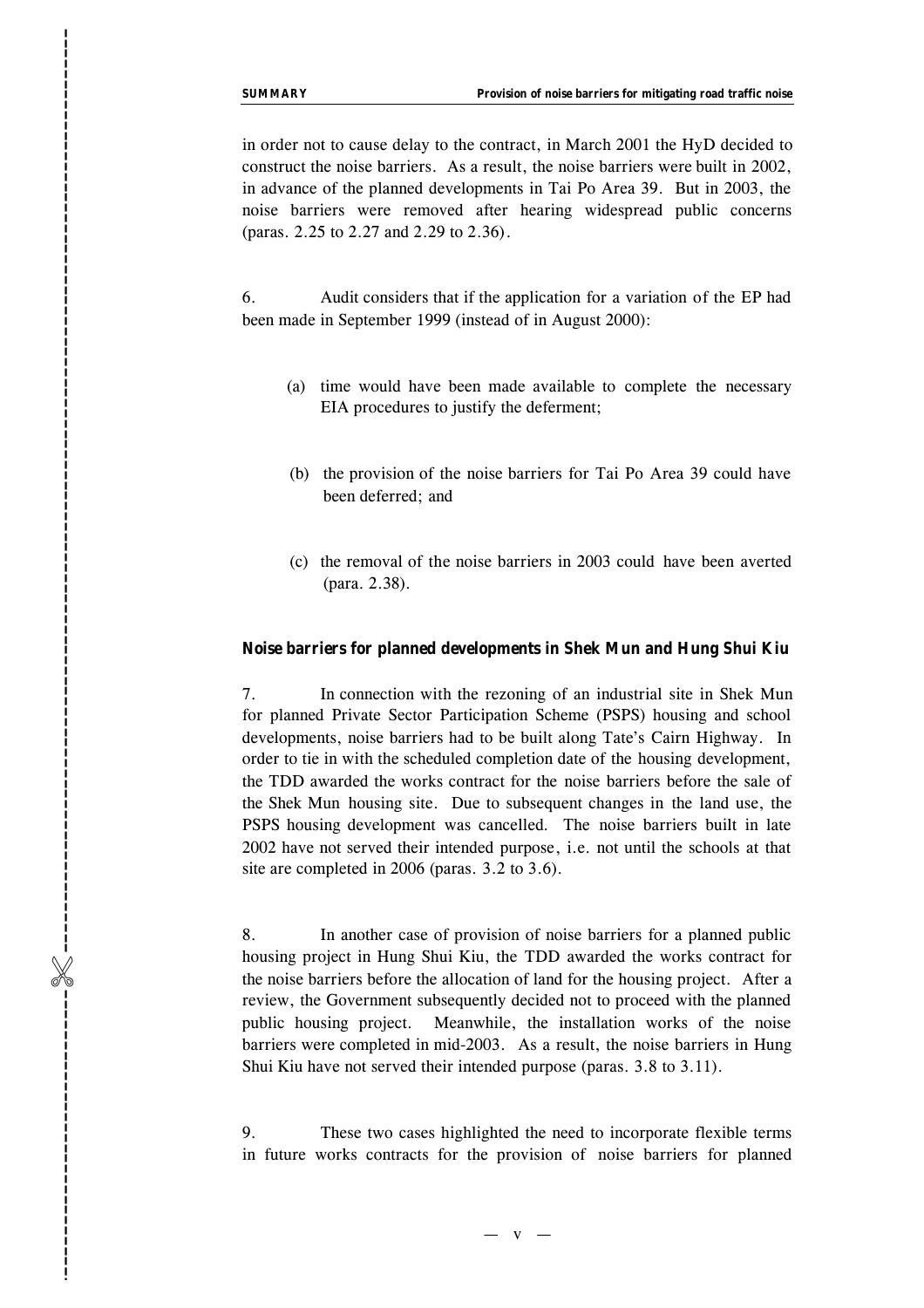housing developments where there is still uncertainty whether the development would proceed or not (para. 3.12).

#### **Noise barriers for a private residential development in Ma On Shan**

10. In 1996, for a private residential development in Ma On Shan, the Government included in the land grant *a condition* requiring the developer to provide noise mitigation measures at his own expense to abate the noise impact from the planned Trunk Road T7. As the land grant condition was made known *before* the land sale, it is reasonable to expect that the developer would have taken into account the cost of construction of the mitigation measures in determining the land premium he would pay to the Government. In October 1997, the developer's consultant indicated that the developer would build the noise barriers at his own expense (paras. 4.5 and 4.14).

11. With the EIAO coming into operation in April 1998, the TDD was required to provide noise barriers under the Trunk Road T7 project. However, by that time, the TDD's EIA study report of February 1998 had already recommended that the developer's noise barriers should be omitted from the private residential development. This was because the semi-enclosure type noise barriers along Trunk Road T7 to be built by the Government would serve the purpose. In April 1998, the developer's consultant proposed that the developer's on-site noise barriers would no longer be required, upon knowing that the Government would provide noise mitigation measures as proposed in the TDD's EIA study report. In the event, only the noise barriers paid for by the Government are built. (The expected completion date is April 2004.) The TDD has estimated that the cost of construction of the semi-enclosure type noise barriers for providing noise mitigation measures to the private residential development in Ma On Shan was about \$40 million. In Audit's view, before accepting the proposal of April 1998 that the developer would not build the noise barriers within his site, the relevant policy bureaux should have been consulted as to whether the proposed arrangement was consistent with established public finance policies. Negotiation should have been held with the developer so that he would be asked to contribute to the Government's cost of providing the noise barriers in the Trunk Road T7 project (paras. 4.7, 4.10, 4.15 and 4.16).

#### **Monitoring the effectiveness of installed noise barriers**

12. Some academics have indicated that the effectiveness of installed noise barriers could be undermined by improper design and installation. There have been calls by Members of LegCo for monitoring the effectiveness of the installed noise barriers. Audit found that there were two projects which did not have post-implementation monitoring of the effectiveness of the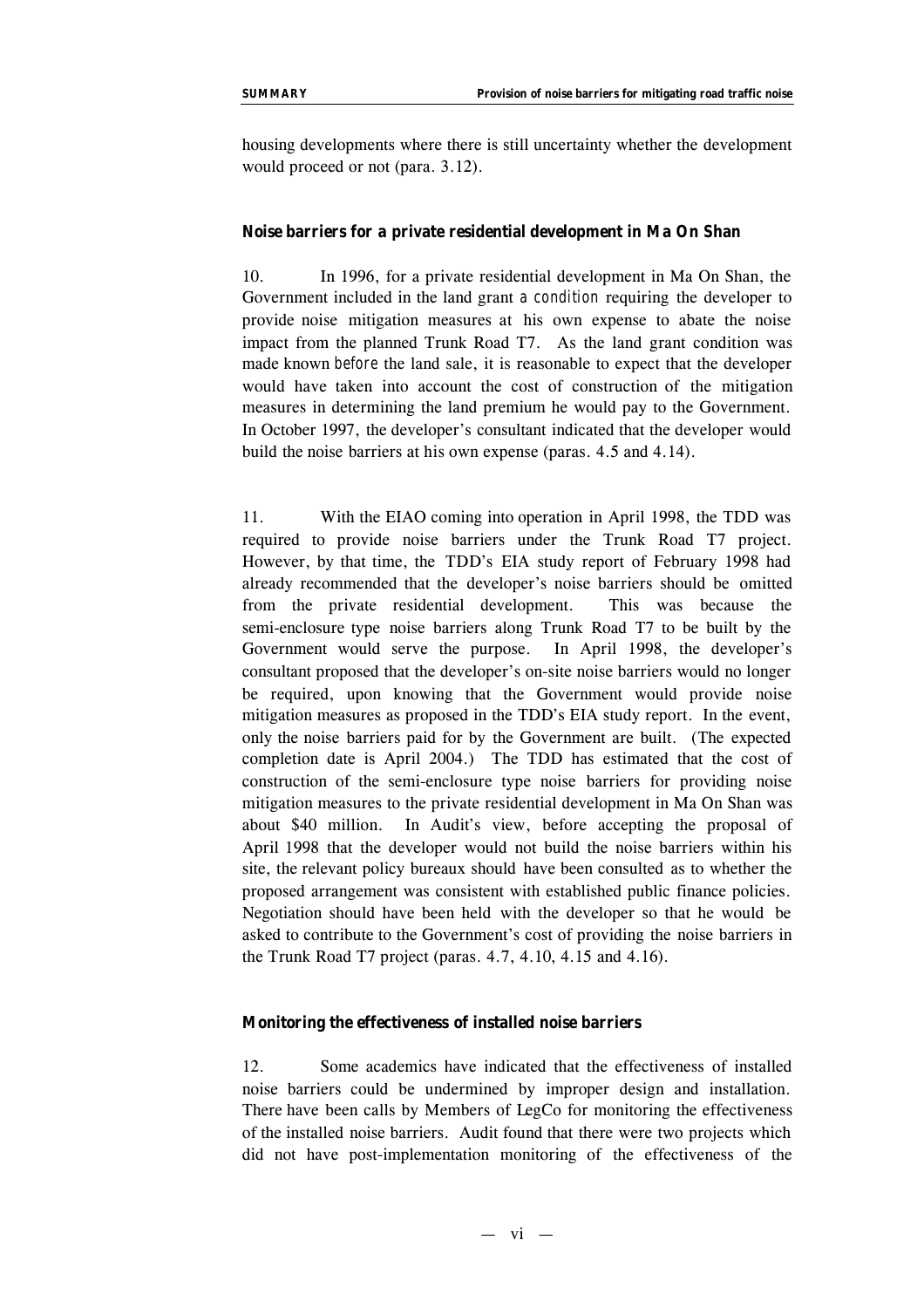noise barriers. There is a need to improve the arrangements for monitoring the effectiveness of noise barriers (paras. 5.4, 5.15 and 5.16).

# **AUDIT RECOMMENDATIONS**

13 . Audit has made the following main recommendations that:

#### *Noise barriers for planned developments*

- (a) the Secretary for the Environment, Transport and Works should issue guidelines requiring works departments responsible for road projects to :
	- (i) where changes to the proposed uses of the noise-affected land may be expected, consider using an incremental approach to provide the noise mitigation measures, instead of procuring them outright (para.  $2.20(a)$ ); and
- (ii) if planned noise sensitive buildings are to be developed at a future date well after the completion of the road projects, consider asking the road works contractor s to provide initially only the foundation works for the noise mitigation measures. The installation works for the noise mitigation measures (e.g. noise barriers) can be made to dovetail with the actual occupation of the planned noise sensitive buildings (para.  $2.20(b)$ ; **EXEMENT Provision of the Exercision Constrainer is a method of the effectiveness of moisc hardeness (paras. 5.4, 5.13 and 5.16).**<br> **AUDIT RECOMMENDATIONS**<br> **EXERCOMMENDATIONS**<br> **EXERCOMMENDATIONS**<br> **EXERCOMMENDATIONS**<br>
	- (b) the Secretary for the Environment, Transport and Works should require all works departments to allow sufficient time in the implementation plans of works contracts so that the relevant statutory requirements (such as those relating to a variation of the EP conditions) can be complied with (para. 2.39);
	- ( c ) the Director of Territory Development should, where practicable , tie in the provision of noise barriers with the development of planned housing projects. Before the award of work s contracts, where there is still an element of uncertainty in such developments, the TDD should consider including only foundation works of the noise barriers in the contracts and leaving the installation of the

— vii —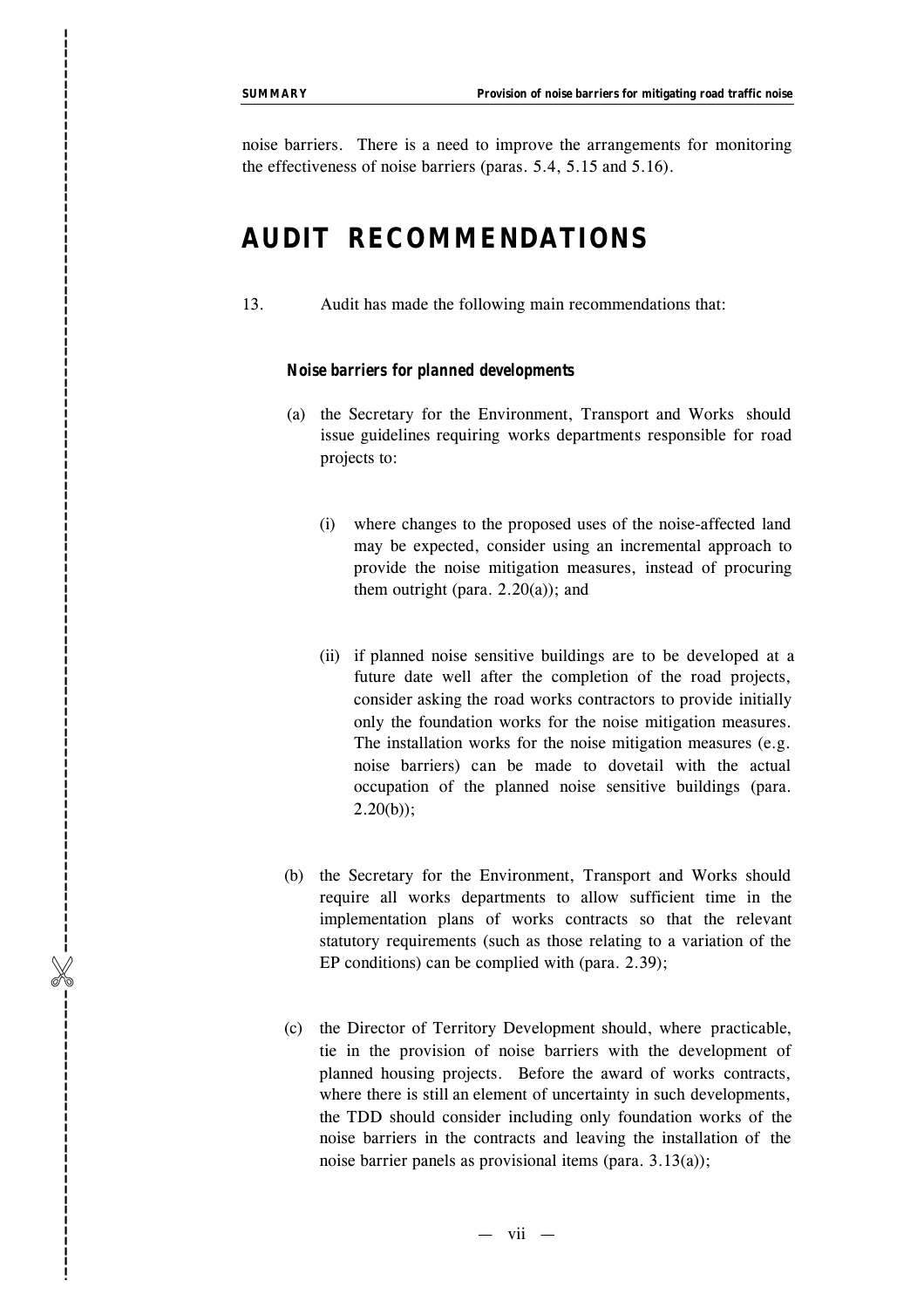#### *Noise barriers for private residential developments*

- (d) the Administration should:
	- (i) issue guidelines to require that before carrying out works which would have the effect of relieving a third party's contractual obligation to the Government embodied in a legally enforceable instrument, the works department concerned should obtain the third party's agreement to pay for the cost of the works (para.  $4.18(a)$ );
	- (ii) issue guidelines to ensure that provisions will be incorporated into a land grant such that the Government is empowered to ask the grantee to contribute to the Government's cost of provisioning environmental mitigation measure which, by the conditions of the land grant, is the grantee's responsibility (para. 4.18(c)); and
	- (iii) seek legal advice on the Government's position in respect of the provision of noise barriers for the benefit of the private residential development at the Ma On Shan site and explore the feasibility of recovering from the developer a portion of the cost of constructing the noise barriers (para. 4.18(d) and (e)); and

#### *Monitoring the effectiveness of installed noise barriers*

(e) the Director of Environmental Protection should ensure that there is post-implementation monitoring of all noise mitigation related projects (para.  $5.17(b)(i)$ ).

## **Response from the Administration**

14. The Administration has accepted all the audit recommendations.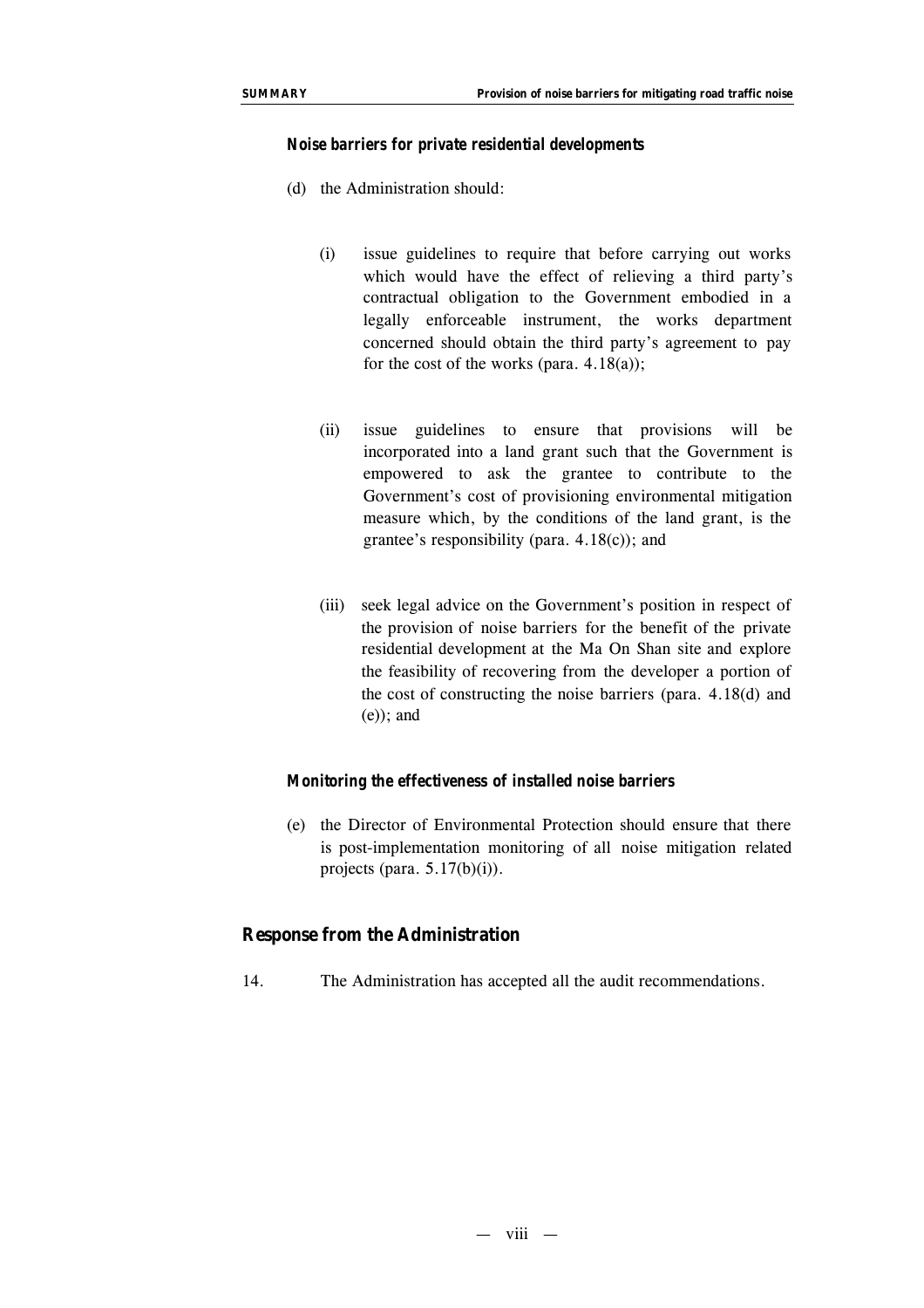## **PART 1: INTRODUCTION**

1.1 This PART describes the background to the audit on the provision of noise barriers to mitigate road traffic noise.

## **Background**

1.2 According to the Government's estimate, road traffic noise affects more than one million people in Hong Kong. The Government's overall policy objectives for noise control as set out in the 1989 White Paper **"Pollution in Hong Kong — A time to act"** are:

- (a) to prescribe noise standards in the Hong Kong Planning Standards and Guidelines to guide those concerned with development in planning against noise in both the public and private sectors. The noise limits are 65 decibels (dB) for schools and 70 dB for residential premises;
- (b) to have due regard to noise in planning the Government's development projects such as roads, schools and hospitals as well as in Outline Zoning Plans (OZPs) and Development Plans where opportunities exist to plan against noise; and
- (c) to control specific sources of noise through enforcement of the Noise Control Ordinance (Cap. 400) and its associated regulations.

## **Environmental impact assessment**

1.3 In carrying out preventive planning against the problem of road traffic noise, two types of developments are required to be assessed through the Environmental Impact Assessment (EIA) procedures. They are:

- (a) developments that may give rise to significant noise problems, such as new roads and major road widening projects; and
- (b) developments that may be seriously affected by noise (hereinafter referred to as *noise sensitive buildings*), such as residential developments and schools at short distance from roads with heavy traffic.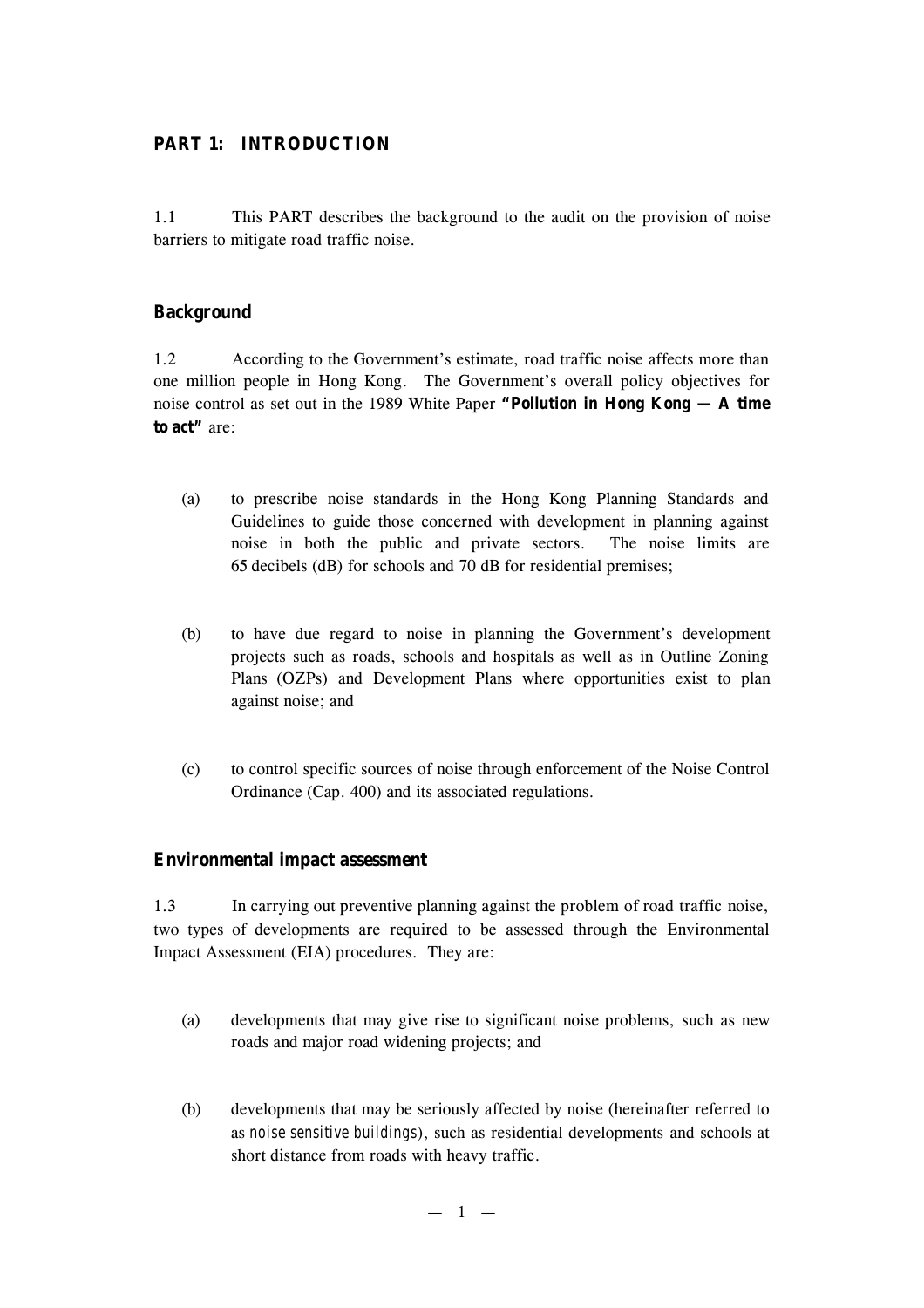1.4 In June 1996, the Administration informed the Legislative Council (LegCo) Bills Committee that the EIA arrangements (Note 1) to deal with the impact of new roads on noise sensitive buildings were as follows:

- (a) *Strategic planning.* In the early stage of territorial and district planning, close attention would be paid to minimise potential road traffic noise through better road alignment and planning of uses of adjacent land. In cases where such measures alone were not sufficient to meet the noise planning guidelines, other noise mitigation measures would be examined through EIA on the road projects;
- (b) *EIA on road projects.* An EIA of a road project would assess and evaluate the impact of the road works on both the **existing and planned** noise sensitive buildings. The EIA would propose mitigation measures to be applied to the roads and, if necessary, the planned noise sensitive buildings in the vicinity. The practicability of the proposed mitigation measures would be thoroughly examined and evaluated before inclusion as EIA recommendations;
- (c) *Measures to protect existing noise sensitive buildings.* The road project proponent would be required to provide practicable direct mitigation measures, such as noise barriers and low noise road surfacing. Indirect mitigation measures, such as acoustic insulation and air-conditioning, would be provided to protect the existing noise sensitive buildings from the residual noise impact;
- (d) *Measures to protect planned noise sensitive buildings.* The road project proponent would be required to provide practicable direct mitigation measures on the roads, as recommended by the EIA. **If the planned noise sensitive buildings were to be developed at a later date, the proponent would, where practicable, provide the foundation works and install the noise mitigation measures before the completion of the buildings.** The feasibility of adopting other measures, such as positioning the planned noise
- **Note 1:** *Prior to 1998, the need for carrying out an EIA was laid down in a technical circular for government projects, and in an advice note issued by the Environmental Protection Department for private projects. According to the joint Planning, Environment and Lands Branch Technical Circular No. 2/92 and Works Branch Technical Circular No. 14/92, entitled 'Environmental Impact Assessment of Major Development Projects', the proponent of a project with potentially significant impact was expected to be responsible for undertaking an EIA study and implementing the measures recommended as a result of the study.*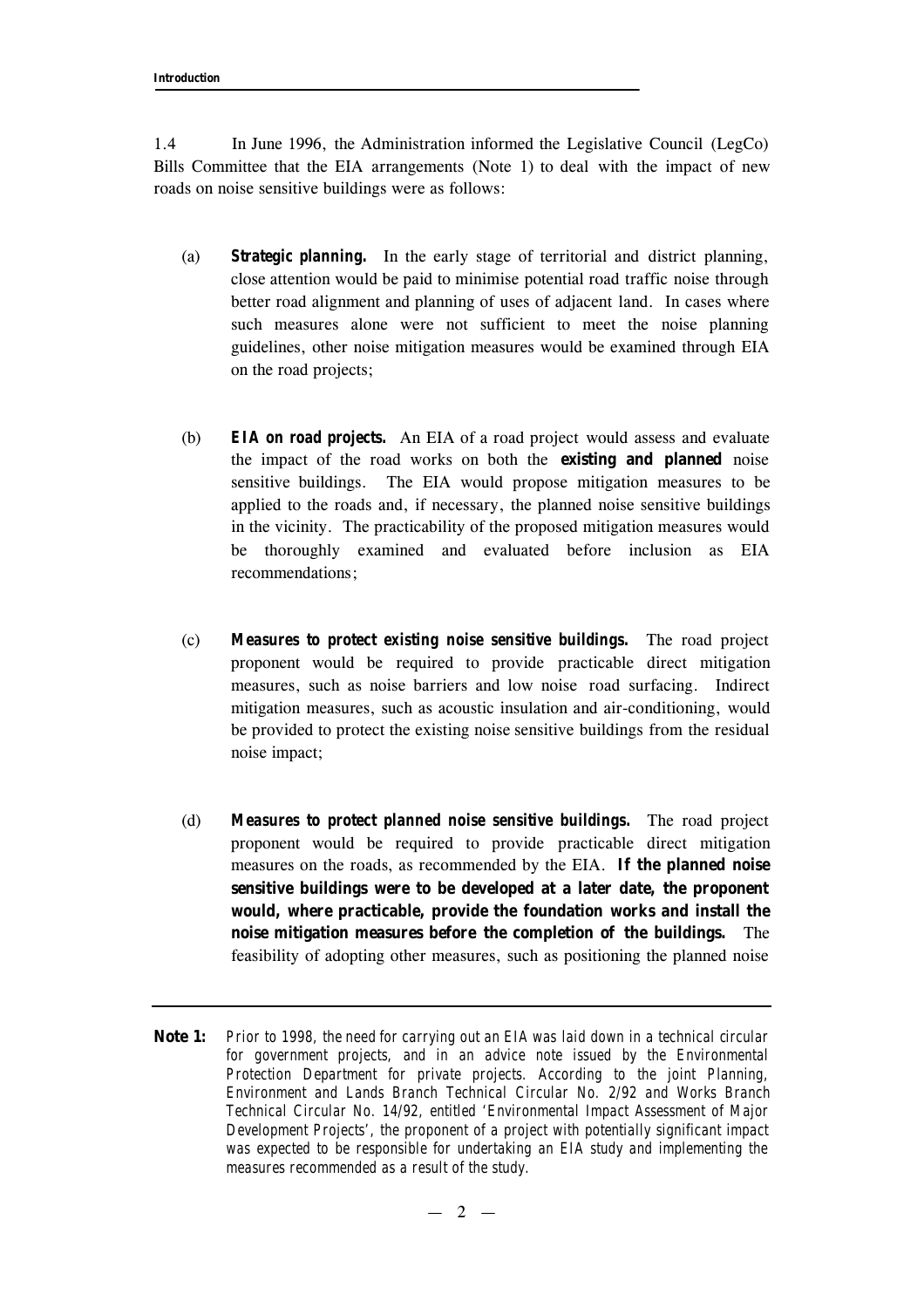sensitive buildings farther away from the roads and special building design, would be evaluated during the EIA process. Development constraints on the planned noise sensitive buildings would also be identified; and

(e) *Measures for new noise sensitive buildings.* New noise sensitive buildings proposed after the completion of the EIA of a road project would be dealt with through the planning process, having regard to the development constraints imposed by the road.

1.5 *Statutory requirements.* In February 1997, the Environmental Impact Assessment Ordinance (EIAO  $-$  Cap. 499) was enacted. In accordance with the EIAO, the then Secretary for Planning, Environment and Lands issued a Technical Memorandum. (The authority is now vested in the Secretary for the Environment, Transport and Works.) The Memorandum set out principles and guidelines for the Director of Environmental Protection in deciding on matters of the EIA process.

1.6 In June 1997, LegCo approved the Technical Memorandum on the EIA process. The EIAO came into operation in April 1998. Since then, the EIA arrangements mentioned in paragraph 1.4(b) and (c) have been made statutory requirements for new road projects. The Director of Environmental Protection is responsible for regulating and enforcing the EIA procedures set out in the EIAO. A works department responsible for a road project is required to apply to the Director of Environmental Protection for an Environmental Permit (EP) before construction works can commence. The works department concerned is responsible for meeting the requirements of the EP. Any proposed variation of the EP is subject to the approval of the Director of Environmental Protection.

## **Use of noise barriers as a noise mitigation measure**

1.7 The use of noise barriers to screen off traffic noise is an established international practice. The noise reduction effect of noise barriers, as against other noise mitigation measures, is shown in Table 1. According to the Technical Memorandum, direct noise mitigation measures such as noise barriers, road alignment and building orientation should be used as far as practicable. If the direct mitigation measures are inadequate, indirect noise mitigation measures (such as window insulation and air-conditioning) can be used to abate the residual noise impact.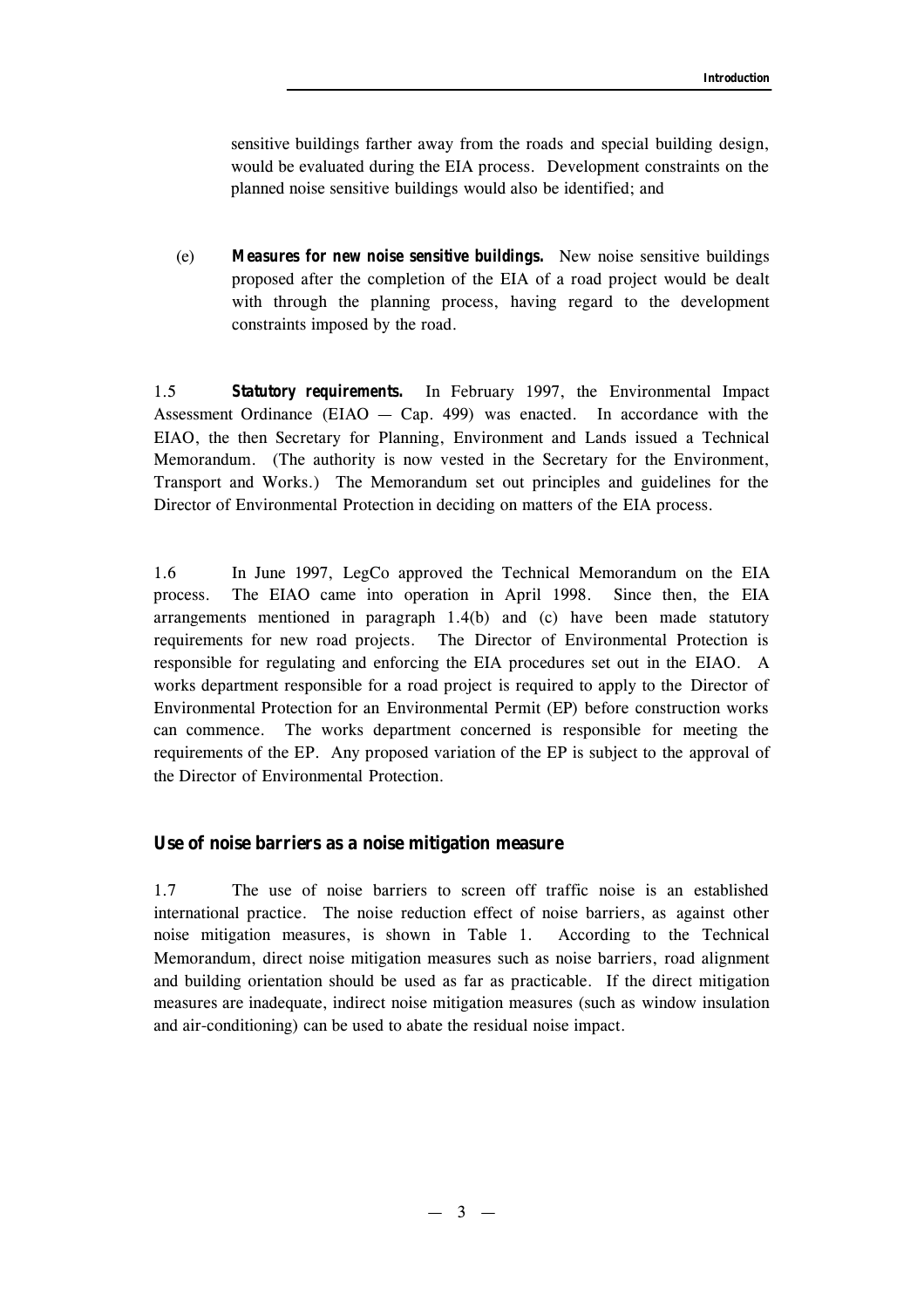## **Table 1**

| <b>Noise mitigation measure</b> |                                       |                                    | <b>Noise reduction</b>                                                   | <b>Remarks</b>                                    |  |
|---------------------------------|---------------------------------------|------------------------------------|--------------------------------------------------------------------------|---------------------------------------------------|--|
| <b>(A)</b>                      |                                       | <b>Noise barriers:</b>             |                                                                          |                                                   |  |
|                                 | $\left( a\right)$                     | Straight type                      | Up to $5 dB$                                                             | The effect depends on<br>the relative position of |  |
|                                 | (b)                                   | Cantilever/<br>semi-enclosure type | Up to $15 dB$                                                            | the noise barriers to<br>the noise sensitive      |  |
|                                 | (c)                                   | Enclosure type                     | Up to $25$ dB                                                            | buildings.                                        |  |
| <b>(B)</b>                      | Low noise road<br>surfacing materials |                                    | Up to $3 dB$<br>on low speed roads                                       |                                                   |  |
|                                 |                                       |                                    | Up to $5 dB$<br>on high speed roads                                      |                                                   |  |
| (C)                             | <b>Tree planting</b>                  |                                    | Up to $1$ dB                                                             |                                                   |  |
|                                 |                                       |                                    | (For a 10-metre depth)<br>of densely planted<br>4-metre tall tree belt.) |                                                   |  |

## **Noise reduction effect of different noise mitigation measures**

*Source: Papers for the joint LegCo Panels on Environmental Affairs and Transport of February 2001 and January 2003.*

1.8 Up to 2002, about 37 kilometres of noise barriers had been built and put into use in Hong Kong. For the past three years ended March 2003, the expenditure on noise barriers was about \$1,000 million.

## **Audit review**

1.9 Audit has recently conducted a review to ascertain whether there are lessons to be learnt in the provision of noise barriers under the Tolo Highway widening project (THWP) and other similar development projects (Note 2). Audit has found that there is room for improvement in various areas and has made a number of recommendations to address the related issues.

**Note 2:** *In 2002, there were widespread public concerns over the provision of noise barriers for the planned developments in Tai Po Area 39 under the THWP.*

 $-4 -$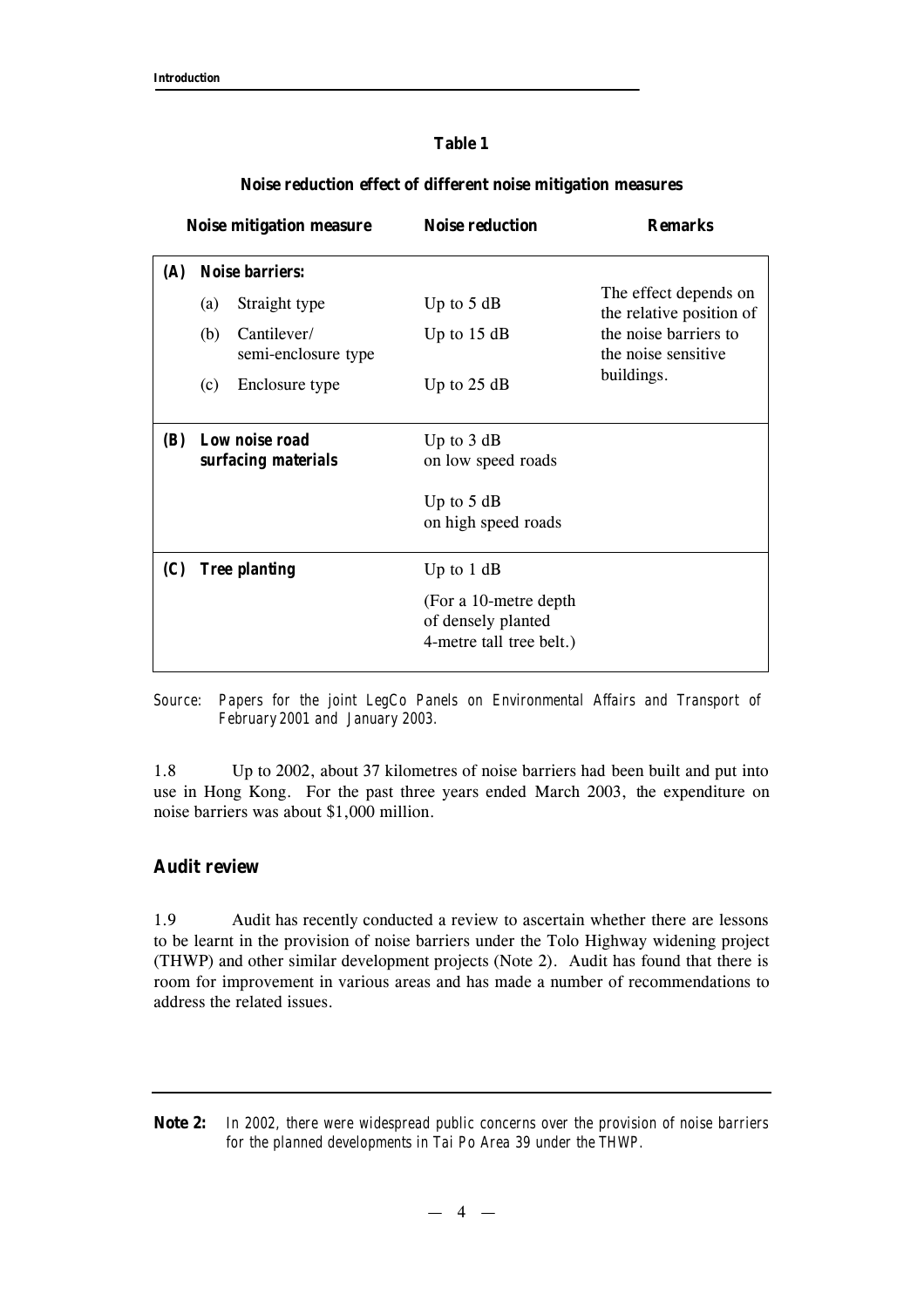## **PART 2: NOISE BARRIERS FOR THE TOLO HIGHWAY WIDENING PROJECT**

2.1 This PART examines the provision of noise barriers under the THWP for the planned developments in the Pak Shek Kok (PSK) reclamation area and Tai Po Area 39. The audit has revealed that there is room for improvement in the process of providing noise barriers for developments which are still under planning.

## **The Tolo Highway widening project**

2.2 Tolo Highway is part of the major highway serving the Northeast New Territories (Note 3). Since its opening in 1985, the volume of traffic on Tolo Highway has steadily increased. In 1996, the Highways Department (HyD) commissioned a feasibility study on the widening of Tolo Highway (the section between Island House Interchange at Tai Po and Ma Liu Shui Interchange at Sha Tin) to cope with the increasing traffic demand. As part of the feasibility study, the HyD's consultant conducted an EIA study.

2.3 *Noise impact assessment for planned developments.* In January 1997, the HyD and its consultant held an EIA working group meeting with the Environmental Protection Department (EPD), the Territory Development Department (TDD), the Planning Department (Plan D) and the Lands Department (Lands D) to discuss the planned developments along Tolo Highway that should be taken into account in the EIA study (see para. 1.4(b)). The developments under planning were mainly in the PSK reclamation area and Tai Po Area 39. The meeting agreed that for the purpose of noise impact assessment, the planned developments in the two areas would be assumed to be noise sensitive and the HyD should consider necessary noise mitigation measures.

2.4 *Recommendations of the Tolo Highway EIA study.* In April 1997, the HyD's consultant completed the Tolo Highway EIA. In May 1997, the Advisory Council on the Environment endorsed the EIA study report. The study report recommended the following measures to reduce the road traffic noise impact to *within* the limits stated in the Hong Kong Planning Standards and Guidelines:

- (a) the adoption of low noise road surfacing on the whole road widening section;
- (b) the installation of noise barriers (ranging from 1.5-metre to 8-metre high) at road kerb and the central median; and
- **Note 3:** *At its north, Tolo Highway connects Fanling Highway at Tai Po near Hong Lok Yuen. At its south, it connects the Sha Tin section of Tai Po Road near the Sha Tin Race Course.*

 $-5-$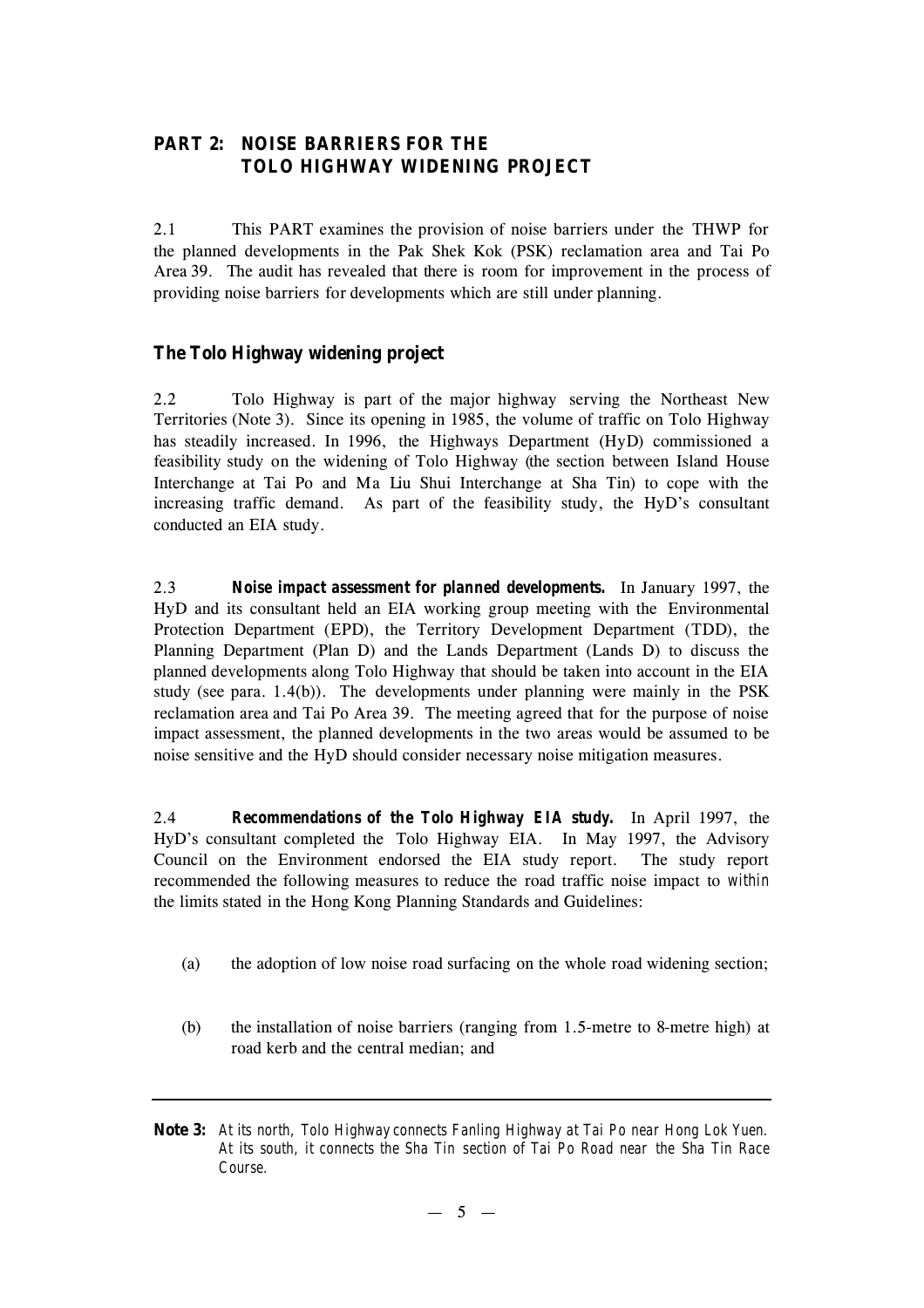(c) the setting back of buildings (i.e. positioning them farther away from Tolo Highway) and the use of special building design at the planned residential and institutional uses in the PSK reclamation area to deal with the residual traffic noise impact.

2.5 *Additional noise barriers required by PSK feasibility study.* In April 1997 (after completion of the Tolo Highway EIA study), the TDD commissioned a consultant to conduct a feasibility study for the PSK reclamation area. The study comprised the preparation of a recommended outline development plan, an EIA and a detailed engineering study. In September 1997, the TDD's consultant formulated a PSK *development concept plan* for endorsement by the Committee on Planning and Land Development (Note 4), before proceeding to the next stage of the feasibility study. Based on this development concept plan, the TDD's consultant opined that the noise barriers planned under the Tolo Highway EIA study were inadequate. Upon the request of the TDD, the HyD decided to provide additional noise barriers under the THWP for the *planned* developments in the PSK reclamation area (see para. 2.11 for details).

2.6 *The Tolo Highway Widening Contract.* In November 1998, the Finance Committee approved the upgrading of the THWP, which included the noise barrier works for the PSK and Tai Po Area 39 planned developments, to Category A of the Public Works Programme. In late November 1998, the EPD issued an EP (Note 5) for the THWP. **One of the conditions of the EP was that the noise barriers as recommended in the Tolo Highway EIA study report should be constructed as part of the THWP (Note 6**)**.** In March 1999, the HyD awarded a re-measurement contract for the Tolo Highway widening works. The works were originally scheduled for

- **Note 4:** *The Committee on Planning and Land Development was chaired by the then Secretary for Planning, Environment and Lands (now chaired by the Permanent Secretary for Housing, Planning and Lands (Planning & Lands) or his deputy). Its terms of reference included monitoring the formulation and review of development strategies, considering the adequacy of development plans and programmes, and approving outline development and layout plans.*
- **Note 5:** *In September 1998, the then Secretary for Transport authorised the THWP under the Roads (Works, Use and Compensation) Ordinance (Cap. 370). In accordance with the EIAO, an EP was required for a road works project authorised after the EIAO came into operation in April 1998. In October 1998, the HyD submitted an application for an EP for the THWP.*
- **Note 6:** *According to Condition 1.7 of the 1998 EP for the THWP, the HyD should ensure that the THWP was designed, constructed and operated in accordance with the information and recommendations contained in the Tolo Highway EIA study report. The Tolo Highway EIA study report stated that the noise barriers for both the existing and planned noise sensitive buildings would be implemented and built as part of the THWP.*

 $-6 -$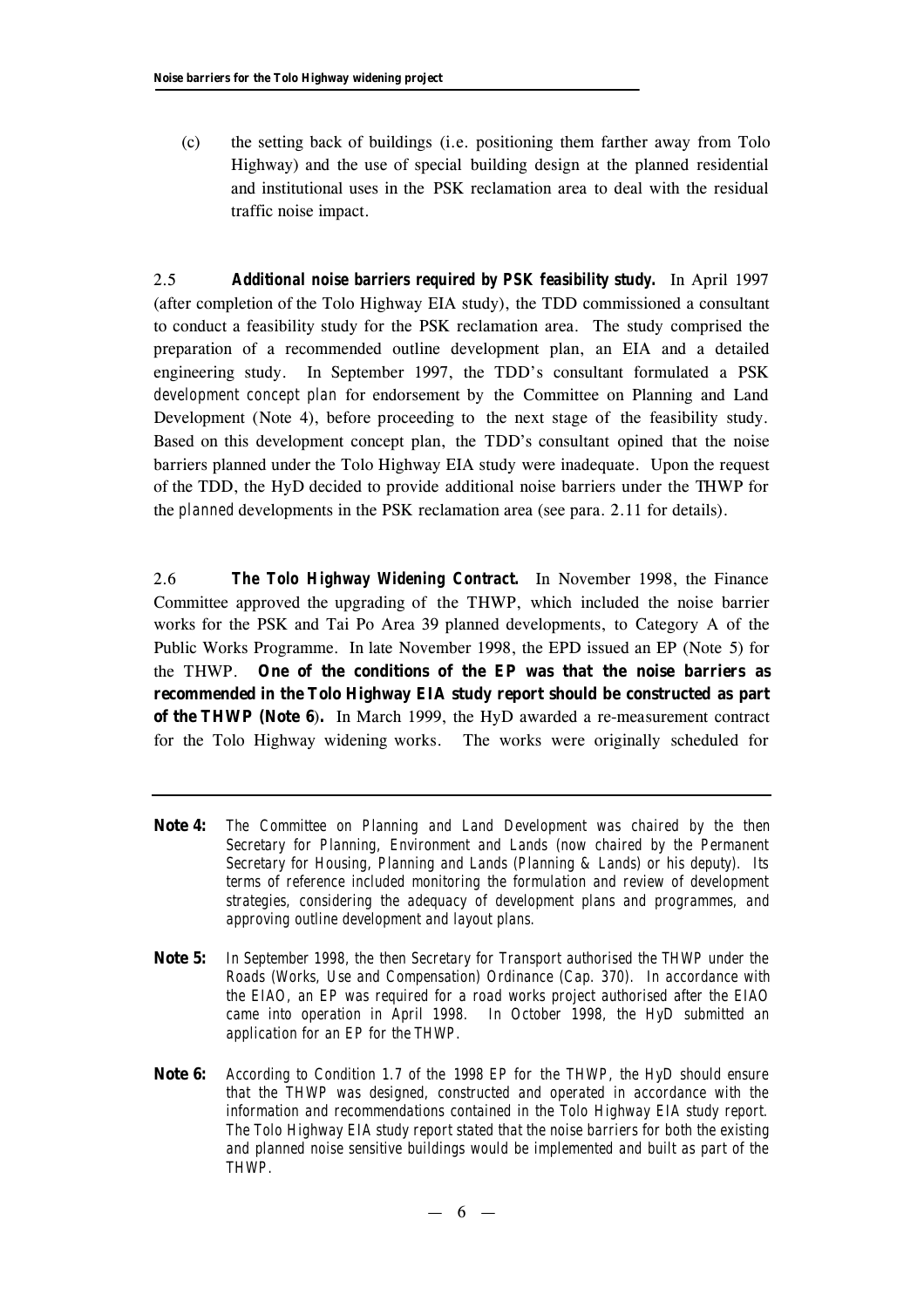completion in December 2001, but were only substantially completed in mid-2003 (Note 7). The widened Tolo Highway was opened to traffic by stages (the southbound carriageway in December 2002, and the northbound carriageway in June 2003). In late 2002, the HyD estimated that the final contract sum would be about \$880 million, of which \$140 million was for the installation of noise barriers.

2.7 In the course of the Tolo Highway widening works, there were major changes to the contracted noise barrier works for the PSK and Tai Po Area 39 planned developments. The circumstances leading to these changes and the financial consequences are described:

- (a) for  $PSK in$  paragraphs 2.8 to 2.19; and
- (b) for Tai Po Area  $39 -$  in paragraphs 2.23 to 2.38.

## **Noise barriers for planned residential developments in PSK**

2.8 The PSK reclamation area covers an area of about 70 hectares along the waterfront of Tolo Highway. The Civil Engineering Department (CED) is responsible for forming the area using public filling materials by stages from 1996 to 2003.

2.9 In 1996, the Committee on Planning and Land Development endorsed an action area plan to provide the basis for undertaking the planning and feasibility study for PSK. The plan outlined the broad land uses for the PSK reclamation area, which included a Science Park in the south, residential developments in the north and recreational uses in the middle.

2.10 *Noise barriers planned for PSK reclamation area.* In January 1997, the EIA working group decided that the Tolo Highway EIA study should assess the noise impact on the potential residential developments in the northern part of the PSK reclamation area based on the PSK action area plan. The Tolo Highway EIA study, which was completed in April 1997, allowed for the provision of 320 metres of noise

**Note 7:** *The contributing factors to the extension of time in the Tolo Highway widening works contract were inclement weather, unforeseen difficult ground conditions affecting piling, dredging of extra loose rockfill material, dumping permits required for reclamation works and revision to road works.*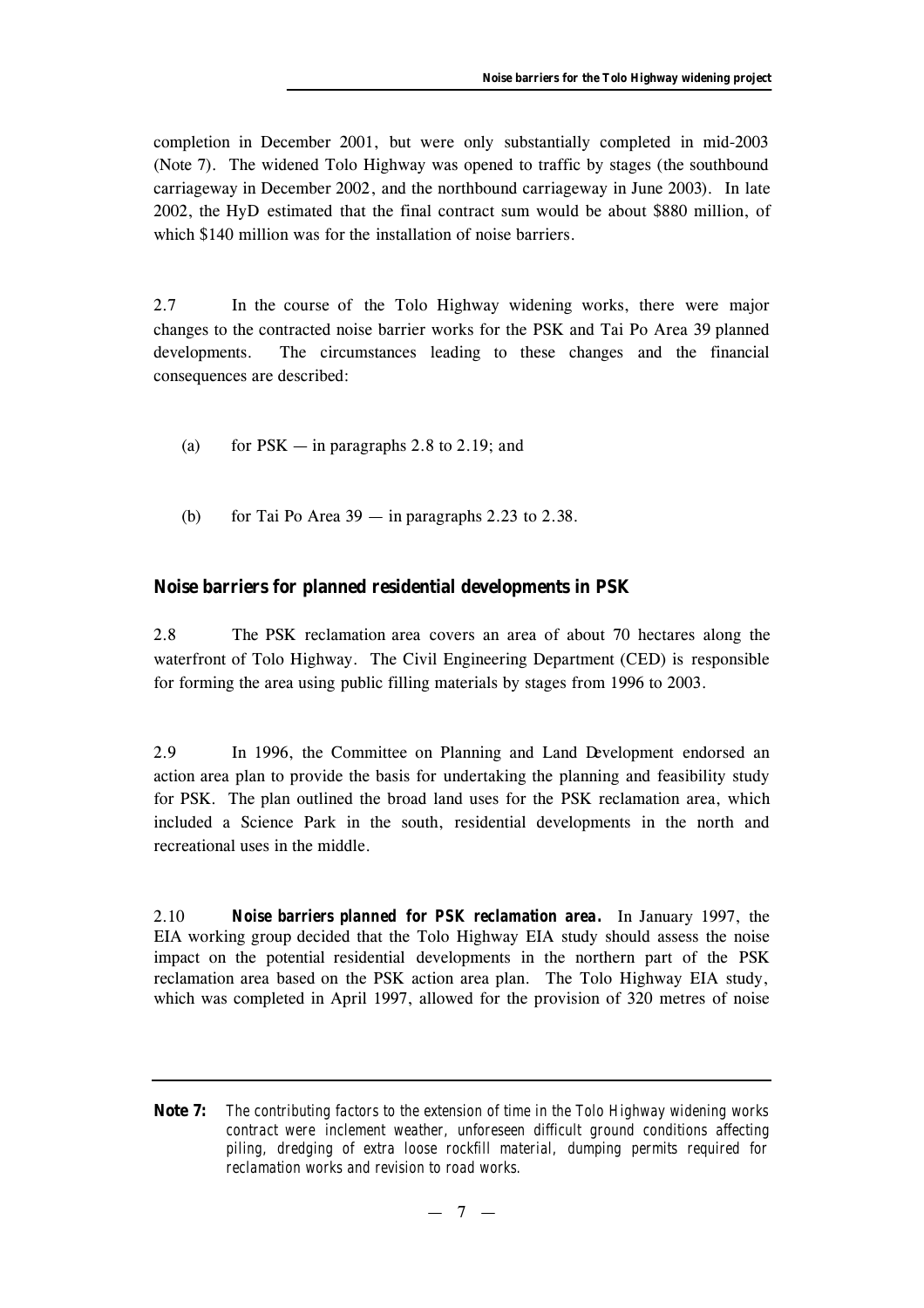barriers on the southbound carriageway for protecting the planned residential developments in the PSK reclamation area (Note 8).

2.11 *More noise barriers under the THWP.* In October 1997, the TDD requested the HyD to provide more noise barriers for the PSK proposed residential developments under the THWP due to the following reasons:

- (a) for assessing the noise barrier requirements, at the time of the Tolo Highway EIA study in early 1997, there was limited information on the size and planning parameters of the PSK proposed residential developments. Based on the PSK development concept plan formulated in September 1997, the TDD's consultant assessed that the 320 metres of noise barriers on the southbound carriageway planned under the Tolo Highway EIA study *should be extended by about 1,600 metres*. This would provide adequate protection to the proposed residential developments; and
- (b) if the additional noise barriers were to be constructed as a separate works project *after* the completion of the Tolo Highway widening works contract in late 2001, it would not be able to tie in with the expected completion date of the PSK proposed residential developments in 2003.

After the Committee on Planning and Land Development's endorsement of the PSK development concept plan, and the EPD's agreement of the proposed additional noise barriers had been obtained, in November 1997 the HyD incorporated the additional 1,600-metre noise barrier requirements in the THWP. In December 1997, the THWP was gazetted under the Roads (Works, Use and Compensation) Ordinance.

## *Expected completion date of PSK residential developments changed*

- 2.12 The completion date of PSK residential developments was revised as follows:
	- (a) in October 1998, at a meeting for the monitoring of housing sites, the Lands D advised the TDD that there was a need to revise the expected completion date of 2003 (see para. 2.11(b)) for the PSK proposed residential developments. It was considered that the normal production period for
- **Note 8:** *The Tolo Highway EIA study identified the Science Park as a non-sensitive noise receiver because there would be no residential units. There would also be barrier building blocks and a tree-lined fringe of landscape between them and Tolo Highway to screen off the traffic noise. As for the planned recreational uses in the central part of the PSK reclamation area, they were not classified as noise sensitive uses in accordance with the Hong Kong Planning Standards and Guidelines.*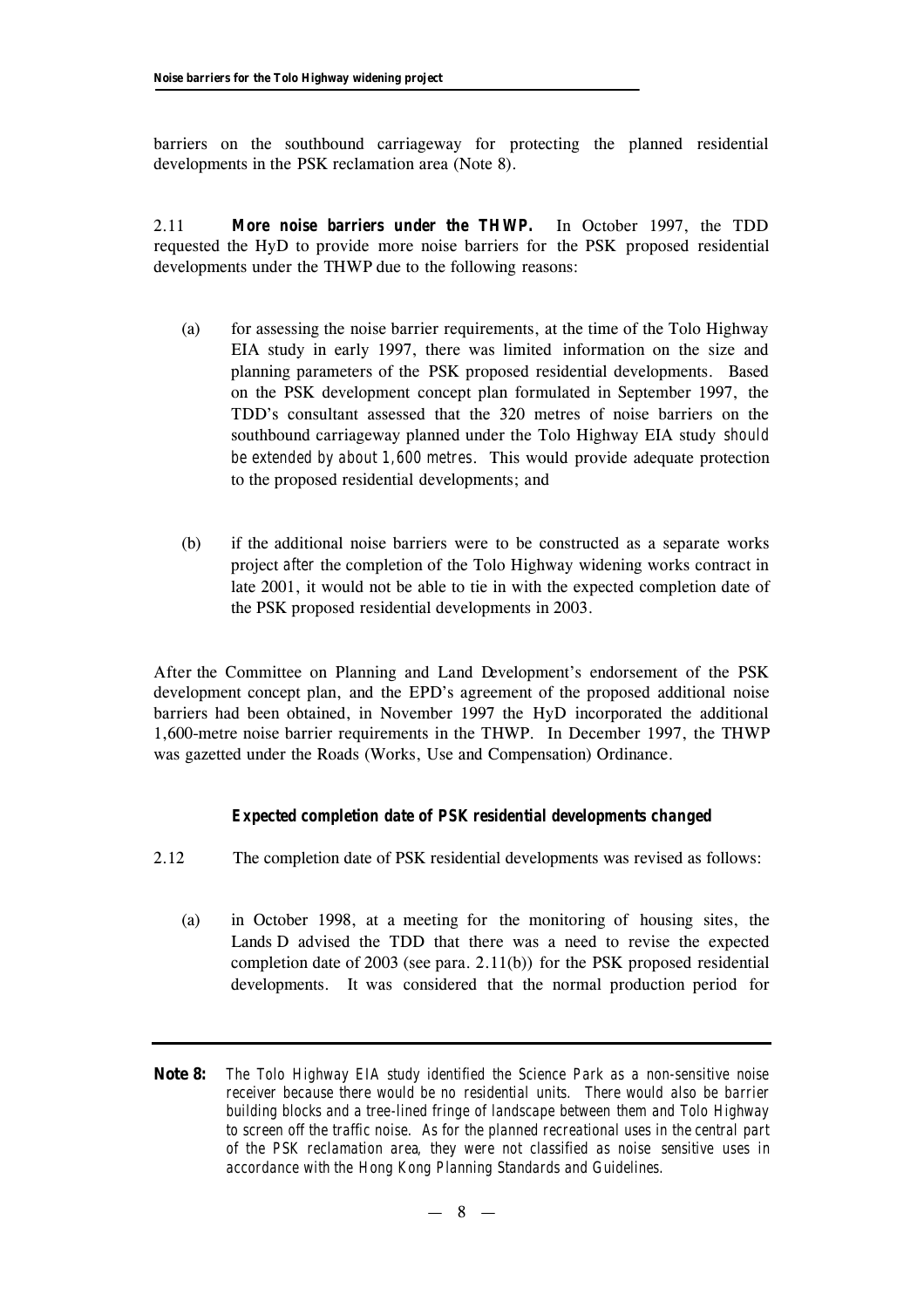residential flats of four years, instead of one and a half years, should be used for estimating the expected completion date;

- (b) in December 1998, the then Works Bureau informed the Steering Committee on Land Supply for Housing (Note 9) that the expected completion date for the PSK residential developments would be April 2005; and
- (c) in early March 1999, the TDD agreed that the expected completion date for the first three PSK residential developments should be 2008, based on the Lands D's advice that these sites were planned to be sold in 2003/04 when the infrastructure works would be completed (Note 10).

#### *Changes in the planning parameters of PSK residential developments*

2.13 *EIAO requirements.* According to the EIAO, a road project proponent should take into account the existing and planned land use in the noise impact assessment. Planned land use is defined as the land use proposed in the *draft and approved* plans prepared under the Town Planning Ordinance (Cap. 131), or any other land use plans published by the Government. There are two types of statutory plans published by the Town Planning Board (TPB), viz. a Development Permission Area Plan and an OZP:

- (a) *Development Permission Area Plan.* This is an *interim* plan mainly for rural areas which require immediate planning control *prior to* the preparation of an OZP; and
- (b) *OZP.* This is a plan which shows the proposed principal land uses and major road and rail systems for the individual planning scheme area. Attached to an OZP is a Schedule of Notes which specifies planning parameters such as plot ratios and building heights.

2.14 *Pak Shek Kok (East) OZP.* The PSK reclamation area was newly formed land *not* covered by any statutory plan. In March 1998, the TPB gazetted for public

**Note 9:** *The Steering Committee on Land Supply for Housing, chaired by the Financial Secretary, is responsible for overseeing the level of flat production with a view to securing an even and adequate annual supply of flats for the foreseeable future.*

**Note 10:** *Up to end of August 2003, the PSK residential sites had not been sold.*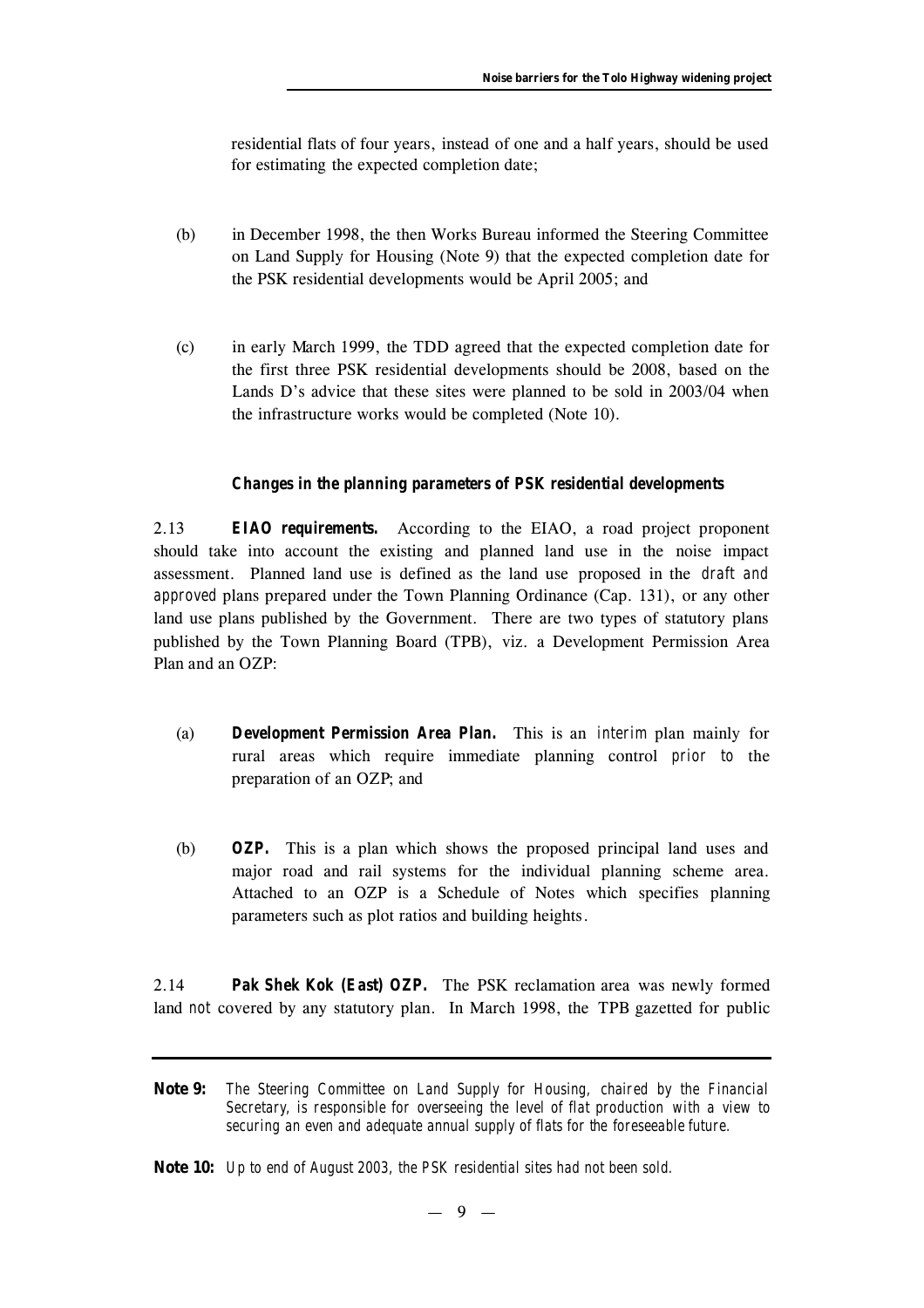inspection a *draft* PSK (East) OZP because the land use zoning for the Science Park should go through public consultation before a land grant could be approved. As the PSK feasibility study had not yet been completed in March 1998, the draft PSK (East) OZP was prepared on the basis of the development concept plan formulated in September 1997 (see para. 2.5). In August 1998, the PSK feasibility study was completed and a *recommended outline development plan* was formulated. The land use proposals in the recommended outline development plan were more articulate than those in the development concept plan. There were some changes in the layout of the residential sites in the northern part of the PSK reclamation area. Consequently, the draft PSK (East) OZP had to be revised to accommodate these changes. On 26 March 1999, the TPB gazetted an amended draft PSK (East) OZP for public inspection.

2.15 *Town Planning Board decided to change the planning parameters in the* **draft OZP.** During the statutory public consultation period which ended in April 1999, two objections to the draft PSK (East) OZP were received. These objections were mainly related to the development restrictions of the planned residential sites in the northern part of the PSK reclamation area. In considering the objections, the TPB expressed concern over the development intensity and building heights of the residential sites, the need for preservation of the public view of the Tolo Harbour and the provision of noise barriers along Tolo Highway. To address the TPB's concern, the following events occurred:

- (a) the Plan D and the TDD reviewed the development layout and parameters of the residential sites;
- (b) the Plan D recommended that the plot ratios and building heights should be *reduced* in the draft PSK (East) OZP;
- (c) the departments concerned, including the Plan D, TDD, EPD and HyD reviewed the length and height of the noise barriers included in the THWP, with technical support provided by the TDD's consultant; and
- (d) the Plan D considered that, with the reduction in plot ratios and building heights and the adoption of suitable noise mitigation measures for buildings facing Tolo Highway, the planned noise barriers for the PSK residential sites would *not* be required.

## 2.16 **As a result, in June 2000, the TPB endorsed the recommendations of the Plan D to reduce the plot ratios and building heights of the planned residential sites**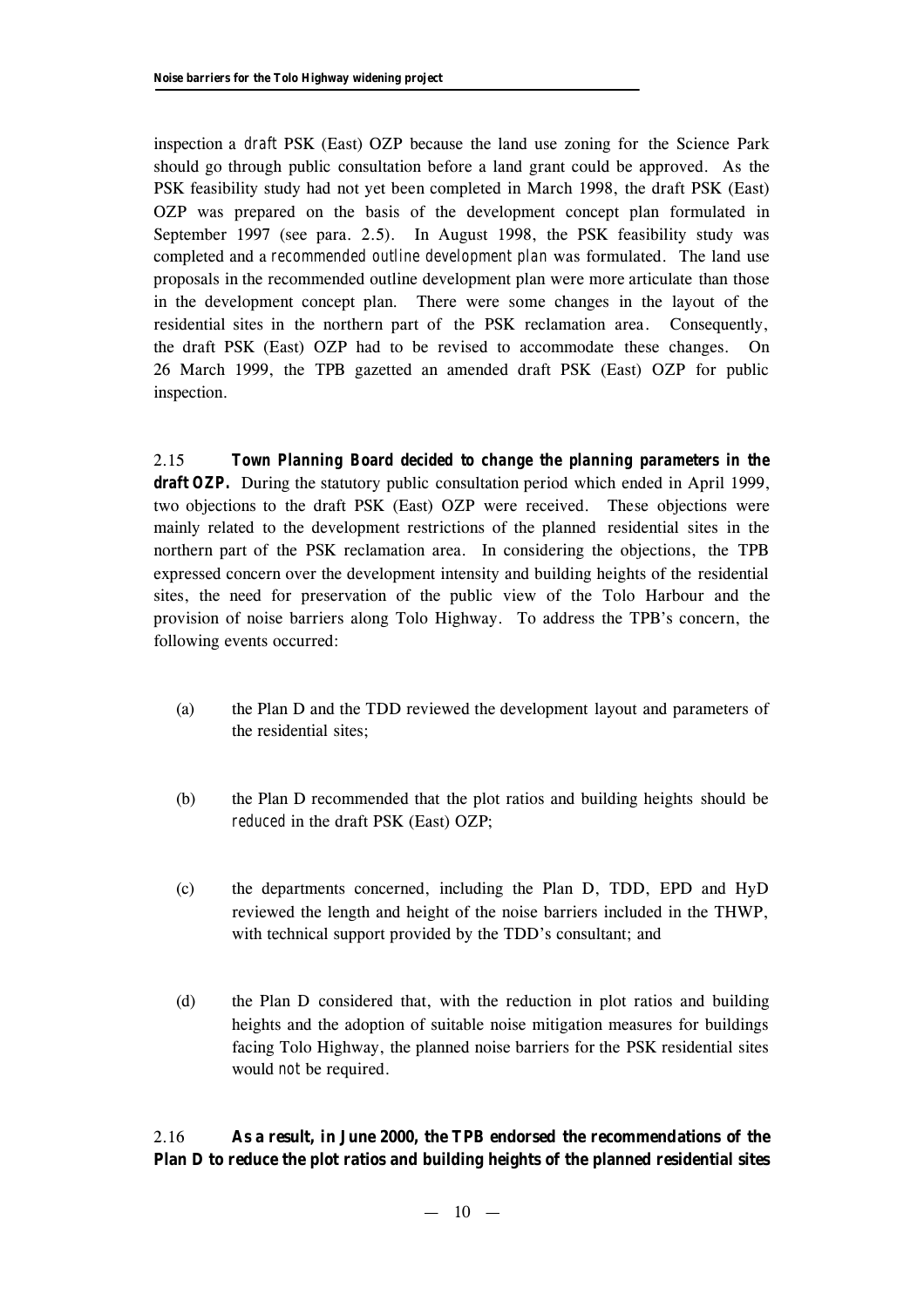**in the draft PSK (East) OZP. The TPB requested the HyD to** *delete* **the noise barrier works along the southbound Tolo Highway intended for the residential sites from the Tolo Highway widening works contract. Instead, alternative mitigation measures such as special building design should be adopted.**

2.17 *Financial implications of the deletion of noise barrier works for PSK.* In July 2000, the HyD issued a suspension order to halt the construction works of the noise barriers for PSK (East). After obtaining the Lands D's confirmation that suitable noise mitigation requirements would be incorporated in the land sales conditions of the residential sites to the satisfaction of the EPD, in November 2000, the HyD issued a variation order for the deletion of the noise barrier works from the Tolo Highway widening works contract. The deletion was considered necessary to avoid nugatory expenditure on the noise barriers which were no longer required. However, the HyD had to pay the contractor \$13 million for deleting the contracted works.

#### **Audit observations**

## *Changes in the planning parameters of PSK residential developments*

2.18 According to the EIAO, a road project proponent should take into account the noise impact on land uses proposed in a draft OZP. In October 1997, when the TDD requested the HyD to provide additional noise barriers for the PSK planned residential developments under the THWP, an OZP for the PSK reclamation area was not yet available. At that time the noise barrier requirements were assessed on the basis of a *development concept plan*. On 26 March 1999 (i.e. the date on which the HyD awarded the Tolo Highway widening works contract thereby committing itself to building the noise barriers), the land use proposals and the related planning parameters for the residential developments as stated in the draft PSK (East) OZP were gazetted for public consultation. Upon hearing public objections, the TPB changed the planning parameters for the residential developments and agreed that mitigation measures other than noise barriers would be implemented to resolve the noise problem. The contracted noise barriers works were no longer required. This episode highlighted the risk of procuring and installing noise mitigation measures (e.g. noise barriers) for proposed land uses which are not yet finalised (e.g. still in a draft OZP the planning parameters of which could still be changed).

## *Changes in expected completion date of PSK residential developments*

2.19 One of the reasons for incorporating the noise barrier requirements for PSK under the THWP in October 1997 was to tie in with the expected completion date of the proposed residential developments there in 2003 (see para. 2.11(b)). However, *before*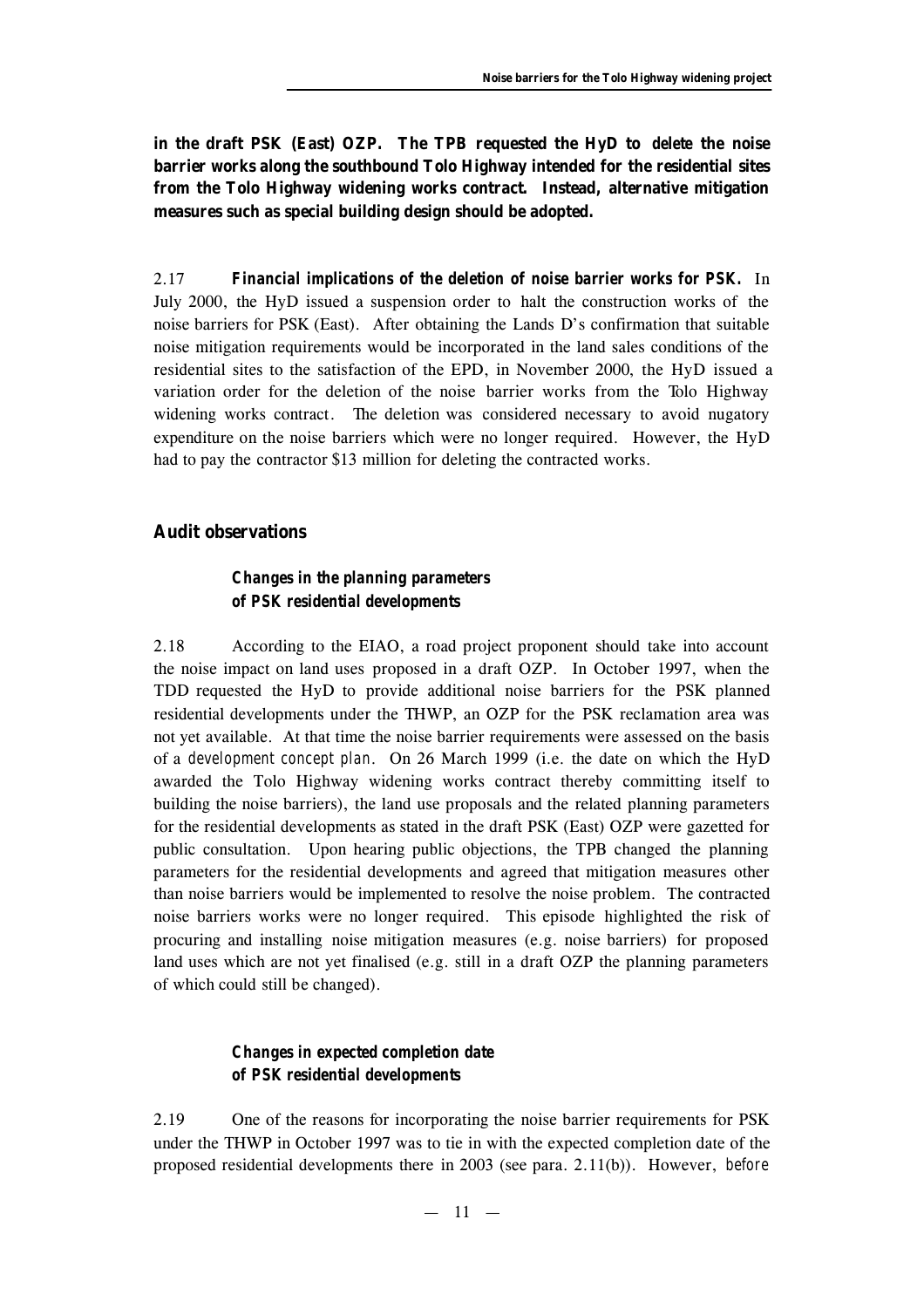the award of the Tolo Highway widening works contract in late March 1999, in December 1998 the expected completion date of the residential developments had been revised to 2005. Again in early March 1999, the completion date was further revised to 2008. In Audit's view, consideration should have been given to adopting the option of providing only the foundation works for the noise barriers in the Tolo Highway widening works contract (see the guideline in para.  $1.4(d)$ ). The noise barriers could be installed later. If only the foundation works had been included in the Tolo Highway widening works contract, the cost incurred by the Government due to deleting the contracted works could correspondingly have been reduced.

## **Audit recommendations**

2.20 **Audit has** *recommended* **that the Secretary for the Environment, Transport and Works should issue guidelines requiring works departments responsible for road projects to:**

- (a) **where changes to the proposed uses of the noise-affected land may be expected, consider using an incremental approach to provide the noise mitigation measures, instead of procuring them outright; and**
- (b) **if planned noise sensitive buildings are to be developed at a future date well after the completion of the road projects, consider asking the road works contractors to provide initially only the foundation works for the noise mitigation measures. The installation works for the noise mitigation measures (e.g. noise barriers) can be made to dovetail with the actual occupation of the planned noise sensitive buildings as far as practicable.**

## **Response from the Administration**

2.21 The **Secretary for the Environment, Transport and Works** welcomes Audit's recommendations.

2.22 The **Director of Planning** has said that land use planning is a continuous process. Review and change in land use proposals to meet changes in community needs and government policy are not uncommon. Some planning data may be changed subsequent to the assessment on the requirement of noise barriers. Therefore, it is the responsibility of the project proponent to obtain the most up-to-date information from relevant government departments including the Plan D.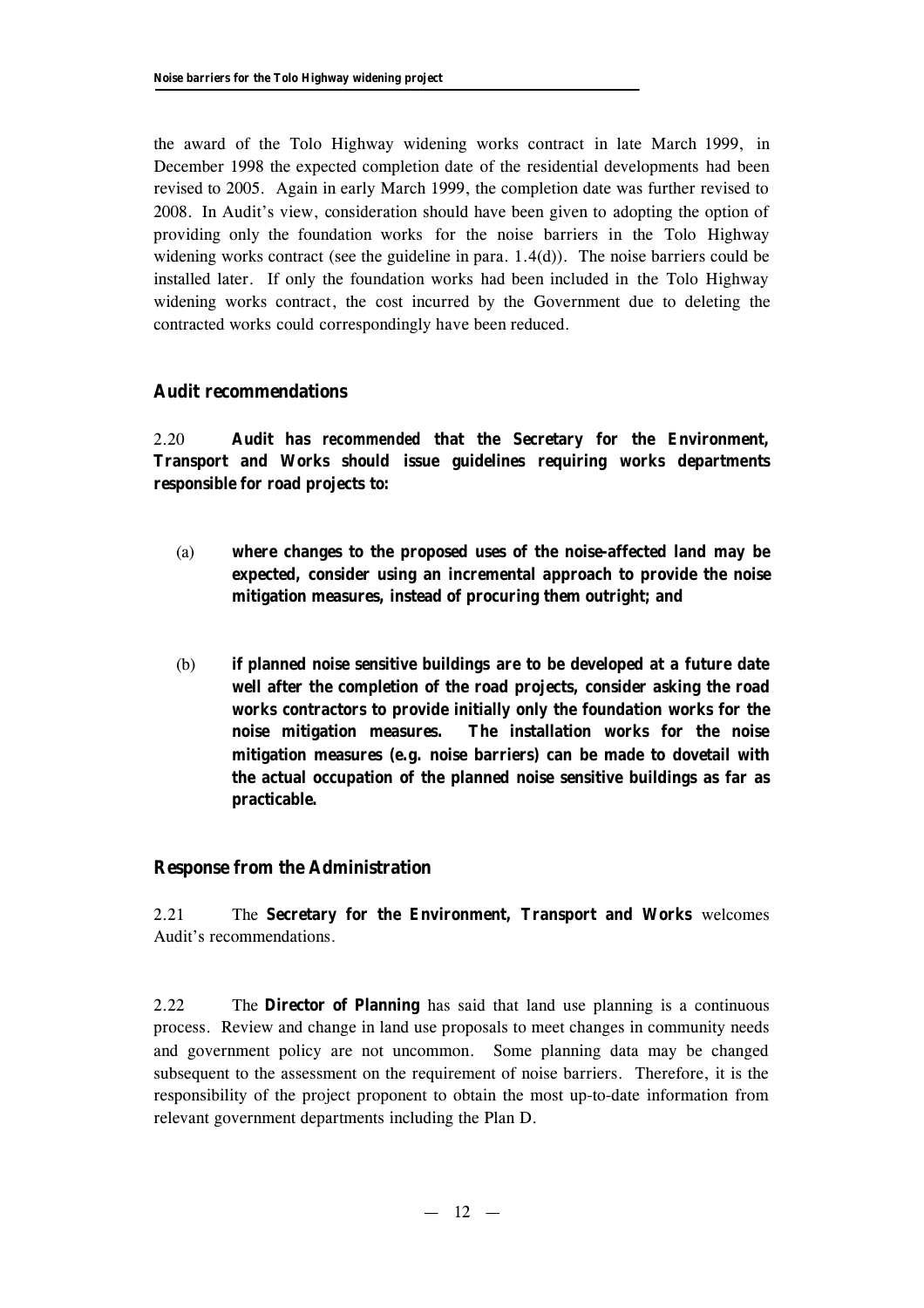## **Noise barriers for planned developments in Tai Po Area 39**

2.23 Tai Po Area 39 lies on the landward side of Tolo Highway, midway between Tai Po and Sha Tin. Southeast of the Area are facilities of the Chinese University of Hong Kong. Cheung Shue Tan Village is located at its southwest side and there is a low density residential development at its northwest corner. The EPD's estimation in 2001 was that there were about 590 existing dwellings in Tai Po Area 39.

2.24 In January 1997, the EIA working group decided that the Tolo Highway EIA study should take into account both the planned land uses and the existing developments in Tai Po Area 39 (see Appendix A). The working group also agreed that:

- (a) for the purpose of noise impact assessment, the planned land uses as shown in a Tai Po Area 39 Layout Plan (Note 11) **"should be assumed to be noise sensitive"** and the THWP should provide noise mitigation measures for them. According to this Layout Plan, key noise sensitive developments included tertiary education institutions in that area and a Government, Institution and Community (GIC) site which might be used for educational purposes; and
- (b) the HyD would consult the departments concerned during the design stage of the THWP to confirm the need for noise barriers.

## *No firm implementation programme for the planned developments in Tai Po Area 39*

2.25 *Noise barrier works included as provisional works items.* Following the EIA working group's decision, in May 1998, the HyD's consultant ascertained from the Plan D that no firm development data were available for the planned developments but any further change in the development scenario, which would result in a reduction of the noise barrier requirement, would be unlikely. In September 1998, the HyD reviewed the need for noise barrier works for the planned developments in the context of the Tolo Highway widening works contract. Based on updated information provided by the Plan D, the TDD, the Lands D, the Education Department and the Chinese University of Hong Kong, the HyD noted that there was no firm programme for planned noise sensitive developments to be completed by end-2001, i.e. the expected completion date of the Tolo Highway widening works contract. Accordingly, the HyD only included the foundation works for some of the planned noise barriers for Tai Po

**Note 11:** *This Tai Po Area 39 Layout Plan was prepared by the Plan D based on the land use framework laid down in the Tai Po OZP. The Plan was approved by the Committee on Planning and Land Development in December 1995.*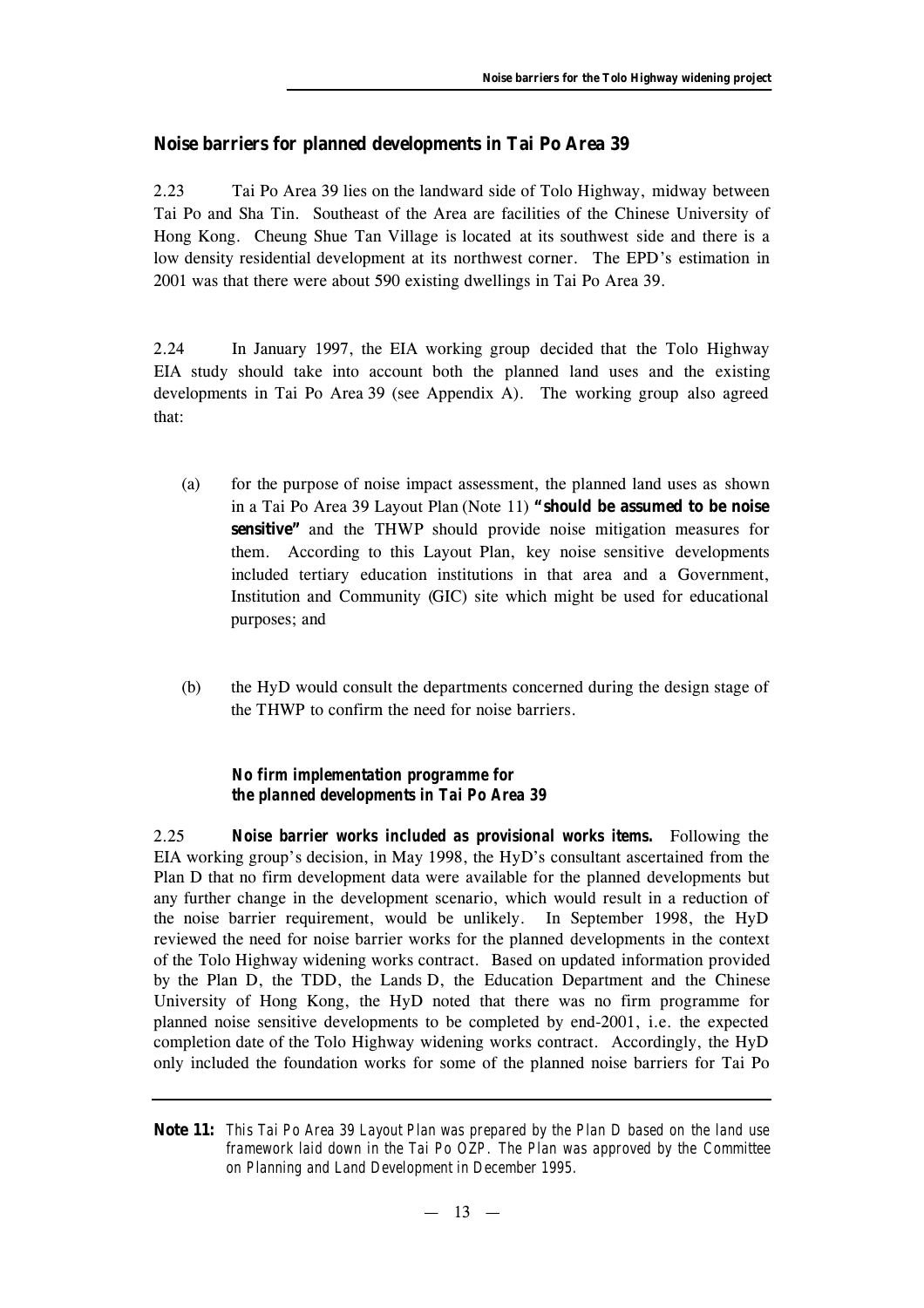Area 39 in the Tolo Highway widening works contract awarded in March 1999. The installation of the noise barrier panels was included as provisional items in the works contract. It was considered that there would be flexibility of incorporating the panels only if required at a later stage.

2.26 *Decision to defer noise barrier works.* In August 1999, the HyD consulted the TDD about the implementation programme for the planned land uses in Tai Po Area 39. In September 1999, based on the TDD's advice that there was no development programme for Tai Po Area 39 before 2004, the HyD confirmed with its consultant that the provisional works items would *not* be instructed under the Tolo Highway widening works contract. In August 2000, the HyD made a firm decision to defer the construction of noise barriers for Tai Po Area 39 (Note 12).

## *EIAO requirements for deferring the noise barrier works*

2.27 **One of the conditions of the EP for the THWP was that the planned noise barriers for Tai Po Area 39 should be constructed as part of the THWP (see para. 2.6).** According to the EIAO, the HyD must apply to the EPD for a variation of the conditions of the EP for not constructing those noise barriers.

2.28 In October 1998, the then Works Bureau and the then Planning, Environment and Lands Bureau jointly issued WBTC No. 18/98 (superseded by Environment, Transport and Works Bureau Technical Circular (Works) No. 13/2003 of September 2003) to promulgate the EIAO requirements. The Circular advises project proponent departments to apply for a variation of the EP conditions when such a need arises. The departments are also reminded that:

- (a) for variations where the environmental performance requirements set out in the EIA study report for the project may be exceeded or violated, even with the mitigation measures in place, the EPD "may require" the project proponent department to submit another EIA study report for the variations sought. In such cases, the project proponent department "will need to follow the procedures to apply for a study brief and to prepare an EIA report as set out in sections 5 to 8 of the EIAO". (In other words, the whole EIA process, including the preparation of a new EIA study report and public consultation, will have to be carried out again); and
- (b) for other cases where an EIA study report is not required, the EPD will issue an amended EP within 30 days.
- **Note 12:** *In August 2000, the HyD held an interdepartmental meeting to discuss the TPB's request to delete the noise barrier works for PSK (see para. 2.16). The meeting also agreed for the first time that it would be best to defer the construction of noise barriers for Tai Po Area 39.*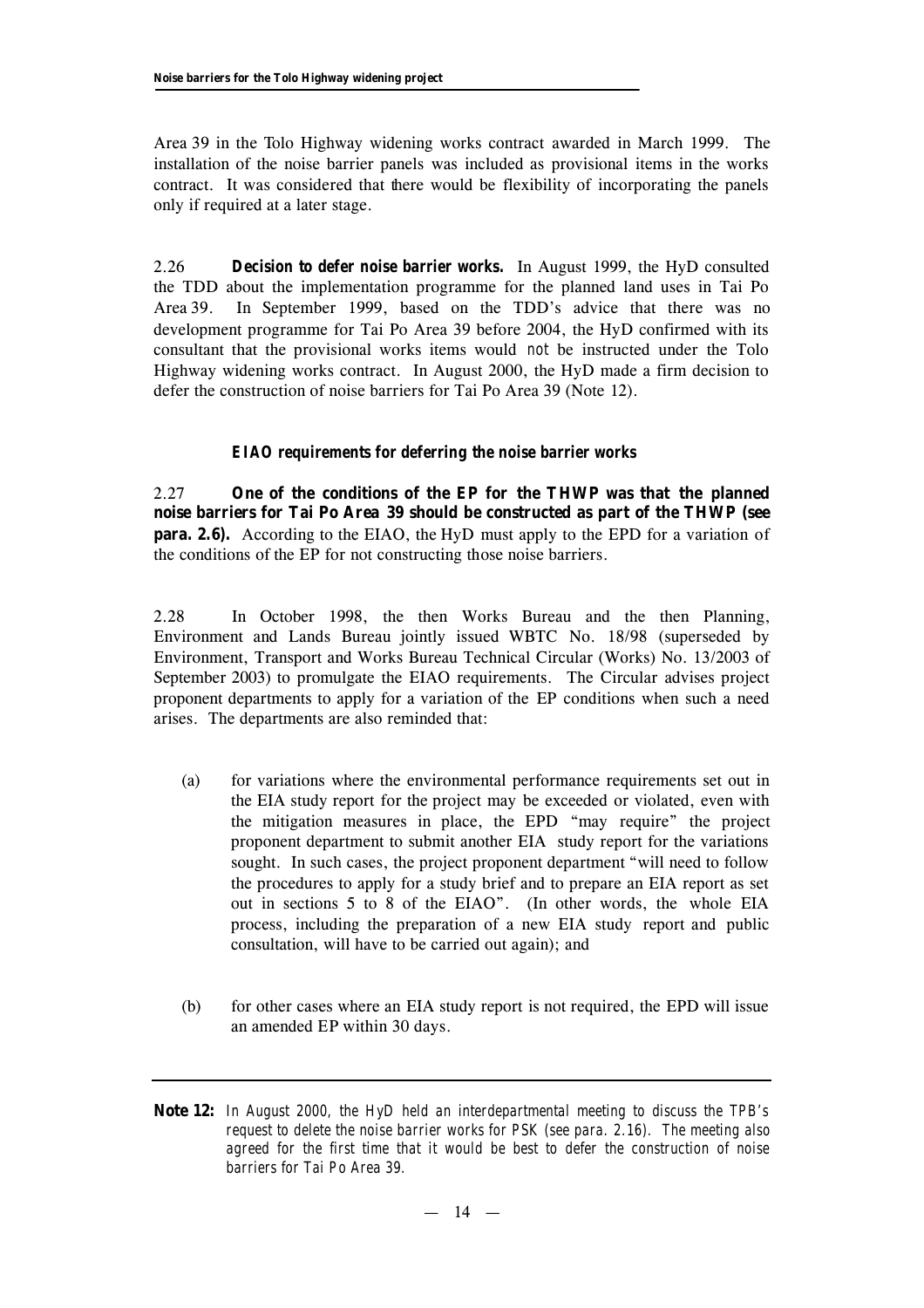#### *Application for a variation of the EP*

2.29 In August 2000, the HyD's consultant invited the EPD's comments on a draft application for a variation of the EP. In the draft application, the HyD's consultant said that:

- (a) there would be *at least 5 years after* the completion of the Tolo Highway widening works contract before the planned developments in Tai Po Area 39 would be ready for occupation; and
- (b) there was also a possibility that due to planning change, the planned developments would turn out to be not sensitive to noise and the noise barriers built would become not useful.

In September 2000, the HyD suspended the foundation works for the noise barriers of Tai Po Area 39 (Note 13) while further discussions with the EPD took place.

2.30 *The EPD's views.* In September 2000, the EPD advised the HyD that under the EIAO, a variation of the EP could only be approved subject to a new EIA study (Note 14). In November 2000, the EPD further advised the HyD that there would be a material change to the environmental impact if the construction of the noise barriers for Tai Po Area 39 was to be deferred. This was because some existing noise sensitive buildings would be exposed to noise levels up to 16 dB higher than those stated in the Tolo Highway EIA study report, almost reaching the statutory limit of 70 dB.

2.31 In December 2000, the HyD sought clarification from the EPD whether it was necessary to go through the whole EIA process for an application to defer the provision of the noise barriers. The HyD said that if the noise barriers for the planned developments in Tai Po Area 39 were to be constructed as originally planned, *they*

- **Note 13:** *As a result, the Government incurred an additional cost of \$19 million for disruption of works and contract prolongation.*
- **Note 14:** *The wording of the EPD's advice was as follows:*

*"If any project proponent wishes to make any change to the project, he may apply for variation of an environmental permit under section 13 of the Environmental Impact Assessment (EIA) Ordinance. Under section 13(5) of the Ordinance, Director of Environmental Protection may amend the environmental permit without calling for an EIA report if the applicant justifies that there is no material change to the environmental impact of the project with the mitigation measures in place and the project complies with the requirements described in the technical memorandum.*

*You should review carefully with the project proponent whether all intended changes can fulfil the requirements of the EIA Ordinance prior to the application for variation of permits."*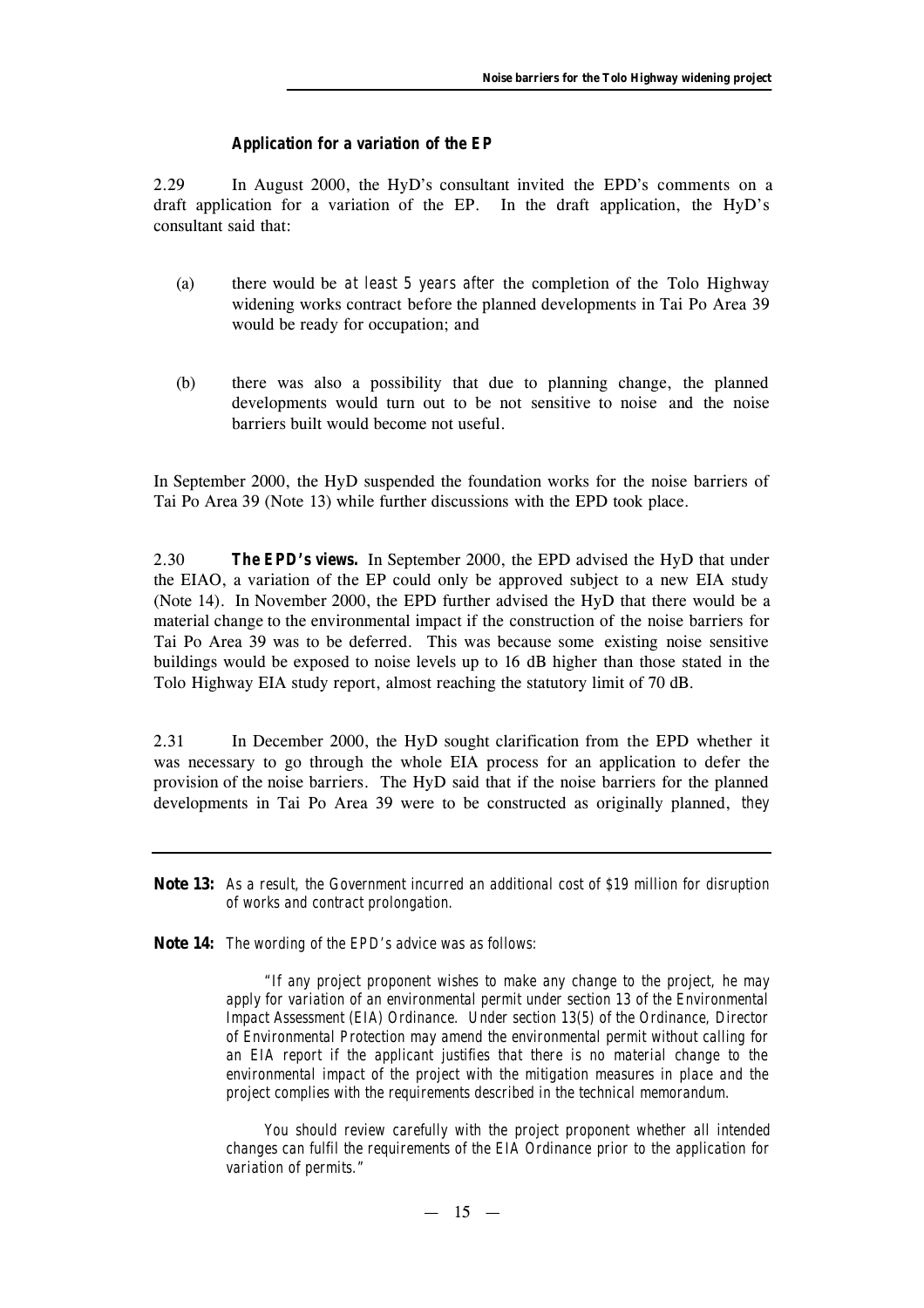*would not serve any useful purpose for a number of years* and would block the road users' view and would attract public criticism. In January 2001, the EPD confirmed that the HyD had to go through the whole EIA process if the HyD decided to defer the construction of the noise barriers for Tai Po Area 39.

2.32 In March 2001, the HyD instructed its consultant to *proceed with the construction of the noise barriers for Tai Po Area 39* based on the following considerations:

- (a) deferring the construction of the noise barriers would require another EIA study and public consultation. The whole process would take 8 months to complete but the outcome of the EIA study and public consultation was uncertain. An increase in the unmitigated noise level of the existing noise sensitive buildings by 1 dB would justify the immediate construction of the noise barriers (Note 15). Even if the unmitigated noise level stayed within the statutory limit, there might be problems in resolving objections during the consultation process; and
- (b) if the application to the EPD for deferment turned out to be unsuccessful after the 8-month EIA process, the noise barrier works would not match with the construction programme of the Tolo Highway widening works contract. There would be claims for extension of time from the contractor and additional cost implications.

As a result, noise barriers were installed on the northbound lane of Tolo Highway along Tai Po Area 39.

## *Removal and trimming down of installed noise barriers for Tai Po Area 39*

2.33 In mid-2002, there were public complaints that the noise barriers then under construction in Tolo Highway (see photograph 1) would obstruct the road users' view. Some Members of LegCo and the Tai Po District Council also expressed concern over the provision of the noise barriers for some sections of Tolo Highway where there were few dwellings in the vicinity. In November 2002, the Administration undertook to review the provision of the noise barriers under the THWP.

**Note 15:** *It was predicted that noise level at some existing dwellings in Tai Po Area 39 would be up to 69 dB without the noise barriers, which would only be meeting the 70 dB standard marginally. Because of that, if a fresh EIA concluded that the noise level would be 1 dB or more above 70 dB, immediate construction of the noise barriers would be warranted.*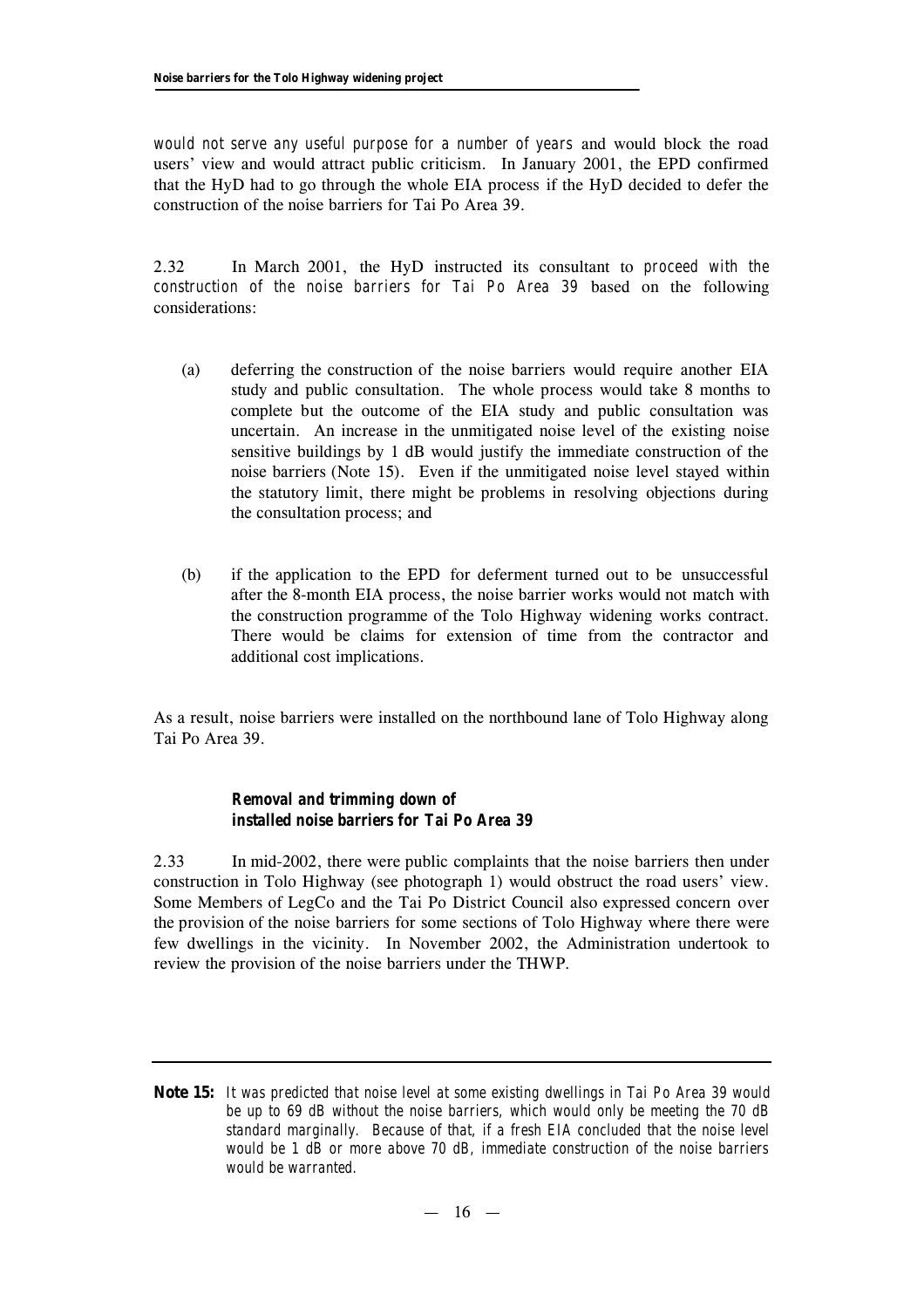## **Photograph 1**

## **Noise barriers for the THWP**



*Source: HyD's records of July 2002*

2.34 In January 2003, the Administration informed the LegCo Panel on Environmental Affairs and Panel on Transport of the following guiding principles in providing noise barriers for new roads:

- (a) *Compliance with statutory requirements.* The Administration must comply with the statutory noise planning standards and EP requirements stipulated under the EIAO. The road project proponent had to meet the requirements which usually included the noise mitigation measures proposed in the EIA study report approved by the EPD. As the project proponent could not foresee all possible circumstances when drawing up the EIA study report, the EIAO contained provisions that allowed the project proponent to apply for variations of the EP to cater for any new and unforeseeable events; and
- (b) *Implementation of mitigation measures.* The EIAO provided the project proponent with flexibility in terms of the timing of installing noise barriers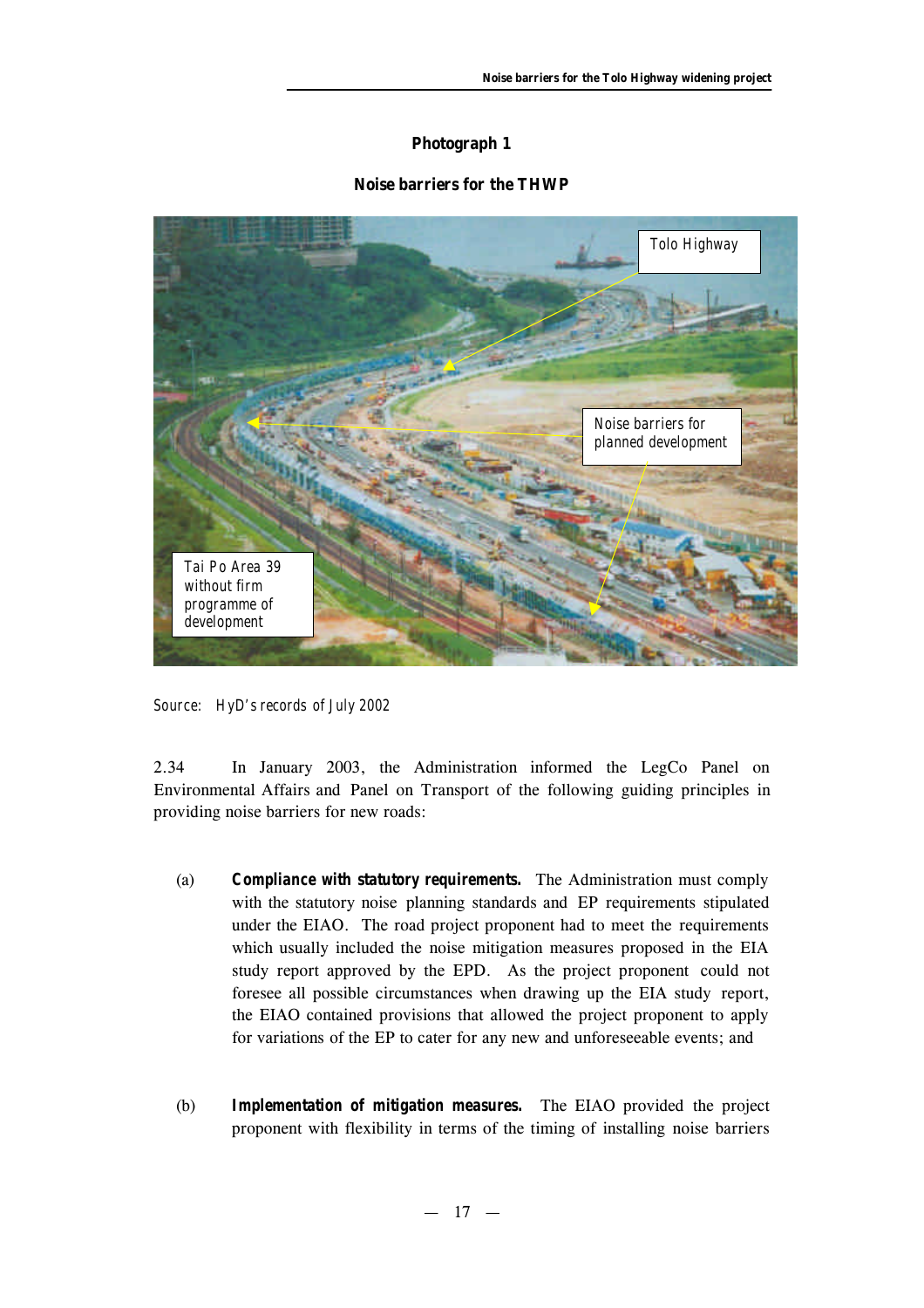so long as they were in place to properly protect a noise sensitive development:

- (i) if the development would not take place until a few years after the commissioning of a new road, the project proponent could defer the noise mitigation measures to a later stage; and
- (ii) if the measures were no longer required because of a change of plan for development, the project proponent could review with the EPD appropriate adjustments to the installation programme.

In the light of the experience in the THWP, relevant government departments had been reminded to observe this principle more diligently while also taking into account other implications such as costs and disruption to traffic.

2.35 In accordance with the guiding principle that the installation of noise barriers should tie in with the programme of planned developments, the Administration said that:

- (a) about 1,900 metres of the noise barriers built solely for the planned developments in Tai Po Area 39 and the Chinese University of Hong Kong could be removed; and
- (b) another 1,500 metres of the noise barriers built for both the planned and existing developments near Tai Po Area 39 and the Chinese University of Hong Kong could be trimmed (see Appendix A).

2.36 In late February 2003, the Administration informed the LegCo Panel on Transport of the proposed works for removing and reducing some of the noise barriers. In early May 2003, the EPD approved a variation of the EP allowing the removal of the noise barriers on condition that they would be reinstated *before* the occupation of planned developments in Tai Po Area 39 and the Chinese University of Hong Kong. In May 2003, the removal and trimming down of the noise barriers were substantially completed.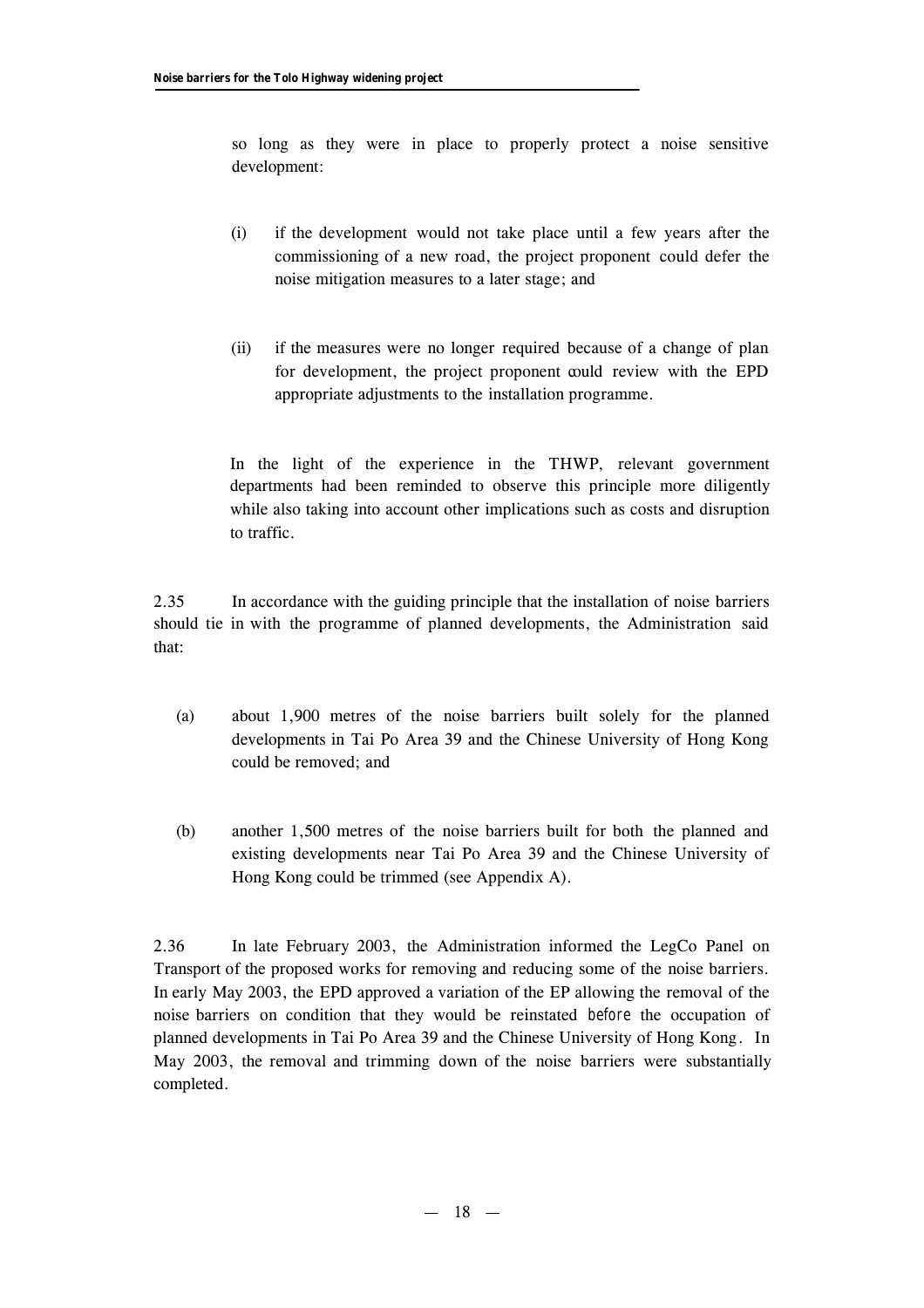2.37 *Financial implications.* In February 2003, the Administration informed the LegCo Panel on Transport that the cost of removal and trimming down of the noise barriers built for Tai Po Area 39 was estimated to be \$8 million. While the noise barrier panels and steel posts taken down would be reused in other works projects (Note 16), the installation works have been wasted. **The HyD estimated that the installation cost involved was about \$5 million. Moreover, the Government had incurred an additional cost of \$24 million due to prolongation of the contract.**

## **Audit observations**

2.38 In 2003, the noise barriers were removed. Audit noted that the HyD only made a firm decision to defer the noise barrier works for Tai Po Area 39 in August 2000 because the HyD considered that there was still uncertainty over the implementation programme of the planned developments in Tai Po Area 39 in September 1999. However, there was a need to allow sufficient time to complete the EIAO procedures relating to a variation of the EP for deferring the noise barrier works. In Audit's view, if the decision for the deferment and an application for a variation of the EP had been made in September 1999, instead of in August 2000, time would have been made available to undertake the necessary EIA procedures to justify the deferment of the noise barriers works for Tai Po Area 39. The provision of noise barriers for Tai Po Area 39 in 2002 could have been deferred, and the subsequent removal of the barriers in 2003 could have been averted.

## **Audit recommendation**

2.39 **Audit has** *recommended* **that the Secretary for the Environment, Transport and Works should require all works departments to allow sufficient time in the implementation plans of works contracts so that the relevant statutory requirements and procedures (such as those relating to a variation of the EP conditions) can be complied with.**

#### **Response from the Administration**

2.40 The **Secretary for the Environment, Transport and Works** welcomes Audit's recommendation.

**Note 16:** *In late June 2003, the HyD informed the joint Panels on Environmental Affairs and Transport that the noise barrier panels recovered from the THWP (of about 9,000 square metres) would be reused in three other works projects starting in early 2004. Up to September 2003, the noise barrier panels were stored in the PSK reclamation area.*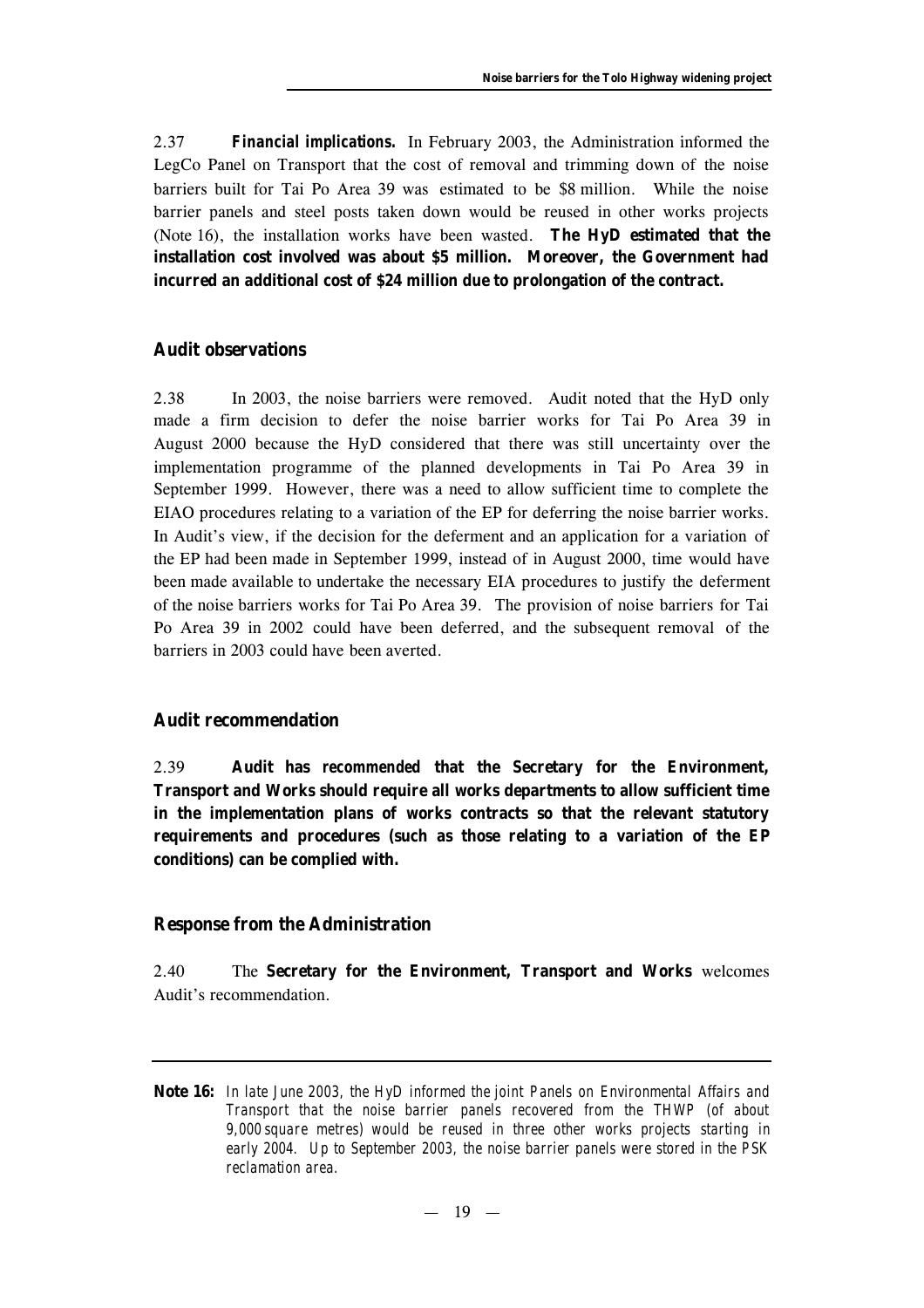## **PART 3: NOISE BARRIERS FOR PLANNED HOUSING DEVELOPMENTS**

3.1 This PART examines the provision of noise barriers for two planned housing developments, one in Shek Mun, Sha Tin (see paras. 3.2 to 3.6) and another one in Hung Shui Kiu, Yuen Long (see paras. 3.7 to 3.11). The audit has revealed that it is preferable to incorporate some flexible terms in works contracts to ensure that the provision of noise barriers can cater for changes in housing developments.

## **Provision of noise barriers for planned developments in Shek Mun, Sha Tin**

3.2 In April 1998, the TDD's consultant completed a feasibility study for housing sites in Sha Tin. The study identified an industrial site in Shek Mun which could be rezoned for residential use. The proposed development in Shek Mun comprised a Private Sector Participation Scheme (PSPS) housing project (Note 17) and a school. The study also identified the need to construct cantilever noise barriers (of 570 metres long and 7 metres high) along Tate's Cairn Highway to ensure that the traffic noise impact would stay within the prescribed noise limits.

3.3 In June 1998, the TPB endorsed the Government's application for a change in land use of the site on the understanding that the noise mitigation measures would be implemented. **According to the Public Housing Development Programme, the Housing Department's aim was to make available the PSPS flats in Shek Mun by 2003.**

3.4 In June 2000, the Finance Committee approved funding for the project "Local roads, drainage and associated engineering works at Shek Mun, Sha Tin". In order to meet the building development programme, in July 2000, the TDD awarded the works contract for the Shek Mun project. The contract was scheduled for completion in mid-2003. The contract sum was \$127 million, of which about \$62 million was for the construction of the noise barriers (including \$50 million for the foundation works).

**Note 17:** *The development proposed in the feasibility study for the Shek Mun site comprised a PSPS development and a Sandwich Class Housing development. In the Public Works Subcommittee (PWSC) paper of June 2000 for the Shek Mun project, the two housing sites were earmarked for PSPS development only.*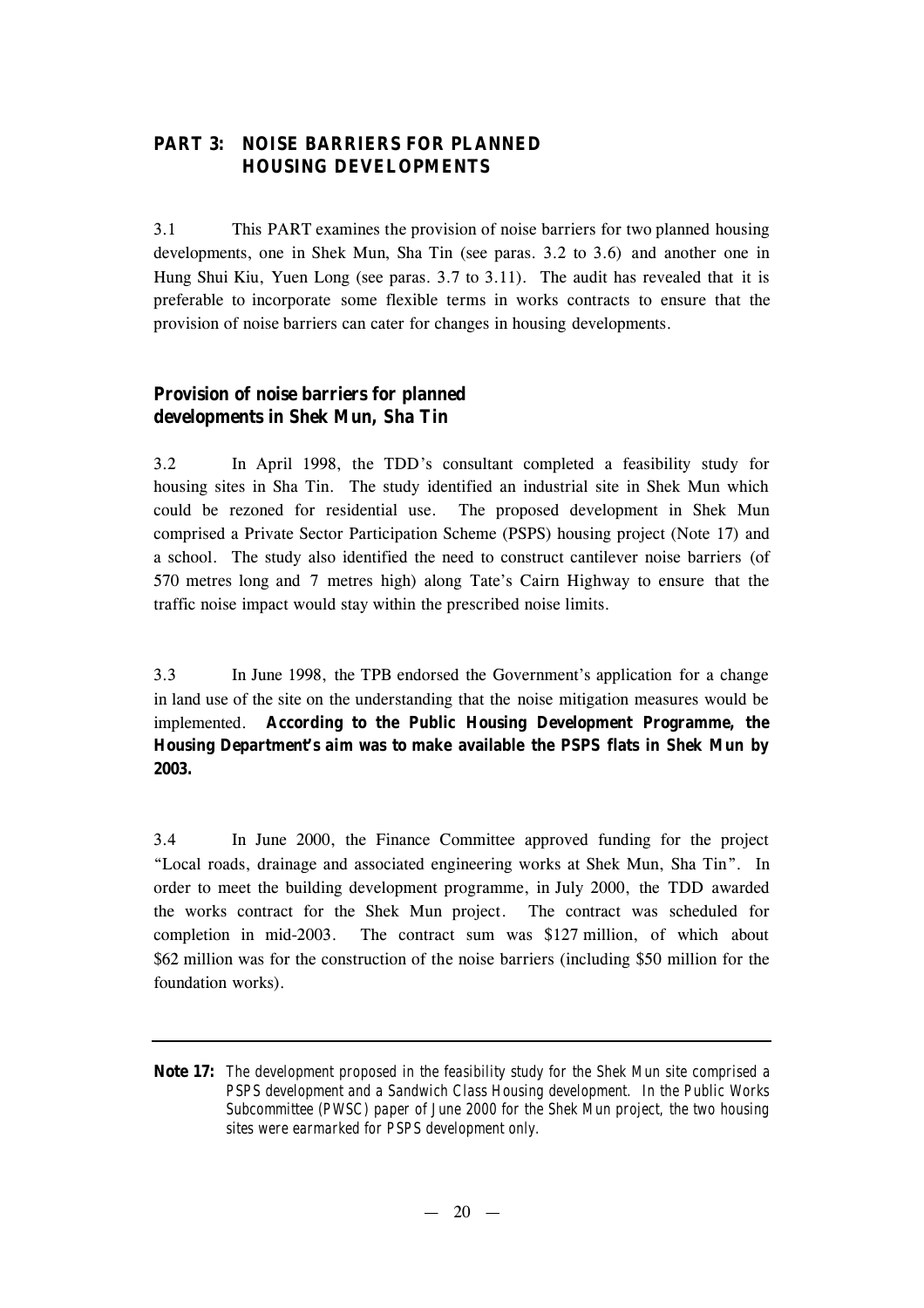3.5 The PSPS housing site in Shek Mun was put into the 2001-02 land sale programme. The key events which occurred were as follows:

- (a) in June 2001, the Steering Committee on Land Supply for Housing carried out a mid-year overall review of housing demand and supply. The Steering Committee noted the low market interest in the PSPS housing site. The Steering Committee agreed that if the Shek Mun PSPS housing site was not taken up by developers, consideration should be given to offering the site for private housing development;
- (b) in October 2001, the then Housing Bureau (HB) confirmed to the Lands D that the Shek Mun PSPS housing site could be removed from the application list of the 2001-02 land sale programme;
- (c) in December 2001, in response to an urgent demand for additional school sites, the entire Shek Mun site was re-planned. The revised layout comprised a private housing site plus four schools. The private housing site at Shek Mun was included in the application list of the 2002-03 land sale programme with an estimated available date of December 2002; and
- (d) in November 2002, as a measure to rectify the imbalance in land supply and demand, the Government decided to suspend the sale of land by application until end-2003. The Government allocated two of the school sites to school sponsors in early 2003 and, together with a third school, the schools are planned for completion in June 2006.

3.6 In the circumstances, the PSPS housing project in Shek Mun was cancelled. No residential flats were made available there in 2003. Meanwhile, the TDD's works for Shek Mun continued. In late 2002, the noise barrier works were substantially completed (see photograph 2). Given the change in land use, the noise barriers built will not serve their intended purpose until the three schools are completed in 2006, almost 4 years after the barriers were completed.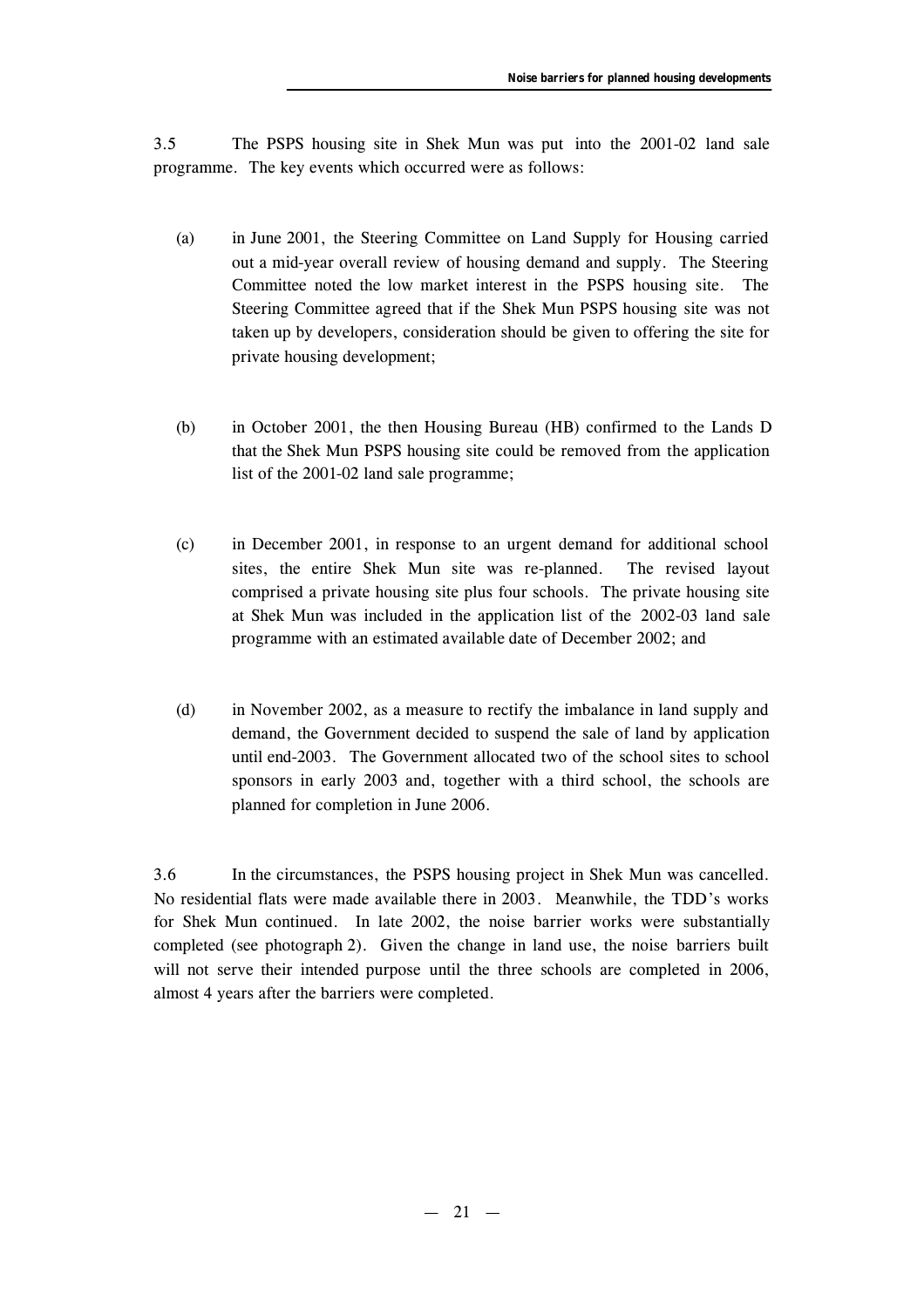## **Photograph 2**

## **Noise barriers for planned developments in Shek Mun, Sha Tin**



*Shek Mun site*

*Source: Photograph taken by Audit in February 2003*

## **Provision of noise barriers for a planned housing development in Hung Shui Kiu, Yuen Long**

3.7 According to the Hung Shui Kiu Layout Plan approved in December 1992, there were three sites designated for housing developments within the area bounded by Roads D2 and L1, Hung Tin Road and Hung Shui Kiu Main Street. The main site (Area 13) was earmarked for the Hong Kong Housing Society (HKHS) to provide 3,350 public housing flats. In February 1998, the TDD completed an EIA study which recommended the construction of 150 metres of vertical noise barriers along Road D2, with height ranging from 2 to 5 metres, to ensure that the traffic noise impact would stay within the prescribed noise limits.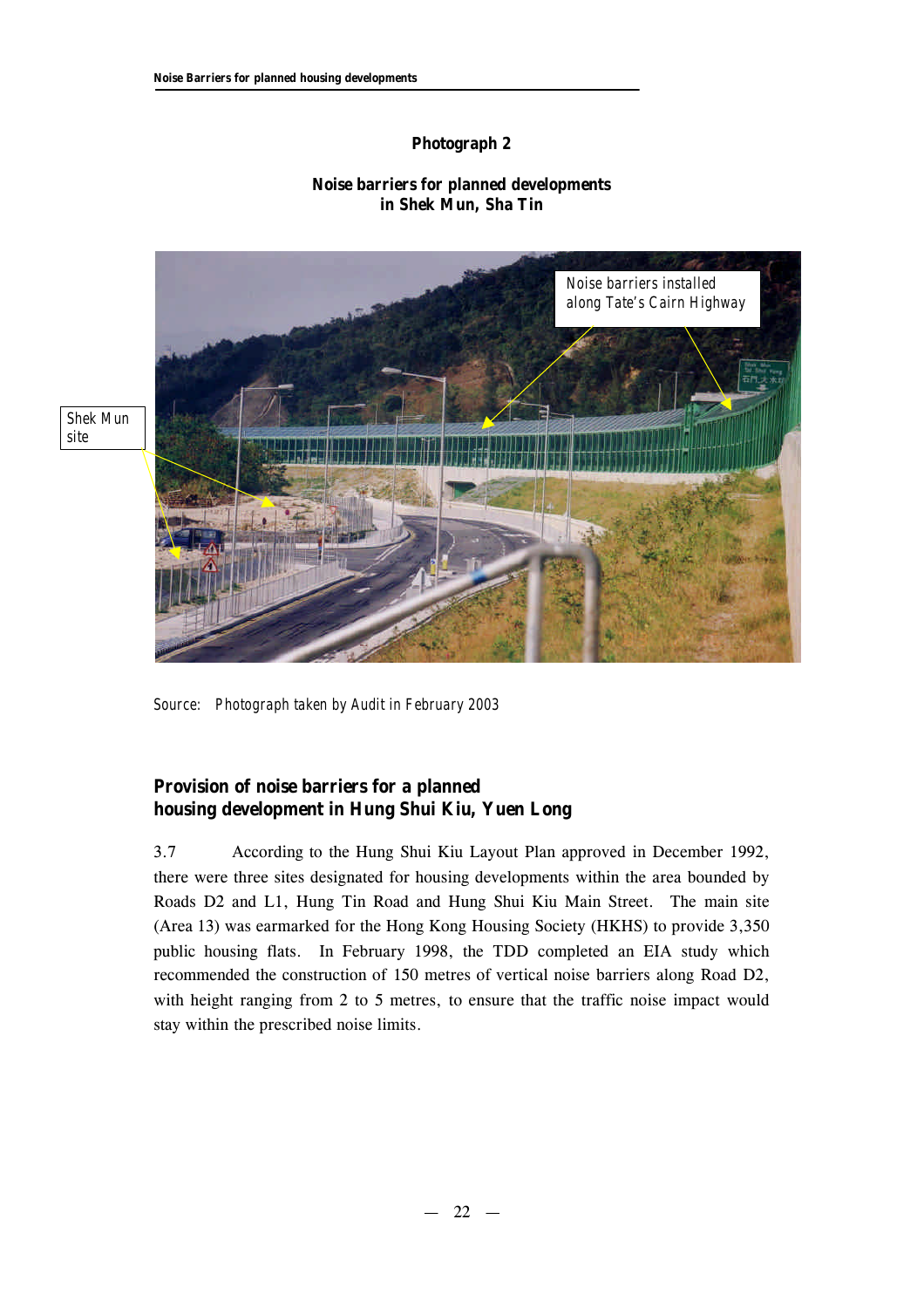3.8 The construction of the public housing project in Hung Shui Kiu was originally scheduled to commence in August 2000 for completion between early 2004 and mid-2005. In order to tie in with the population intake, the TDD planned to start the infrastructure works in late 2000.

3.9 In June 2000, the Finance Committee approved funding for the project "Roads and associated engineering works for Hung Shui Kiu North". In November 2000, the TDD awarded the works contract for the Hung Shui Kiu North project. This contract was scheduled for completion in January 2004. The contract sum was \$65 million, of which about \$4 million was for the construction of the noise barriers (including \$2 million for the foundation works) to protect the public housing development.

3.10 In August 2000, the Lands D authorised the HKHS to carry out site investigation works prior to the completion of the land grant. The processing of the land grant was subsequently withheld because the HKHS decided to review the development. In August 2001, the HB requested the Lands D to suspend the processing of all land grants for the HKHS. In September 2002, in line with the recommendations of the Review of the Institutional Framework for Public Housing Report, the Housing Department advised the Lands D not to allocate government sites to the HKHS for public housing development purpose.

3.11 In the circumstances, the planned HKHS public housing development in Hung Shui Kiu did not materialise. Meanwhile, the TDD's infrastructure works for Hung Shui Kiu continued. In July 2003, the noise barrier works were substantially completed (see photograph 3). As the Hung Shui Kiu housing site was not included in the land disposal programme for public housing from 2002-03 to 2006-07, and as the lead time for building construction was about four years, the noise barriers built are unlikely to serve their intended purpose for a number of years.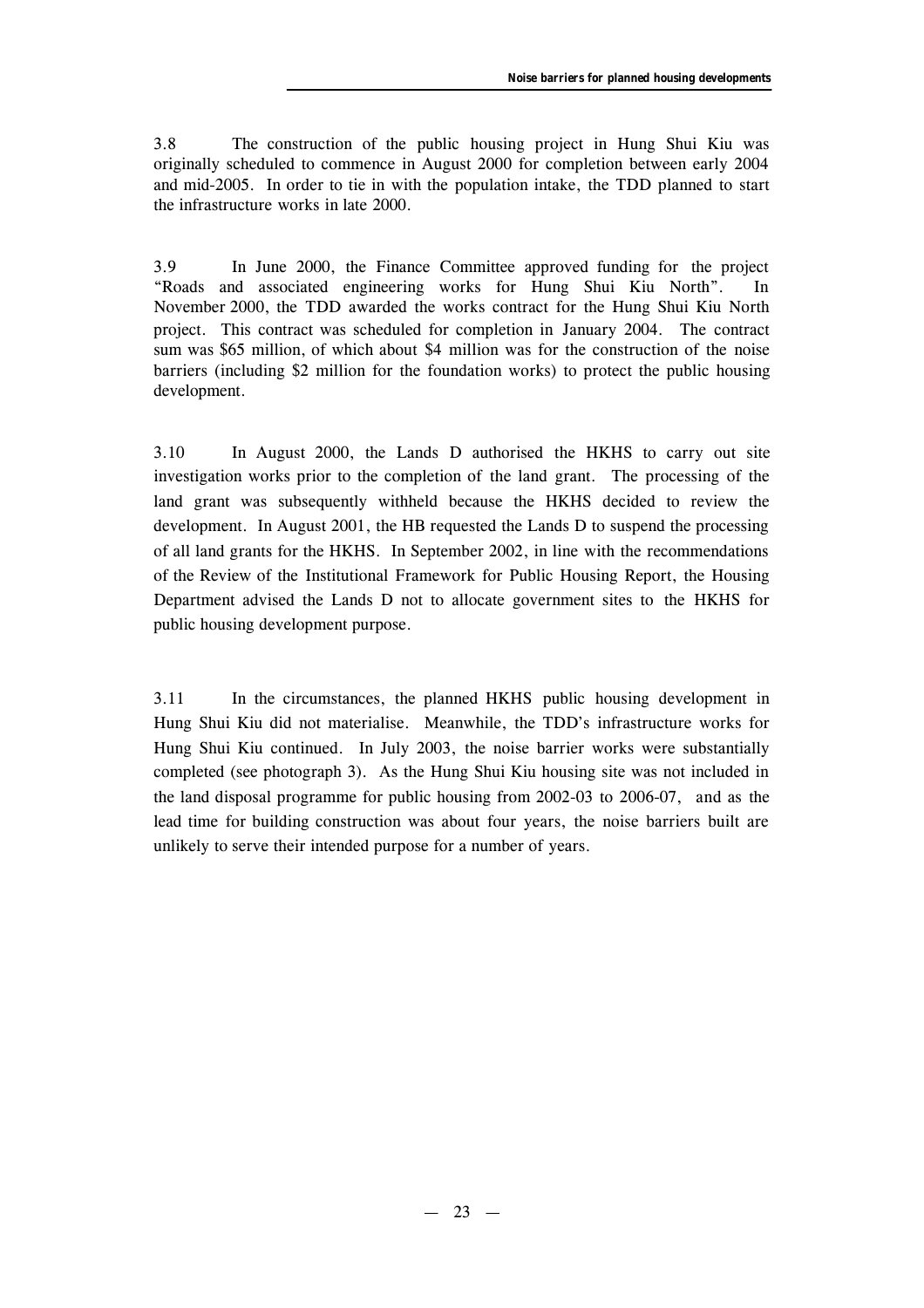## **Photograph 3**



## **Noise barriers for a planned housing development in Hung Shui Kiu**

*Source: Photograph taken by Audit in March 2003*

## **Audit observations**

3.12 These two cases highlighted the need to incorporate flexible terms in future works contracts for the provision of noise barriers for planned housing developments. Before the award of the contracts, where there is still an element of uncertainty (such as a developer has not yet been found), consideration could be given to including only the foundation works of the noise barriers in the works contracts, and leaving the installation of the noise panels as provisional items. This approach is consistent with the established arrangements for the provision of noise barriers arising from road works (i.e. the noise panels can be installed later to tie in with the completion of noise sensitive buildings — see para.  $1.4(d)$ ).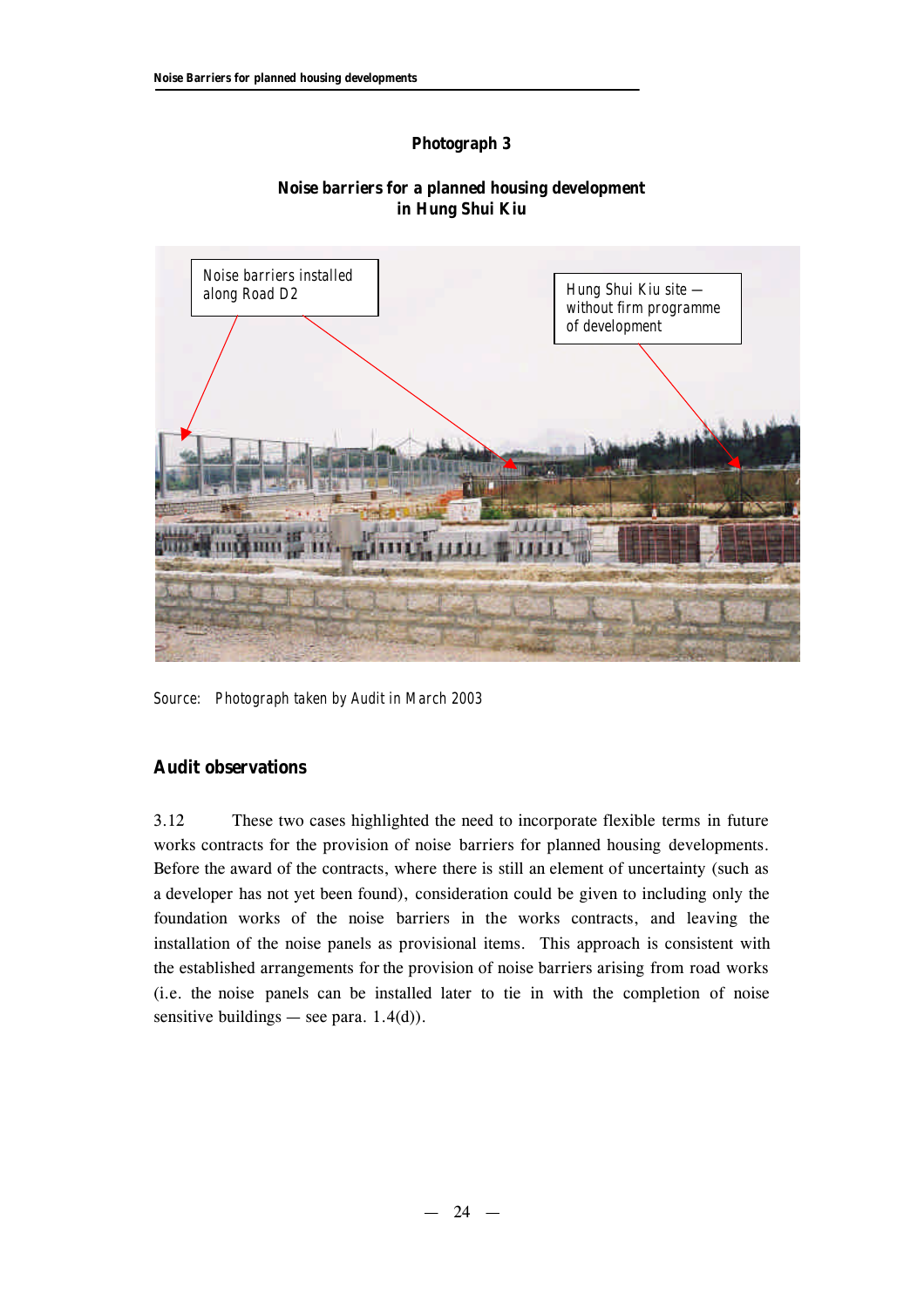## **Audit recommendations**

- 3.13 **Audit has** *recommended* **that:**
	- (a) **the Director of Territory Development should, where practicable, tie in the provision of noise barriers with the development of planned housing projects. Before the award of works contracts, where there is still an element of uncertainty (e.g. the developers have not yet been found), the TDD should consider including only foundation works of the noise barriers in the contracts and leaving the installation of the noise barrier panels as provisional items; and**
	- (b) **the Secretary for the Environment, Transport and Works should notify all works departments who are responsible for the provision of noise barriers of the recommendation in paragraph 3.13(a).**

## **Response from the Administration**

3.14 The **Secretary for the Environment, Transport and Works** and the **Director of Territory Development** welcome Audit's recommendations.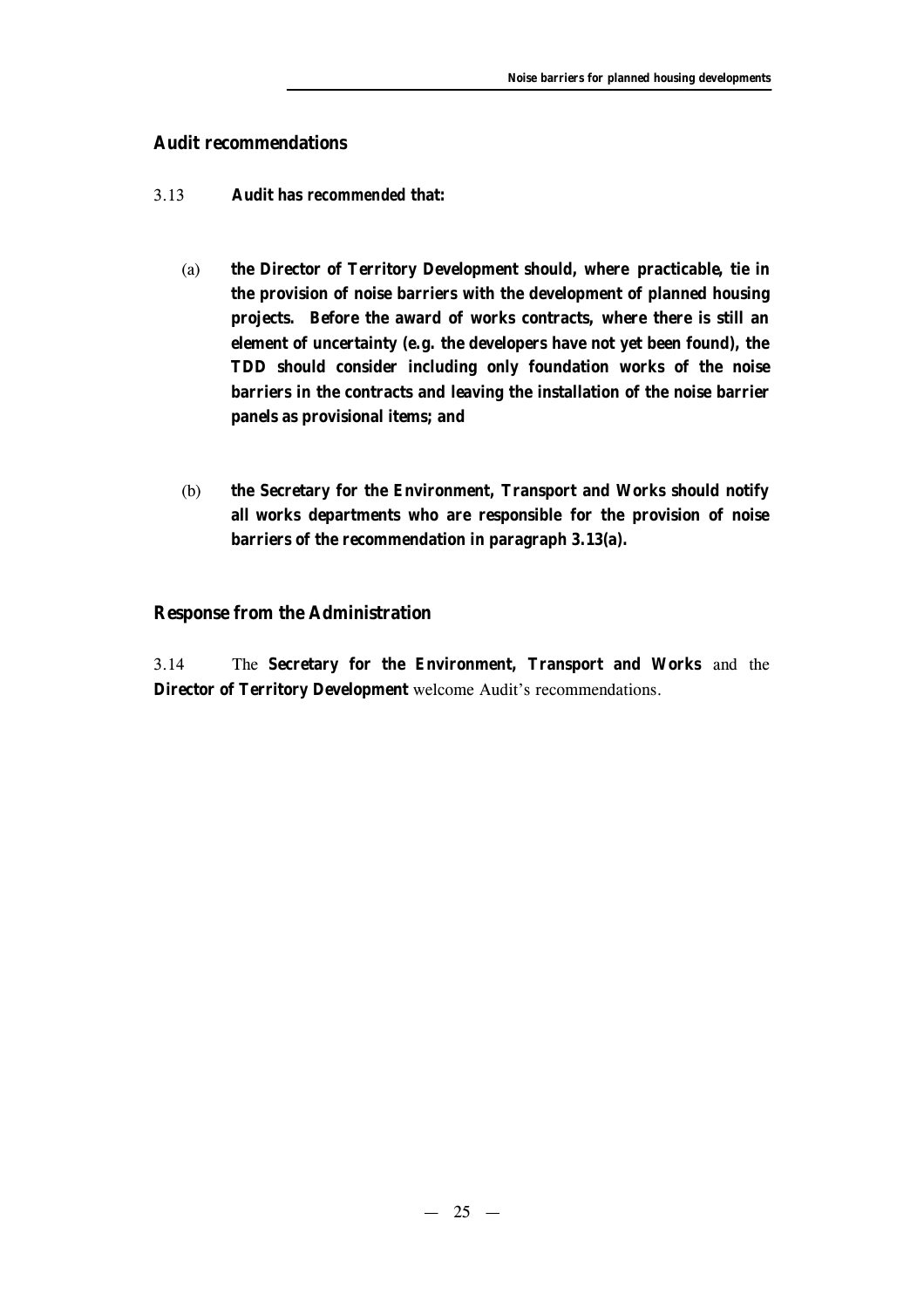## **PART 4: NOISE BARRIERS FOR A PRIVATE RESIDENTIAL DEVELOPMENT IN MA ON SHAN**

4.1 This PART examines the provision of noise barriers for a private residential development at a site along Trunk Road T7 in Ma On Shan (hereinafter referred to as the Ma On Shan site). The audit has revealed that there is a need to safeguard the use of public moneys in providing noise barriers.

## **Land grant condition of the Ma On Shan site**

4.2 Trunk Road T7, which connects Ma On Shan Road and Sai Sha Road, is designed to allow through traffic going to north Ma On Shan and Sai Kung to bypass the busy Ma On Shan Town Centre area. The need for Trunk Road T7 had been identified at the town planning stage and was shown in the draft Ma On Shan OZP of 1991.

4.3 *Developer's obligations under the land grant.* In July 1995, in connection with the proposed sale of the Ma On Shan site for a private residential development, the EPD strongly supported the inclusion of a clause drafted by the Lands D requiring the land purchaser to propose environmental mitigation measures and implement approved measures *at his own expense*. The EPD also advised the Lands D that the site would be subject to various types of environmental impact, including traffic noise from the planned Trunk Road T7. This environmental protection clause was made known to the tenderers in the land sale tender in December 1995. In response to a prospective developer's enquiry in January 1996, the EPD advised that the potential traffic noise of the planned Trunk Road T7 was an environmental problem. In February 1996, the Ma On Shan site was sold. **The related land grant, which was executed in March 1996, contained a condition requiring the developer to submit proposals to mitigate the environmental problems and to implement at his own expense the approved mitigation measures.**

4.4 *Noise mitigation measures proposed by the developer's consultant.* In accordance with the land grant condition, the developer was required to submit traffic noise impact assessment for vetting by the EPD before approval was granted by the Lands D. From 1996 to 1998, the developer's consultant submitted ten traffic noise impact assessments, taking into account changed circumstances as the development's planning progressed. In August 1996, the developer's consultant confirmed that the developer would be responsible for the cost of the noise barriers to be provided **inside** the site boundary of the land grant.

4.5 *Developer's noise mitigation measures accepted by the EPD.* In October 1997, in the ninth traffic noise impact assessment, the developer's consultant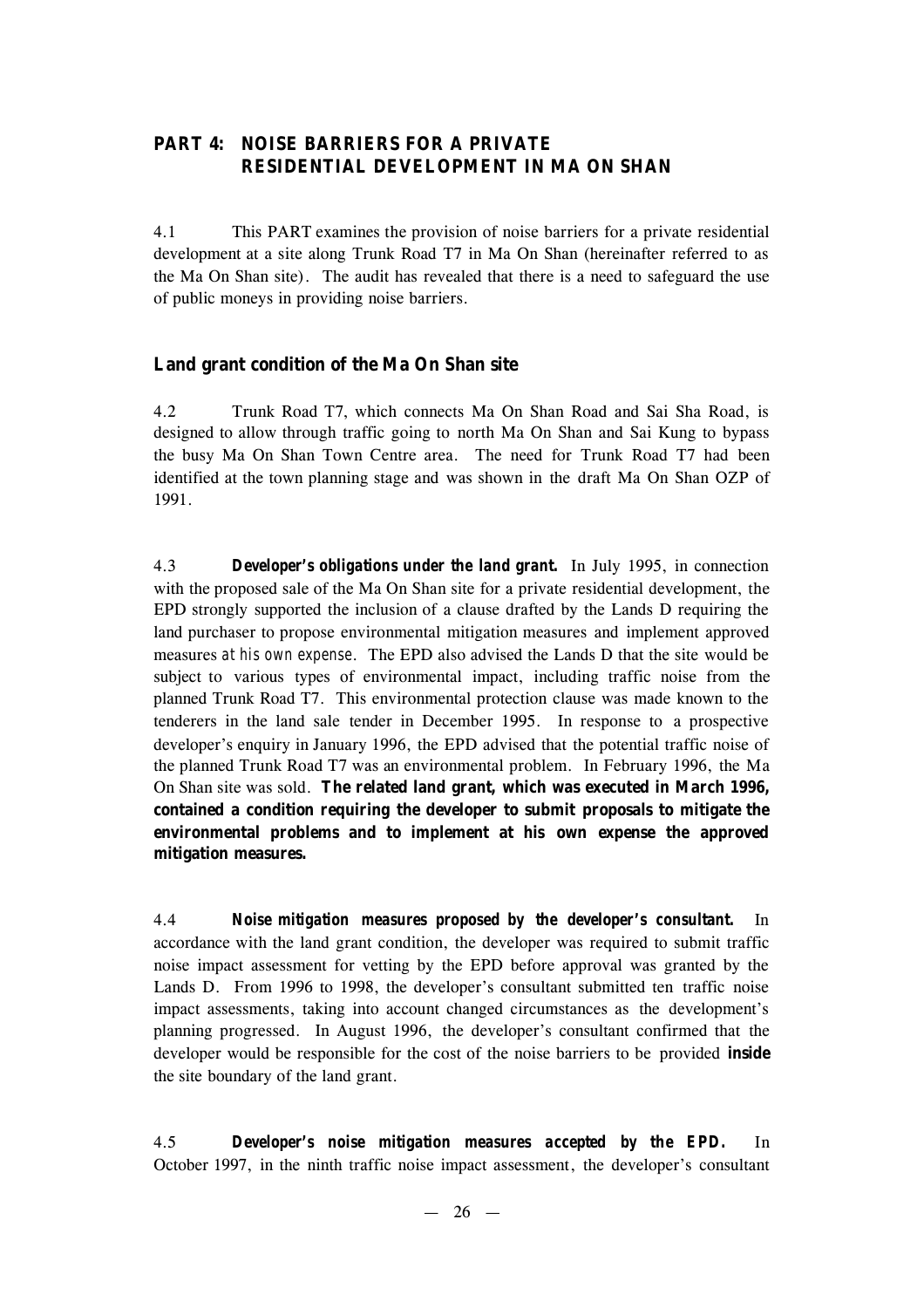said that he would incorporate in the site layout design the following noise mitigation measures:

- setting back of residential towers away from Trunk Road T7; and
- constructing straight type noise barriers along the site boundary to partially screen off the traffic noise from Trunk Road T7.

The developer's consultant pointed out that, after incorporating these measures, 72% of the residential units inside the developer's site boundary would comply with the Hong Kong Planning Standards and Guidelines noise limits. In accordance with the Practice Note for Professional Persons issued by the EPD, a compliance level of 72% was acceptable for this development, with its site area of 2.5 hectares. For the residential units still exposed to an excessive noise level, the developer would provide window insulation and air-conditioning. In December 1997, the EPD accepted the ninth traffic noise impact assessment.

#### **TDD built noise barriers under the Trunk Road T7 project**

4.6 *EIA study of Trunk Road T7.* In March 1997, the TDD commissioned a consultant to carry out an EIA study of the construction of Trunk Road T7. The EIA study noted that the private residential development at the Ma On Shan site had included noise barriers alongside its site boundary. However, the results of a noise modeling simulation indicated that the installation of noise barriers alongside the slip road leading from Trunk Road T7 to Sai Sha Road would be more beneficial. In order to provide the appropriate protection as far as practicable to the private residential development as well as to provide continuity, the EIA study report of February 1998 recommended that the on-site noise barriers should be *omitted* from the private residential development, and be replaced by continuous cantilever noise barriers along Trunk Road T7 to be built by the Government. In an EIA Study Management Group meeting held in February 1998, the EPD and the TDD noted the recommendation of the EIA study report. It was agreed that:

- (a) the EPD would ask the Lands D to inform the developer of the Ma On Shan site of the recommendation; and
- (b) the TDD would follow up with the Lands D on the land premium implications, if any.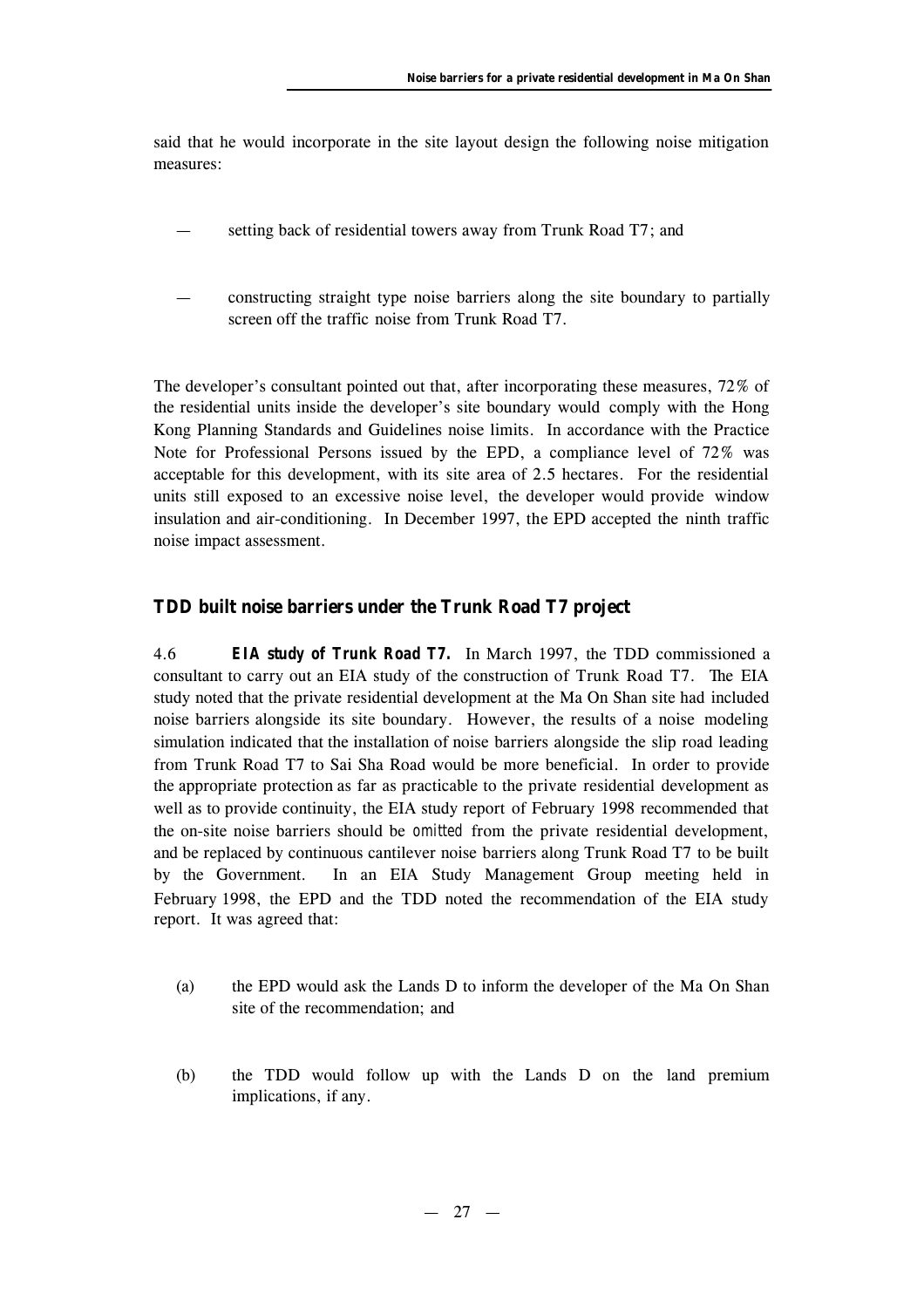4.7 *Revised noise mitigation measures proposed by the developer's consultant.* In April 1998, the developer's consultant submitted the tenth traffic noise impact assessment. The assessment took into account the noise mitigation measures proposed in the TDD's Trunk Road T7 EIA study report. The assessment showed that, with the Government's construction of off-site cantilever noise barriers along Trunk Road T7, the percentage of residential units complying with the Hong Kong Planning Standards and Guidelines noise limits would increase from 72% (see para. 4.5) to 98.5%. The previously proposed on-site noise barriers would no longer be required. Instead, the developer would provide window insulation to the remaining 1.5% (i.e. 24) of the residential units still exposed to excessive traffic noise. In June 1998, the EPD accepted the tenth noise impact assessment. In early 2000, the private residential development was substantially completed. In June 2000, the Lands D issued a certificate of compliance signifying the developer's fulfillment of the obligation under the land grant.

4.8 *Upgrading of the noise barriers.* In 2000, the TDD's consultant reviewed the 1998 EIA study report of Trunk Road T7 in line with the latest traffic flow forecast. This review concluded that the findings and conclusion of the TDD's 1998 EIA study report were still valid. However, to provide noise mitigation measures to the Ma On Shan site, the TDD's consultant proposed to upgrade the noise barriers along Trunk Road T7 from the cantilever type to the semi-enclosure type based on the latest traffic flow forecast. The consultant predicted that, with the semi-enclosure type noise barriers, even the remaining 24 residential units inside the Ma On Shan site (see para. 4.7) would comply with the noise limits set out in the Technical Memorandum of the EIAO (i.e. there would be 100% compliance). In May 2000, the EPD issued an EP for the Trunk Road T7 project.

4.9 *Funding approval of noise barriers under the Trunk Road T7 project.* In June 2000, the Finance Committee approved funding for the Trunk Road T7 project. The funding included the construction of the semi-enclosure type noise barriers to cover the noise mitigation requirements of the private residential development of the Ma On Shan site.

4.10 In December 2000, the TDD awarded the Trunk Road T7 contract. Of the contract sum of \$1,386 million, \$382 million was for the provision of the noise barriers. The TDD estimated that the cost of construction of 254 metres of the semi-enclosure type noise barriers for the private residential development was about \$40 million. The construction works commenced in January 2001 and the anticipated completion date of the noise barrier works is April 2004.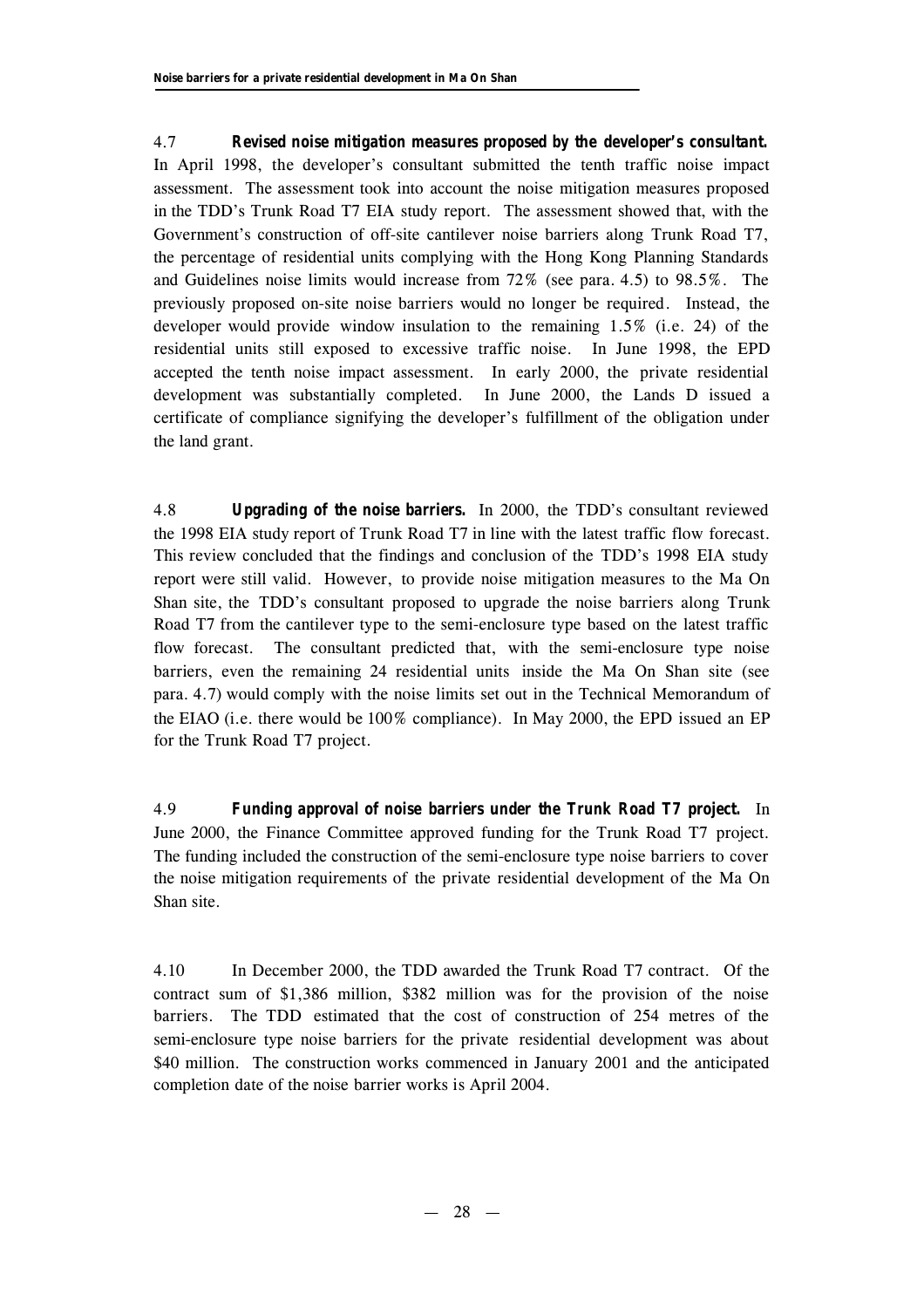## **Who should pay for the noise barriers for the Ma On Shan site**

4.11 In February 1998, when making the decision to construct the noise barriers along Trunk Road T7 in lieu of the noise barriers *to be provided by the developer* within his lot boundary, the EIA Study Management Group agreed that the TDD would follow up with the Lands D on the land premium implications.

4.12 In 2003, in response to Audit's enquiry on the TDD's follow-up actions with the Lands D, the TDD said that:

- (a) in February 1998, the EPD had copied the minutes of the EIA Study Management Group Meeting to the Lands D;
- (b) as the EPD had drawn the Lands D's attention to the EIA Study Management Group's decision, the TDD did not send another reminder to the Lands D;
- (c) in the TDD's view, if the Lands D considered that there were land premium implications, the Lands D would have taken action in accordance with the EIA Study Management Group's decision; and
- (d) there was no mechanism for recovering the construction cost of public noise barriers from private developers.

4.13 In June 2003, the Lands D confirmed that there was no provision under the lease conditions which empowered the Government to ask the developer of the Ma On Shan site to pay for the cost of public works outside his lot boundary.

## **Audit observations**

4.14 At the time of the sale of the Ma On Shan site in 1996, the Government had included in the land grant of the Ma On Shan site a condition requiring the developer to provide noise mitigation measures for his development at his own expense. As the land grant condition was made known to the developer before the land sale, it is reasonable to expect that he would have taken into account the cost of the required noise mitigation measures in determining the land premium he would pay to the Government.

4.15 At the time of drafting the land grant condition for the Ma On Shan site in 1995, the prevailing administrative EIA arrangements were that a road project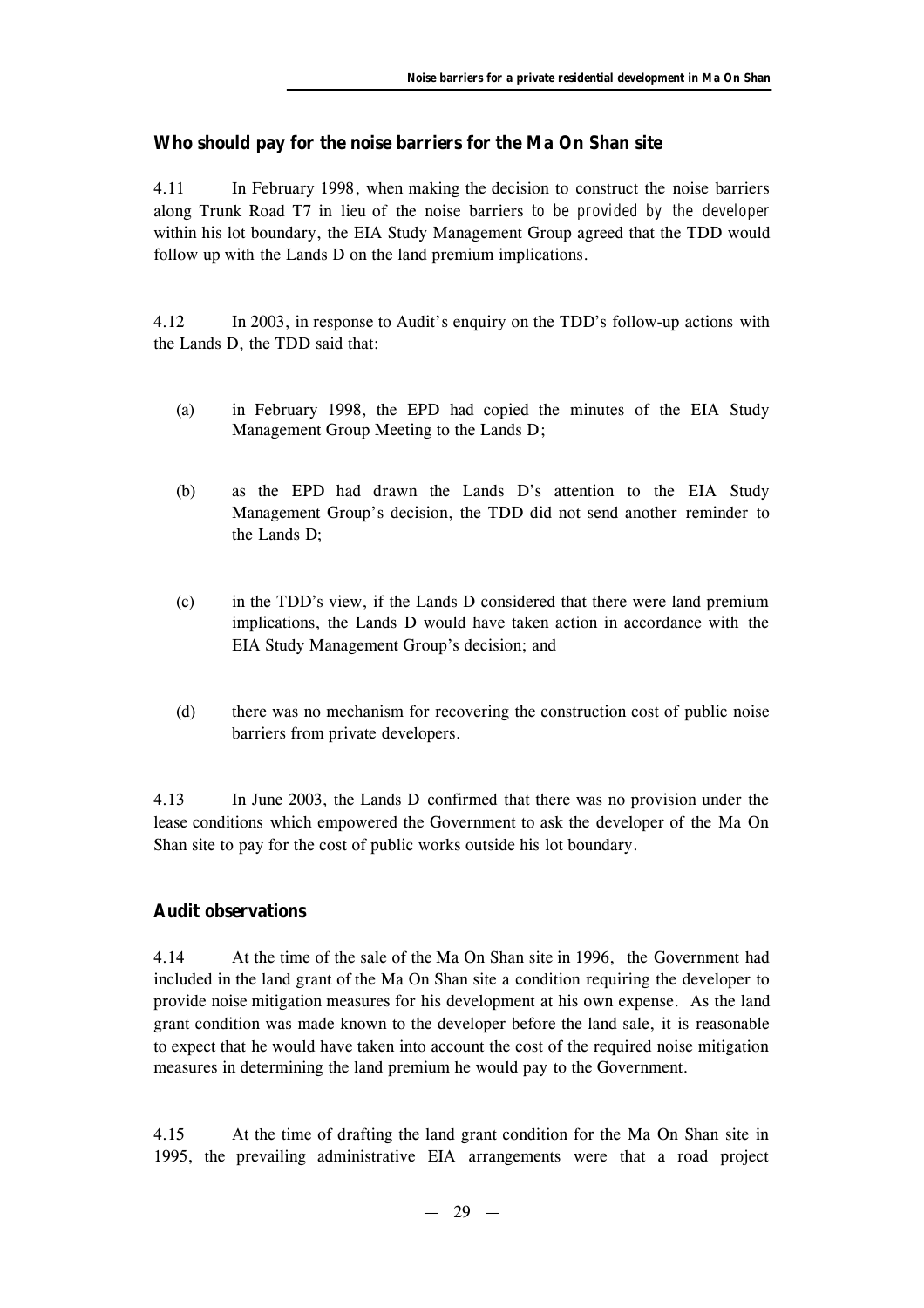proponent should provide noise mitigation measures (see Note 1 to para. 1.4). The EIA Bill (then under public consultation), sought to formalise these administrative EIA arrangements in the EIAO. As such, there was a possibility that the Government would still be required to provide the noise barriers under the Trunk Road T7 project for the Ma On Shan site at public expense, notwithstanding the provision of noise mitigation measures by the developer under the land grant condition. On the other hand, it was quite clear in the land grant that the developer was required to provide the noise mitigation measures. Indeed, in October 1997 the developer's consultant had indicated that the developer would do so at his own expense (see para. 4.5).

4.16 In April 1998, the EIAO came into operation. The EIAO requires a road project proponent to provide noise mitigation measures (i.e. the TDD was required to provide noise barriers for the Ma On Shan site to meet the EIAO requirements). However, by that time, the EIA study report of February 1998 had already recommended that the on-site noise barriers should be omitted from the private residential development, and be replaced by Government-built noise barriers along Trunk Road T7. In Audit's view, *before* accepting the proposal of April 1998 that the developer would not build the noise barriers within his site, the Administration should have addressed the following issues:

- (a) the relevant policy bureaux (including the Financial Services and the Treasury Bureau) should have been consulted as to whether the proposed arrangement was consistent with established public finance policies; and
- (b) whether, following the intention of the land grant condition, negotiations could be held with the developer so that he would contribute to the cost incurred by the Government of providing the noise barriers under the Trunk Road T7 project.

## *Public accountability*

4.17 The TDD did not mention in the June 2000 PWSC paper for the Trunk Road T7 project that the developer had the obligation of providing noise mitigation measures under the land grant conditions of March 1996, and the circumstances leading to the use of public funds of about \$40 million to build the noise barriers by the Government.

## **Audit recommendations**

## 4.18 **Audit has** *recommended* **that the Administration should:**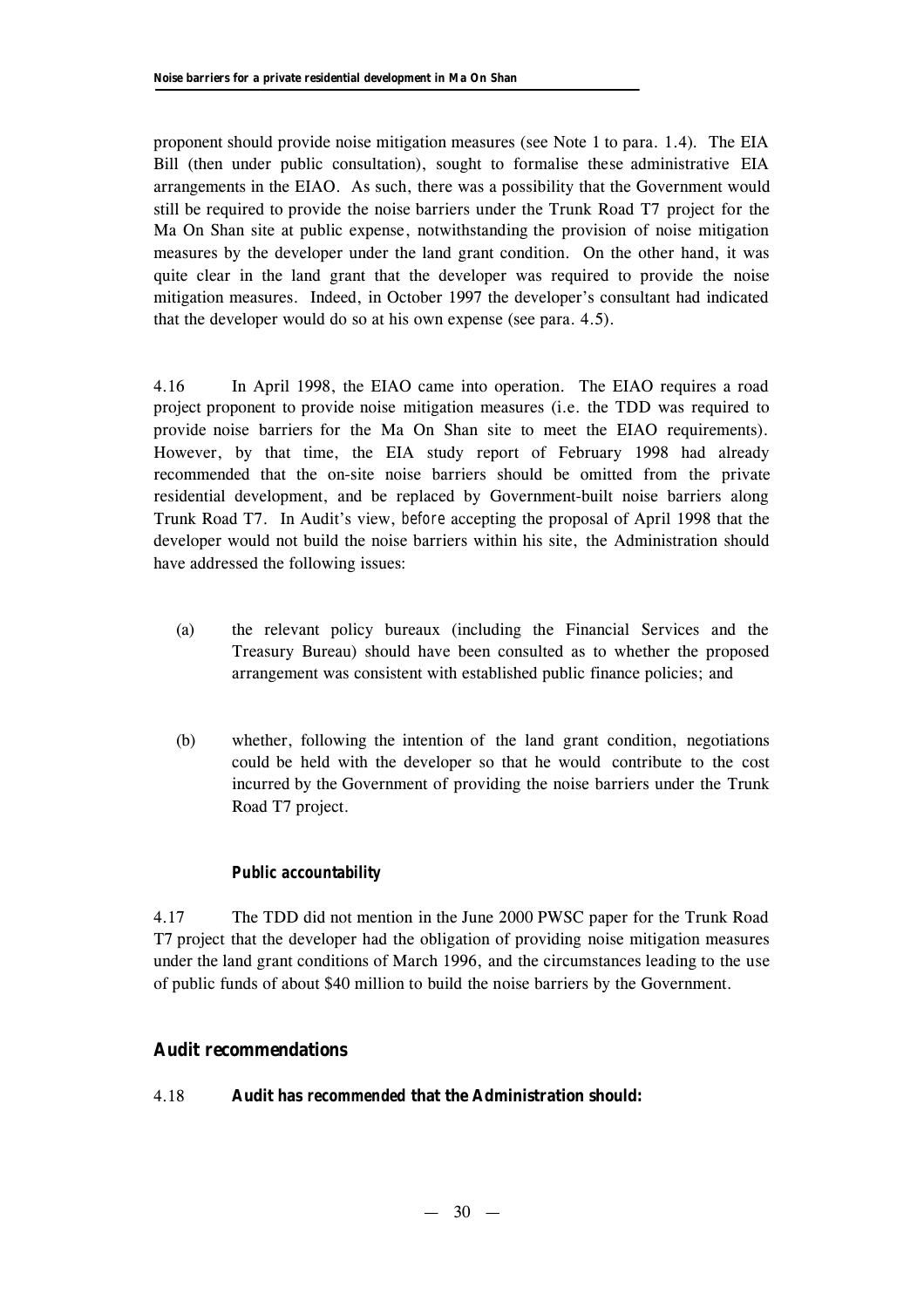- (a) **issue guidelines to require that, before carrying out works which would have the effect of relieving a third party's contractual obligation to the Government embodied in a legally enforceable instrument (e.g. allowing a developer not to build noise barriers which he is obligated to do so under a land grant), the works department concerned should obtain the third party's agreement to pay for the cost of the works;**
- (b) **issue guidelines to require that, where there are exceptional reasons justifying the use of public funds for noise mitigation works which should have been carried out by a third party, the works department concerned should provide full information to LegCo in the funding proposal;**
- (c) **issue guidelines to ensure that provisions will be incorporated into a land grant such that the Government is empowered to ask the grantee to contribute to the Government's cost of provisioning environmental mitigation measures which, by the conditions of the land grant, is the grantee's responsibility;**
- (d) **seek legal advice on the Government's position in respect of the provision of noise barriers for the benefit of the private residential development at the Ma On Shan site; and**
- (e) **explore the feasibility of recovering from the developer a portion of the cost of constructing the noise barriers and ascertain whether there are similar cases of noise mitigation works and take recovery action where necessary.**

## **Response from the Administration**

4.19 The **Secretary for the Environment, Transport and Works**, the **Director of Territory Development** and the **Director of Environmental Protection** welcome Audit's recommendations.

4.20 The **Director of Lands** has said that it is possible to draft land grant conditions to meet the requirement as recommended in paragraph 4.18(c). With reference to the audit recommendation in paragraph 4.18(d), the Lands D has also sought legal advice. Having regard to the relevant facts of the case, it is *not* possible to recover any cost from the developer of the Ma On Shan site.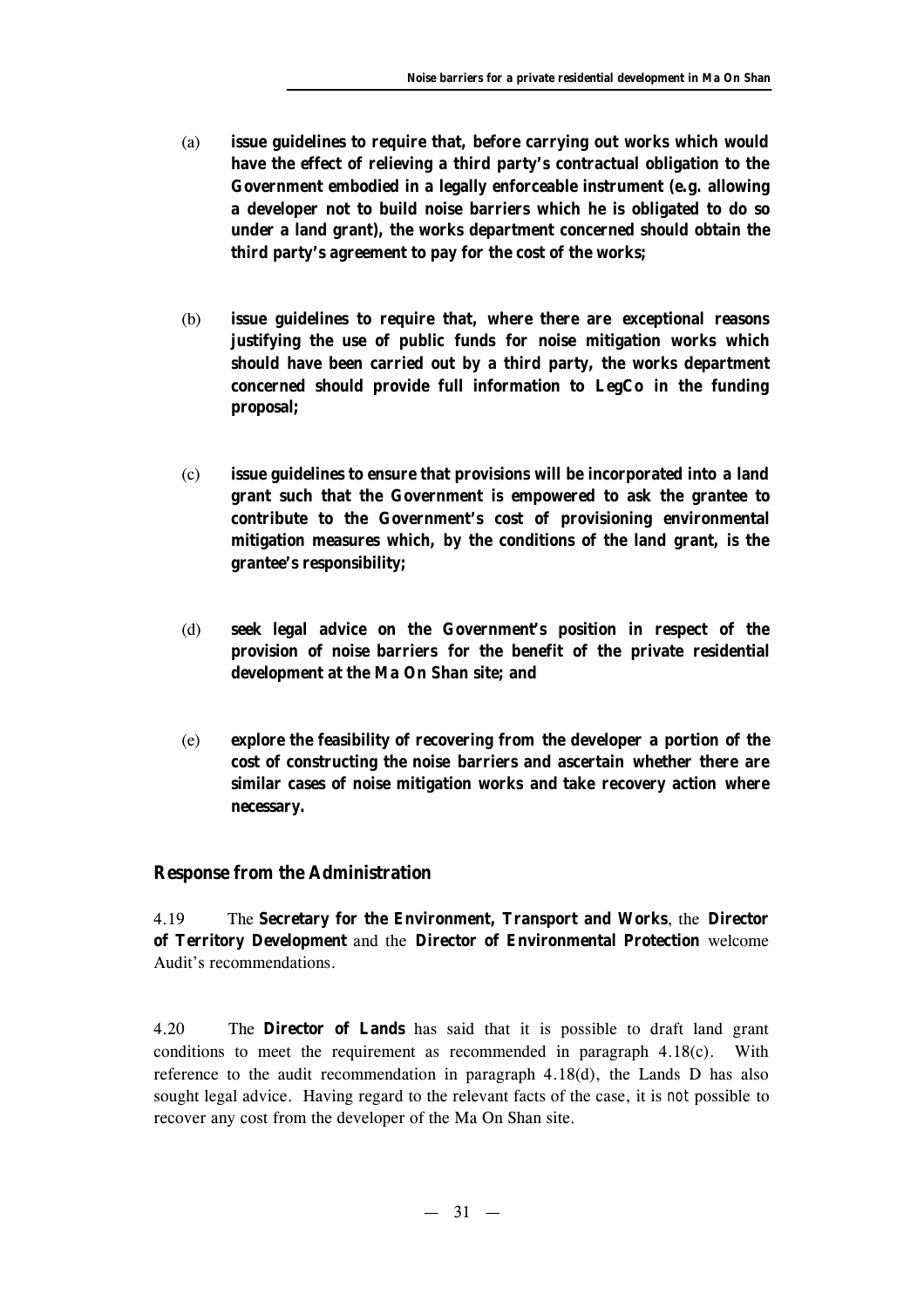## **PART 5: MONITORING THE EFFECTIVENESS OF INSTALLED NOISE BARRIERS**

5.1 This PART examines the arrangements for monitoring the effectiveness of installed noise barriers and suggests measures for improvement.

## **LegCo's concern**

5.2 In October 1997, at a meeting of the Panel on Environmental Affairs of the then Provisional LegCo, a Member pointed out that based on the results of field measurements conducted by some concern groups, the noise barriers built in some existing roads could not reduce traffic noise to the maximum permissible level for domestic premises under the Hong Kong Planning Standards and Guidelines. The Administration was urged to assess the effectiveness of the installed noise barriers. In response, the Administration said that:

- (a) the Administration had conducted tests on the effectiveness of the noise barriers on existing public roads. However, it was not always possible to reach a conclusion about the effectiveness of installed noise barriers from the field measurement of the noise level alone. In accordance with internationally acceptable practice, the design of the noise barriers was based on the projected maximum traffic flow for 10 to 15 years after the opening of the road. The predicted performance of the noise barriers at certain noise sensitive buildings was dependent on a number of factors, e.g.:
	- (i) the physical property of the barriers and their topographical relationship with the buildings;
	- (ii) traffic related parameters such as the number of vehicles, the percentage of heavy vehicles and speed; and
	- (iii) other contributing noise from nearby traffic;
- (b) the traffic related parameters at the time of the field measurement might differ from those used for the prediction of traffic noise. In order to yield a meaningful result for assessment, a number of mathematical corrections were required to account for any changed traffic related parameters. The correction exercise might not always be practicable and cost-effective. Nevertheless, project proponents would be required to assess, upon the completion of their projects, the effectiveness of their noise mitigation measures where practicable; and
- (c) based on the results of the EPD's tests on the noise barriers installed at four locations, the noise barriers concerned were effective in screening off traffic noise. In 1998 and 1999, the EPD would conduct a survey on the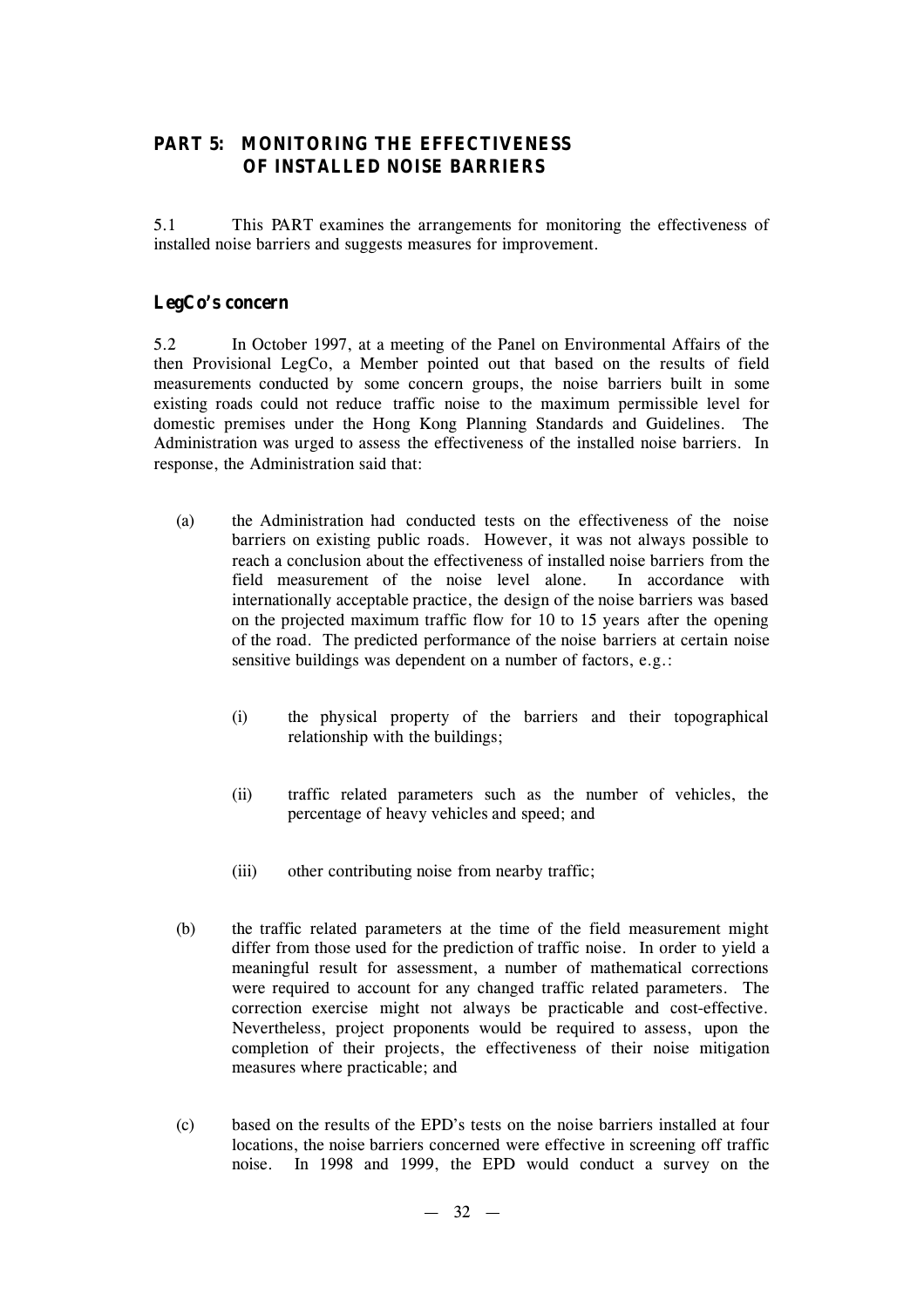background noise levels in Hong Kong. After completion of the survey, it was expected that more information on the performance of noise barriers would be available.

5.3 In February 2001, upon the request of the LegCo Panel on Environmental Affairs and Panel on Transport, the Administration provided further information on the assessment of the effectiveness of the noise barriers. The Administration informed the LegCo Panels that the EPD and a number of works departments had conducted assessments at 16 locations to verify their noise reduction performance against the predictions in the relevant EIA studies. Results of the assessments (after correction for any changed traffic parameters) indicated that the noise reduction performance of the noise barriers was generally in line with that of the predictions.

## **Views of some academics**

5.4 In January 2001, in connection with the Administration's consultation with the Panel on Environmental Affairs and the Panel on Transport on the measures to address the noise impact of existing roads, the Building and Construction Department of the City University of Hong Kong made a submission of its views. The Department said that noise barriers that were not properly designed and installed could not achieve the expected noise reduction. The Department suggested that there should be a post-commissioning test to ensure that the noise barriers would attain their design noise reduction capability.

## **Environmental monitoring and audit programme under the EIAO**

5.5 According to the Technical Memorandum of the EIAO, the EPD may impose in the EP requirements for monitoring the environmental impact of a project. In determining the scope of the environmental monitoring and audit programme (EMAP), the EPD shall have regard to the findings and recommendations of the approved EIA study report. Generally, the implementation of an EMAP shall be required under the following circumstances:

- (a) the project has the potential of causing environmental impact which is or is likely to be prejudicial to the health or well-being of people, the flora, fauna or ecosystem if the recommended mitigation measures are not properly implemented;
- (b) the project is situated in an area of high conservation value;
- (c) the project involves unproven mitigation measures, or if the effectiveness of the measures may require a long period to establish;
- (d) the project involves an unproven technology;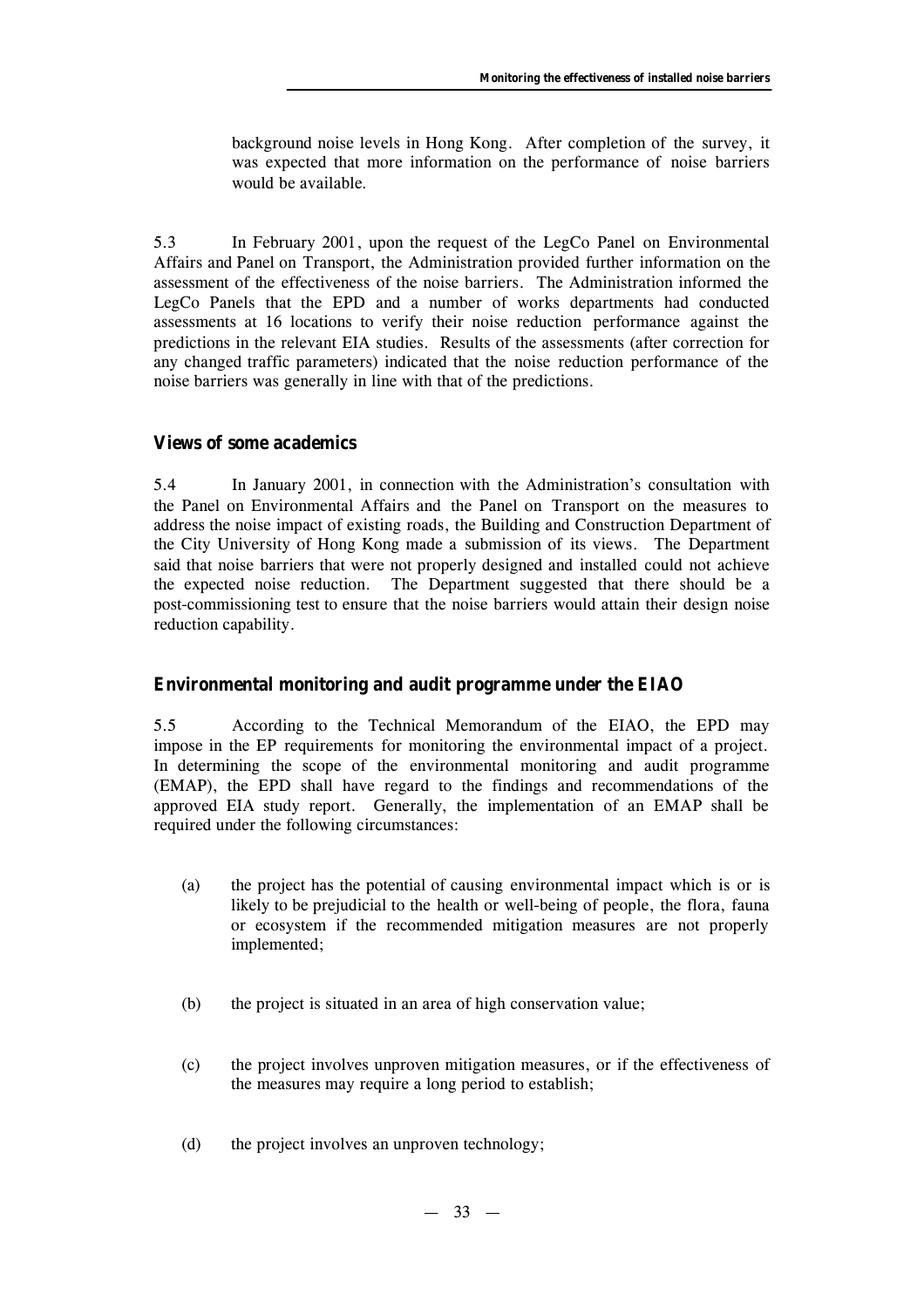- (e) an otherwise familiar or routine measure is proposed for a new or unfamiliar environmental setting;
- (f) the analysis is based on a new technique or model, or there is other uncertainty about design assumptions and/or the conclusion; or
- (g) the project scheduling is subject to change such that significant environmental impact could result.

#### **Post-implementation monitoring of noise barrier projects**

5.6 For the five years since the EIAO came into effect in April 1998, the EPD has issued EPs for 22 noise barrier related projects. Of the 22 projects, Audit found that two projects did not have post-implementation EMAPs incorporated into the EPs for assessing the effectiveness of the noise barriers (see Table 2). One of the two projects was the THWP, which had incurred a very significant amount of expenditure on the noise barriers. Audit understands that the EIA studies for these two projects were conducted before the enactment of the EIAO. At that time it was not the common practice for project proponents to incorporate post-implementation EMAPs for monitoring the effectiveness of noise barriers installed. However, under the EIAO, the EPD may impose in the EP requirements for monitoring the environmental impact of the project so as to verify predictions, or to assess the effectiveness of mitigation measures.

#### **Table 2**

#### **Two noise barrier projects without post-implementation EMAP**

|     | <b>Project</b>                                                                                                         | Cost of<br>noise barriers<br>(Note) | <b>Project</b><br>proponent<br>department |
|-----|------------------------------------------------------------------------------------------------------------------------|-------------------------------------|-------------------------------------------|
|     |                                                                                                                        | (\$ million)                        |                                           |
| (A) | <b>THWP</b>                                                                                                            | 140                                 | HyD                                       |
| (B) | Hiram's Highway improvement<br>phase 3: improvement between<br>Nam Wai and Ho Chung and<br>upgrading local access road | 15                                  | <b>HyD</b>                                |

*Note: The cost of noise barriers for project (A) is based on the HyD's estimate of the final contract sum in late 2002, while that for project (B) is based on the rates in the Bills of Quantities of the works contract.*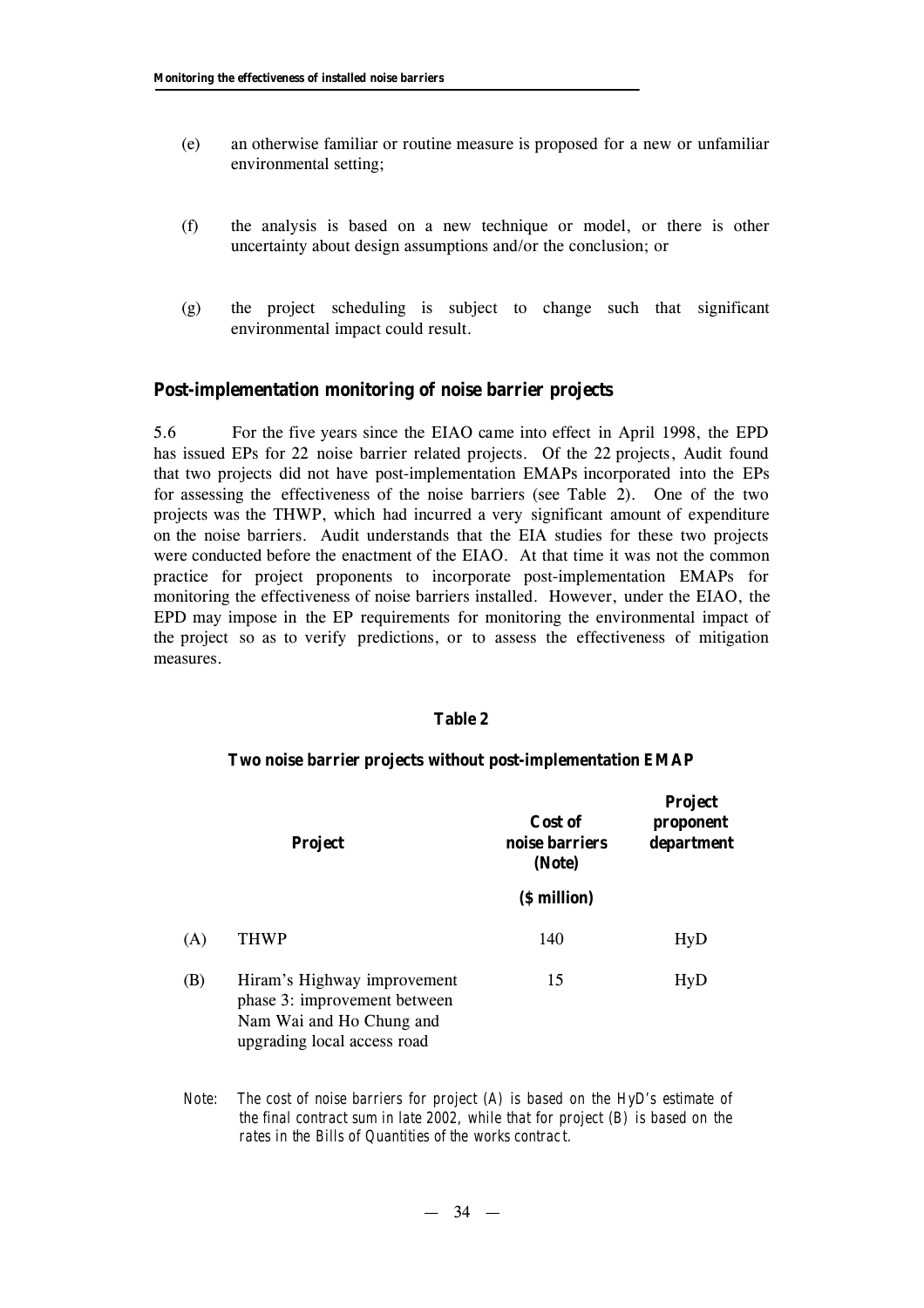## **Audit review of the measured noise level of public roads with noise barriers**

5.7 In October 1998, the EPD commissioned a consultant to conduct a survey on the background noise levels in Hong Kong. The survey covered 500 locations, of which 18 were public roads provided with noise barriers. The EPD then fine-tuned the field measured noise levels of the 18 public roads to account for changed traffic parameters (see para. 5.2). In February 2001, the EPD's assessment results of 6 roads were reported to the Panel on Environmental Affairs and the Panel on Transport. In early 2003, with the assistance of the EPD, Audit reviewed the survey results of the remaining 12 (i.e. 18 less the 6) cases. Based on the assessment results provided by the EPD, Audit found that the effectiveness of the noise mitigation measures at two locations, namely Tsing Yi Road West and Police School Road was open to doubt. Details of these two cases are given in paragraphs 5.8 to 5.11.

## *Noise barriers for Tsing Yi Road West, Tsing Yi*

5.8 The noise barriers for Tsing Yi Road West were provided in connection with the Tsing Yi Road West improvement works project. According to a noise impact assessment study completed by the HyD in 1994, the Tsing Yi Road West improvement works project should provide for about 200 metres of noise barriers with height ranging from 3.5 to 7 metres and noise reducing road surfacing. In 1997, the HyD's contractor completed the construction of the Tsing Yi Road West improvement works and the related noise mitigation measures. The construction cost of the noise barriers was about \$10 million.

5.9 In June 1995, an information paper for the PWSC concerning the Tsing Yi Road West improvement works stated that, with the noise mitigation measures in place, the noise level at Hang Lai House of Cheung Hang Estate, Tsing Yi would be reduced to 70 dB. This would comply with the Hong Kong Planning Standards and Guidelines. However, the noise level as measured in May 1999 was 74 dB, i.e. 4 dB higher than that predicted.

## *Noise barriers for Police School Road, Hong Kong Island*

5.10 The noise barriers for Police School Road were provided in connection with the construction of an access road linking Police School Road with Heung Yip Road in Wong Chuk Hang. Based on an EPD environmental review in 1990, the HyD was required to provide noise barriers under the access road construction project to protect a primary school in the vicinity from excessive traffic noise. In 1994, the HyD's contractor completed the works for the access road and the related noise barriers (measuring 112 metres in length). The construction cost of the noise barriers was about \$2 million.

5.11 In April 1993, it was stated in the PWSC paper for the construction of the access road between Police School Road and Heung Yip Road that, with the provision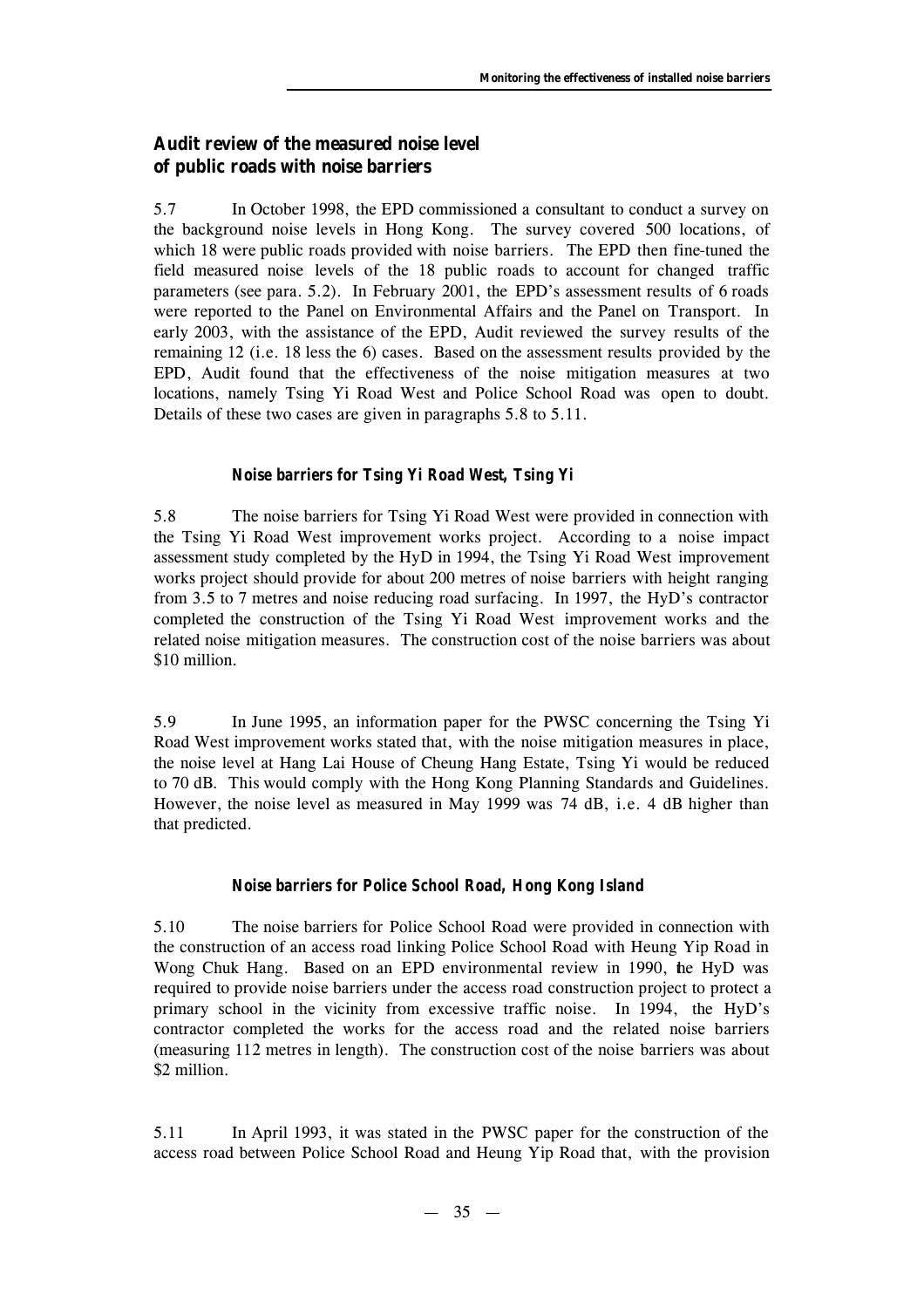of noise barriers, the noise level at the nearby primary school would be reduced to below 65 dB. This would comply with the Hong Kong Planning Standards and Guidelines. However, the measured noise levels were higher than those predicted. The noise level was 75 dB as measured by the EPD's consultant in November 1998, and 68 dB as measured by the EPD again in March 2001 (Note 18).

## **Audit observations**

## *Review of the measured noise levels of public roads with noise barriers*

5.12 The noise mitigation measures for Tsing Yi Road West and Police School Road were designed to cater for the peak traffic flow for at least 10 years after the opening of the roads. After implementation, the noise level of Tsing Yi Road West as measured in 1999 was 4 dB higher than that predicted, while that of Police School Road as measured in 2001 was 3 dB higher than predicted (see paras. 5.9 and 5.11).

5.13 In response to Audit's observations, in August 2003, the EPD carried out re-measurements. The results showed that the noise levels were within the limits allowed, i.e. 68 dB for Tsing Yi Road West and 65 dB for Police School Road. For the Tsing Yi Road West, the EPD further explained that the predicted noise level of 70 dB was for 1997 when the noise barriers and the noise-reducing road surfacing were newly installed. Because of wear and tear, the effectiveness of the noise reducing road surfacing had been eroded over time. This could have affected the overall measured noise levels in 1999.

5.14 Audit understands that it may not be possible to reach a conclusion on the effectiveness of the noise barriers if other factors affecting the measured noise level exist. However, if there are doubts about the validity of the previous noise level assessments for Tsing Yi Road West and Police School Road, the EPD should have carried out reassessments to clarify the situation so that any remedial action required (such as repaving the road surface) could be carried out without delay.

## *Post-implementation monitoring of noise barrier related projects*

5.15 The use of noise barriers to screen off traffic noise is an established international practice. There have been calls by Members of LegCo and some academics for monitoring the effectiveness of the installed noise barriers.

**Note 18:** *In March 2003, the EPD informed Audit that one of the causes for the difference between the predicted noise level and that measured in 1998 was that there were vehicles parking illegally on the near-side lane. All vehicles had to use the lane further away from the barriers (and hence resulting in less noise mitigation). This was not the normal situation. Hence, the EPD did not consider the measured noise level appropriate for evaluating the performance of the noise barriers.*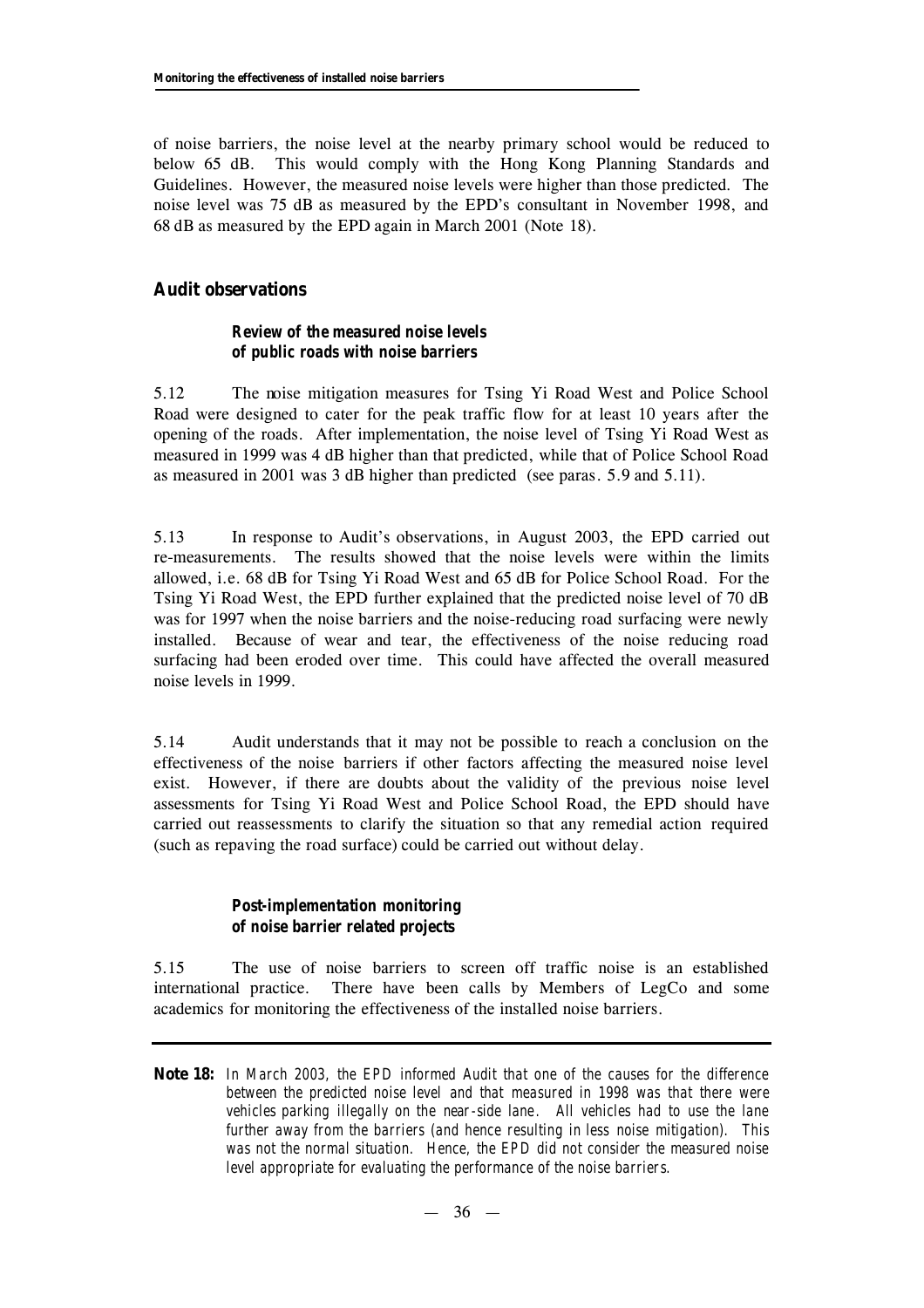5.16 Under the EIAO, the EPD may impose in the EP requirements for monitoring the environmental impact of the project for verification of predictions or of the effectiveness of environmental mitigation measures. However, based on Audit's checking on the noise barrier related projects as detailed in paragraph 5.6, two of the 22 projects did not have post-implementation EMAPs for monitoring the effectiveness of the noise barriers.

## **Audit recommendations**

- 5.17 **Audit has** *recommended* **that:**
	- (a) **the Director of Highways should conduct post-implementation monitoring of the effectiveness of the noise barriers for the two works projects mentioned in Table 2 of paragraph 5.6; and**
	- (b) **the Director of Environmental Protection should:**
		- (i) **ensure that post-implementation EMAPs are incorporated in all noise mitigation related projects; and**
		- (ii) **if the EPD has doubts about its assessment results on the effectiveness of the noise mitigation measures, carry out a reassessment to clarify the situation so that remedial action can be taken by responsible departments promptly (see para. 5.14).**

## **Response from the Administration**

5.18 The **Secretary for the Environment, Transport and Works,** the **Director of Highways** and the **Director of Environmental Protection** welcome Audit's recommendations. Regarding repaving of the road surface mentioned in paragraph 5.14, they have said that if the full effectiveness of the surfacing material is to be maintained at all times, resurfacing works will have to be carried out rather frequently. Their maintenance programme for noise reducing road surfacing takes into consideration other factors, such as costs and disruption to road users. Generally speaking, resurfacing works are carried out once every two to three years.

5.19 The **Director of Environmental Protection** has also said that since late 1998, it has already been the EPD's standard practice to require post-project monitoring and audit in the EPs of projects involving noise mitigation measures.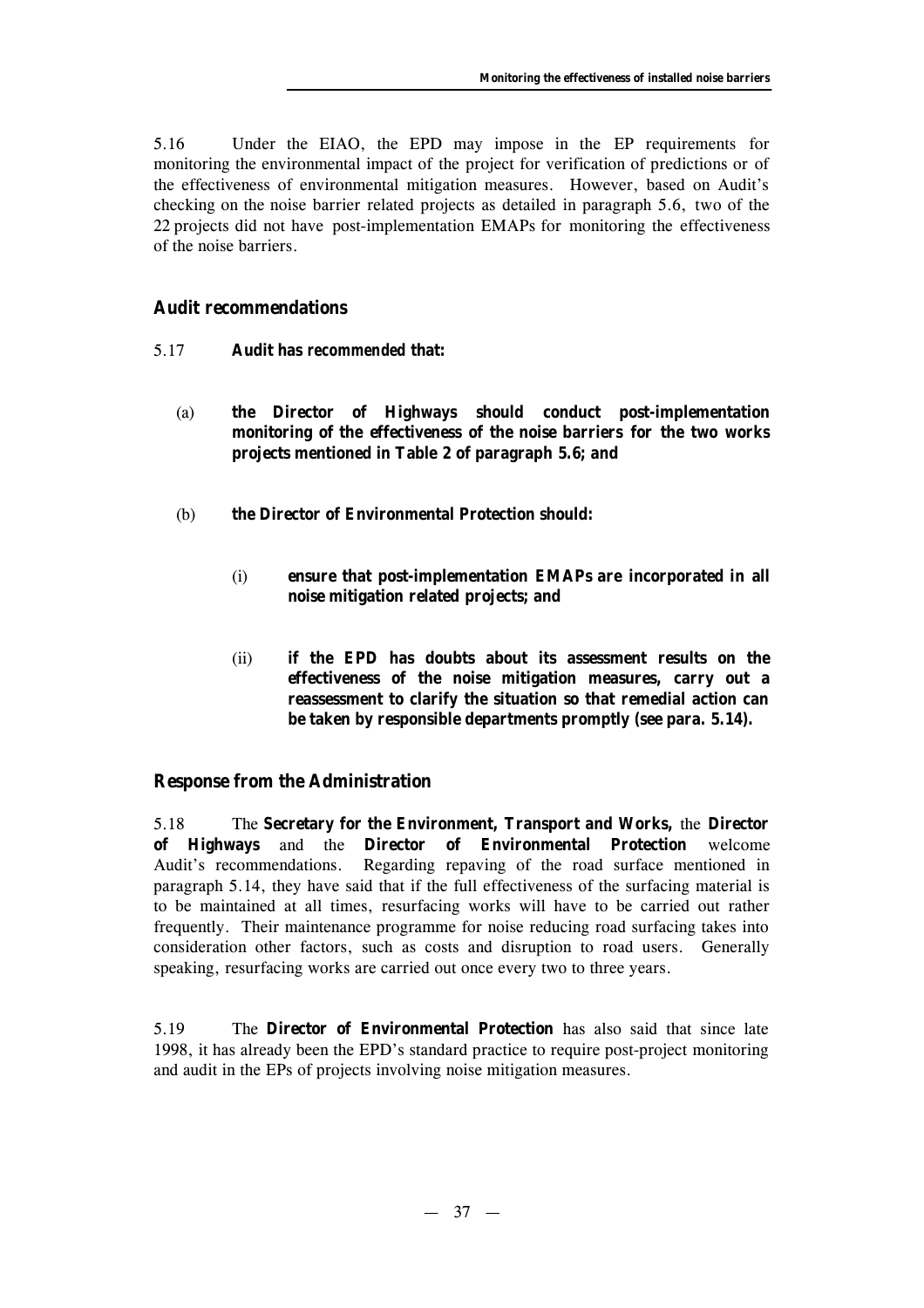**Appendix A**

(paras. 2.24 and 2.35 refer)



## **Location plan of noise barriers for Tai Po Area 39**

*Source: HyD's records*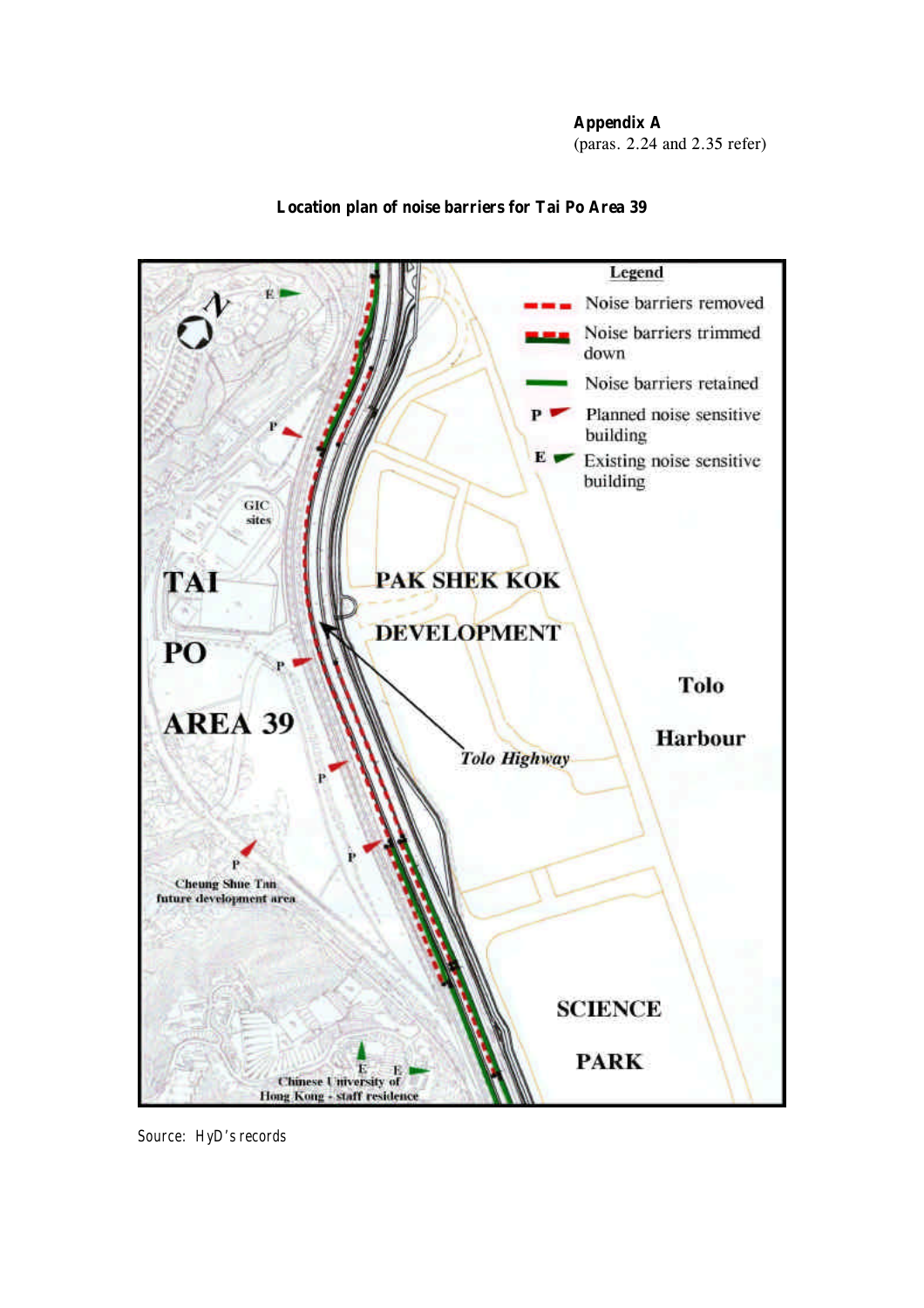## **Appendix B** Page 1/2

# **Chronology of key events**

## **Noise barriers for the THWP**

| February 1997         | The EIA Ordinance was enacted.                                                                                                                                                             |
|-----------------------|--------------------------------------------------------------------------------------------------------------------------------------------------------------------------------------------|
| April 1997            | The Tolo Highway EIA study recommended noise barriers to protect both<br>the existing and planned developments in PSK and Tai Po Area 39.                                                  |
| April 1998            | The EIAO came into operation.                                                                                                                                                              |
| November 1998         | The Finance Committee approved funding for the THWP.                                                                                                                                       |
| Late November<br>1998 | The EPD issued an EP for the THWP with a condition that the noise<br>barriers should be constructed as part of the THWP.                                                                   |
| December 1998         | The expected completion date for the PSK residential developments was<br>changed from 2003 to April 2005.                                                                                  |
| March 1999            | The expected completion date for the PSK residential developments was<br>changed from April 2005 to 2008.                                                                                  |
| 26 March 1999         | The HyD awarded the works contract for the THWP on the same day that<br>the draft PSK (East) OZP was gazetted for public inspection.                                                       |
| September 1999        | The HyD confirmed with its consultant that the provisional works items of<br>noise barriers for Tai Po Area 39 would not be instructed.                                                    |
| <b>June 2000</b>      | The TPB decided to reduce the plot ratios and building heights of the<br>planned residential sites in the draft PSK (East) OZP and requested the<br>HyD to delete the noise barrier works. |
| August 2000           | The HyD decided to defer the noise barrier works for Tai Po Area 39 and<br>the HyD's consultant submitted a draft application to the EPD for a<br>variation of the EP for the deferment.   |
| November 2000         | The EPD advised the HyD that there would be a material change to the<br>environmental impact if the noise barrier works for Tai Po Area 39 were<br>to be deferred.                         |
| January 2001          | The EPD confirmed that the HyD had to go through the whole EIA<br>process for deferring the noise barrier works for Tai Po Area 39.                                                        |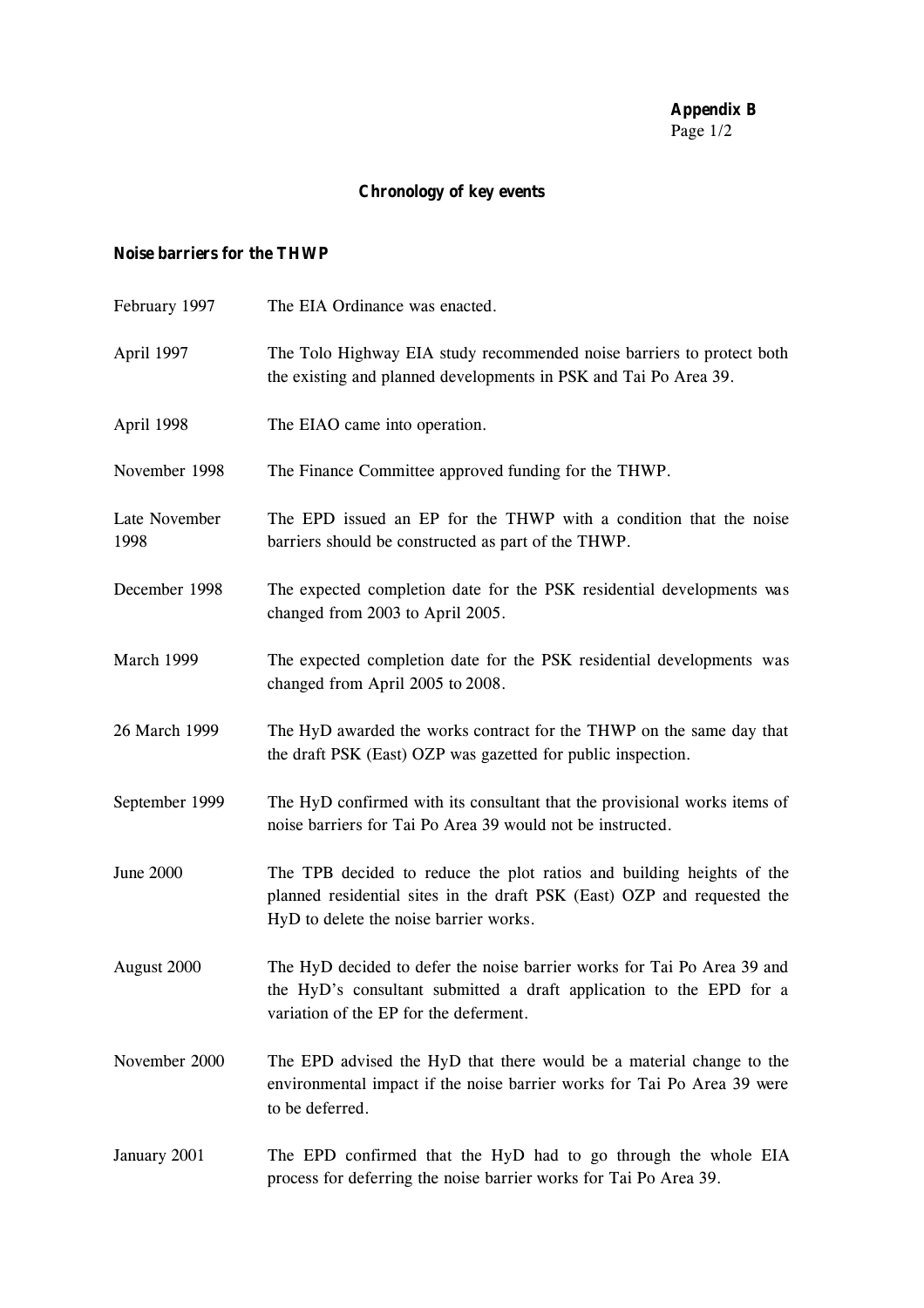#### **Appendix B** Page 2/2

| March 2001 | The HyD instructed the noise barrier works for Tai Po Area 39. |  |  |  |
|------------|----------------------------------------------------------------|--|--|--|
|            |                                                                |  |  |  |

November 2002 The Administration undertook to review the provision of noise barriers under the THWP in view of the public concerns.

Late February 2003 The Administration informed the LegCo Panel on Transport of the proposed works for removing the noise barriers for Tai Po Area 39.

## **Noise barriers for a private residential development in Ma On Shan**

- December 1995 The environmental protection clause was made known to tenderers of the Ma On Shan site.
- February 1996 The Ma On Shan site was sold.
- March 1996 The land grant for the Ma On Shan site required the developer to implement environmental mitigation measures at his own expense.
- December 1997 The EPD accepted the proposal that the developer would provide noise barriers within his site boundary.
- February 1998 The EIA study report of Trunk Road T7 recommended that the developer's noise barriers should be replaced by noise barriers along Trunk Road T7. It was agreed that the TDD would follow up with the Lands D on land premium implications.
- June 1998 The EPD accepted the proposal that the developer would not provide noise barriers within his site boundary.
- May 2000 The EPD issued an EP for the Trunk Road T7 project.
- June 2000 The Finance Committee approved funding for the Trunk Road T7 project.
- June 2000 The Lands D issued a certificate of compliance signifying the developer's fulfillment of the obligation under the land grant.
- December 2000 The TDD awarded the works contract for the Trunk Road T7 project.